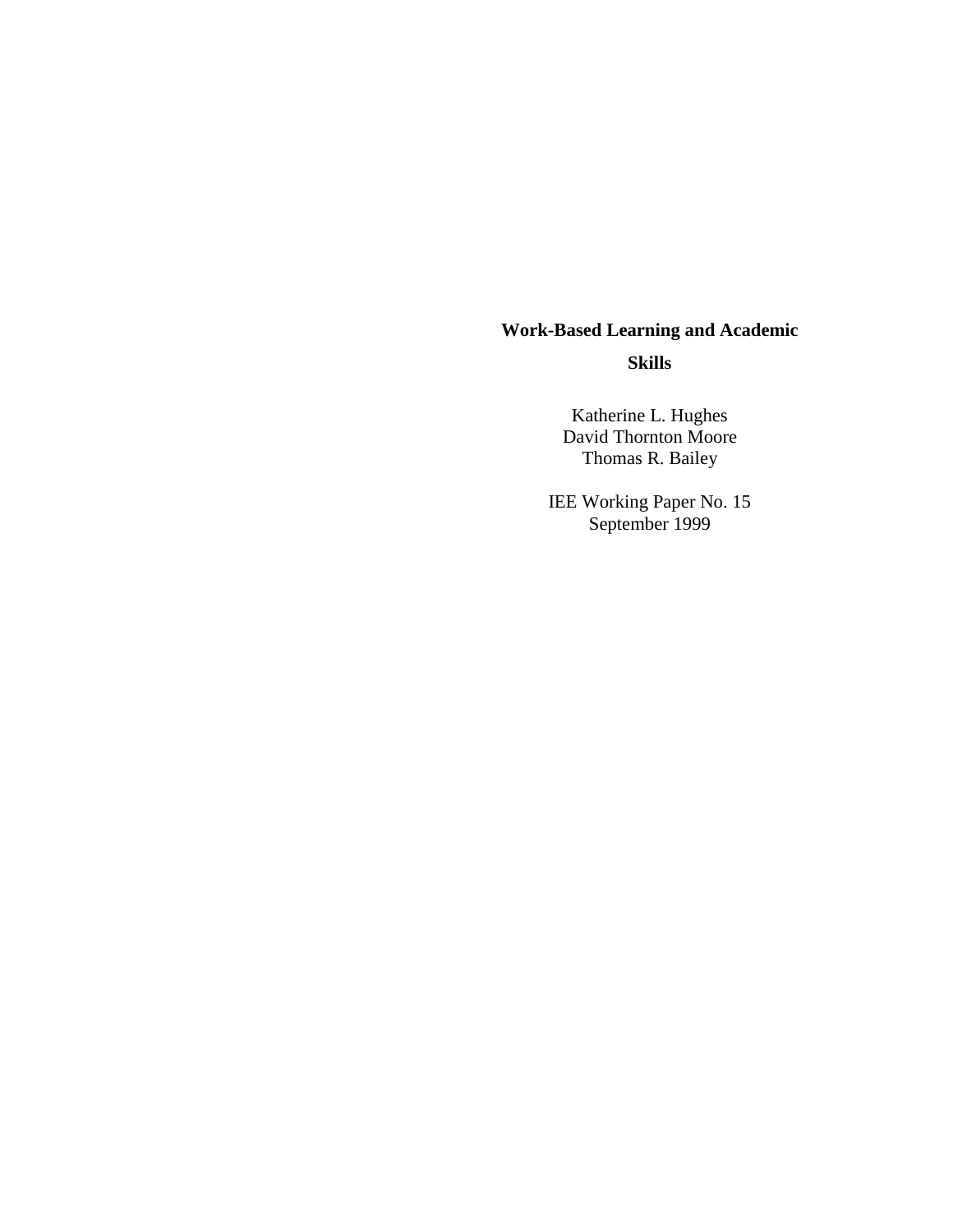# **ABSTRACT**

Educators who support work-based learning as a program for secondary school students make a number of different claims for its utility. One such claim is that workbased experience will improve students' academic performance. To investigate this argument, we review existing studies of how work affects youths' academic performance, and studies of the academic achievement of students in programs that include work-based learning. We then present empirical data from our research on five such programs, as well as draw on the observations of others who have studied student interns. We conclude that the evidence does not provide strong support for this popular assertion about work-based learning, but there are other, non-academic but equally important forms of learning that can come from work experience and that these forms give us good grounds for supporting work-based learning.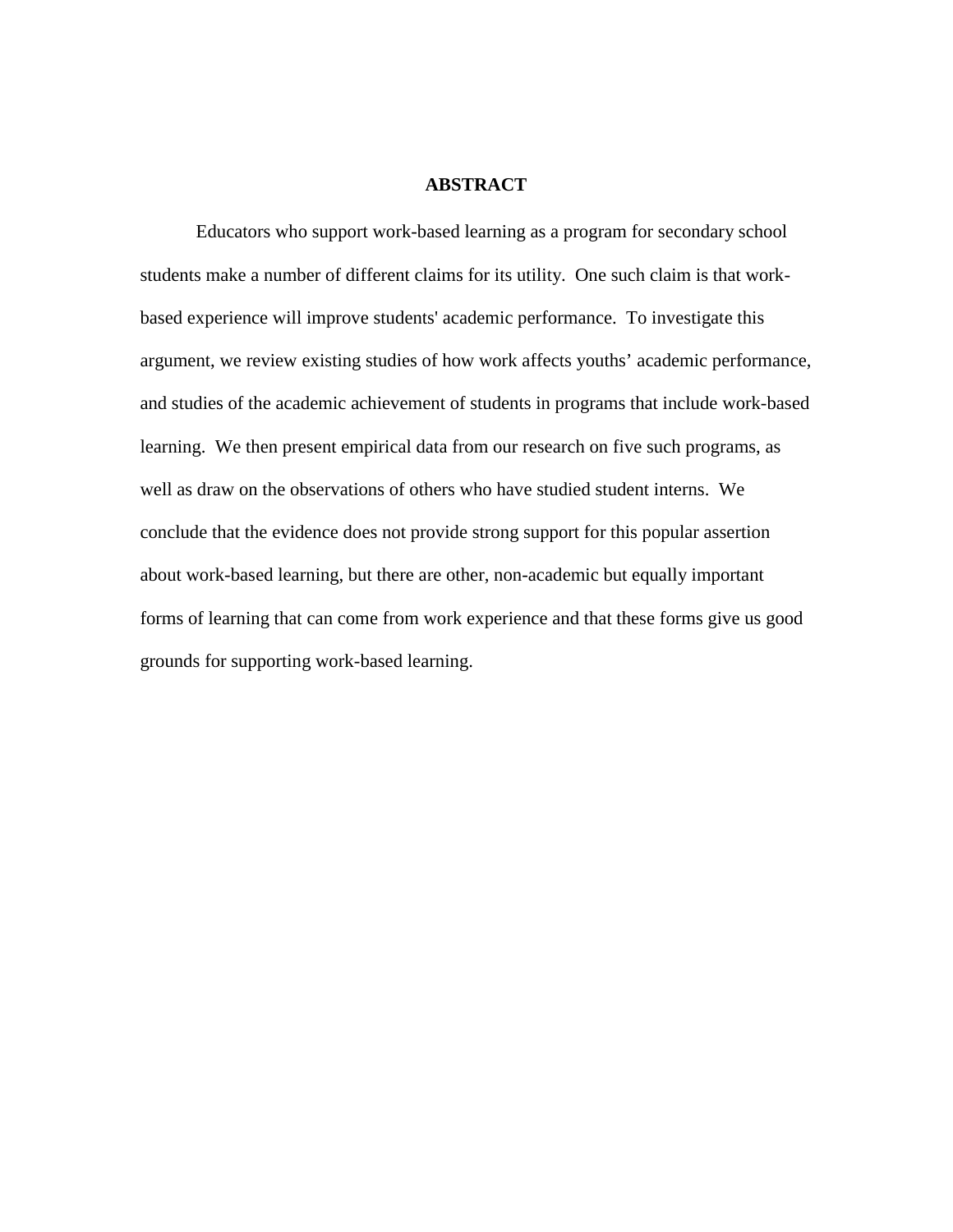# **TABLE OF CONTENTS**

| Participation in School-to-Work Programs and Academic Outcomes 14     |  |
|-----------------------------------------------------------------------|--|
|                                                                       |  |
|                                                                       |  |
| Skill-Oriented Knowledge-Use: Reading, Writing, Math, and Science  21 |  |
|                                                                       |  |
|                                                                       |  |
|                                                                       |  |
|                                                                       |  |
|                                                                       |  |
|                                                                       |  |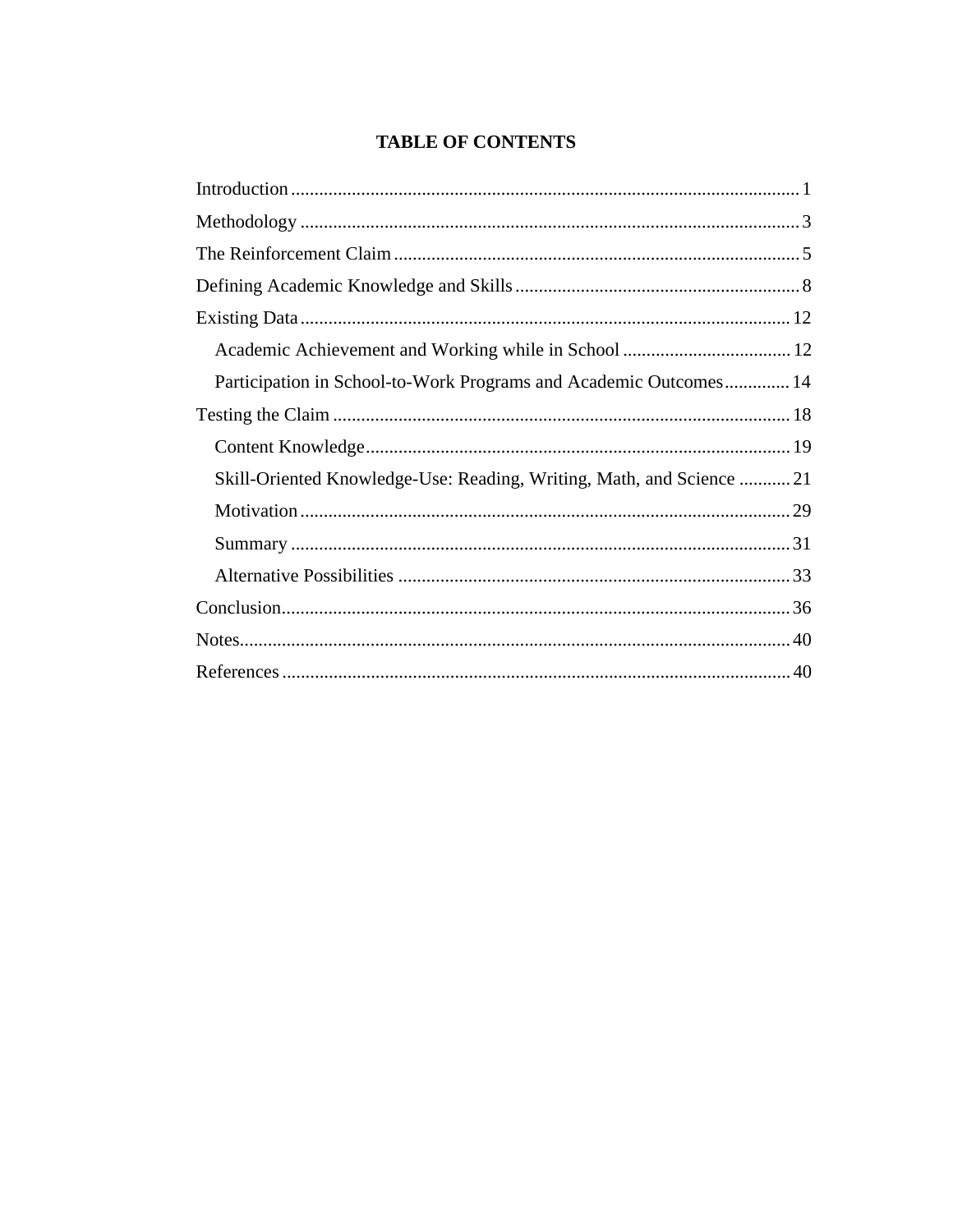# **INTRODUCTION**

Educators who support work-based learning as a program for secondary school students make a number of different claims for its utility. Urquiola and his colleagues (1997) identify five primary purposes for work-based learning: 1) acquiring knowledge or skill related to employment in particular occupations or industries; 2) providing career exploration and planning; 3) learning all aspects of an industry; 4) increasing personal and social competence related to work in general; and 5) enhancing students' motivation and academic achievement. A growing body of research is supporting the contentions that through work-based learning youth can acquire occupational and social skills, as well as information about industries and possible careers (c.f. Hollenbeck, 1996b; Hamilton & Hamilton, 1997; Stasz & Brewer, 1998; Hershey, Silverberg, Haimson, Hudis, & Jackson, 1999).

This paper investigates the claim that work-based experience will improve students' academic performance. The 1994 School-to-Work Opportunities Act aimed to make work-based learning a significant part of the education of America's youth. The Office of Technology Assessment (OTA), in a congressionally-mandated study of the legislation, suggests that one of the rationales for the act is as follows: "Academic work and occupational preparation in schools are to be upgraded and the two are to be integrated so that students can see how academics will be applicable in their work lives. Work-based learning experiences are to extend the academic and occupational instruction of schools…" (OTA, 1995, p. 3). Yet interestingly, the legislation does not explicitly make the academic reinforcement claim. The act is more vague, stating that "students in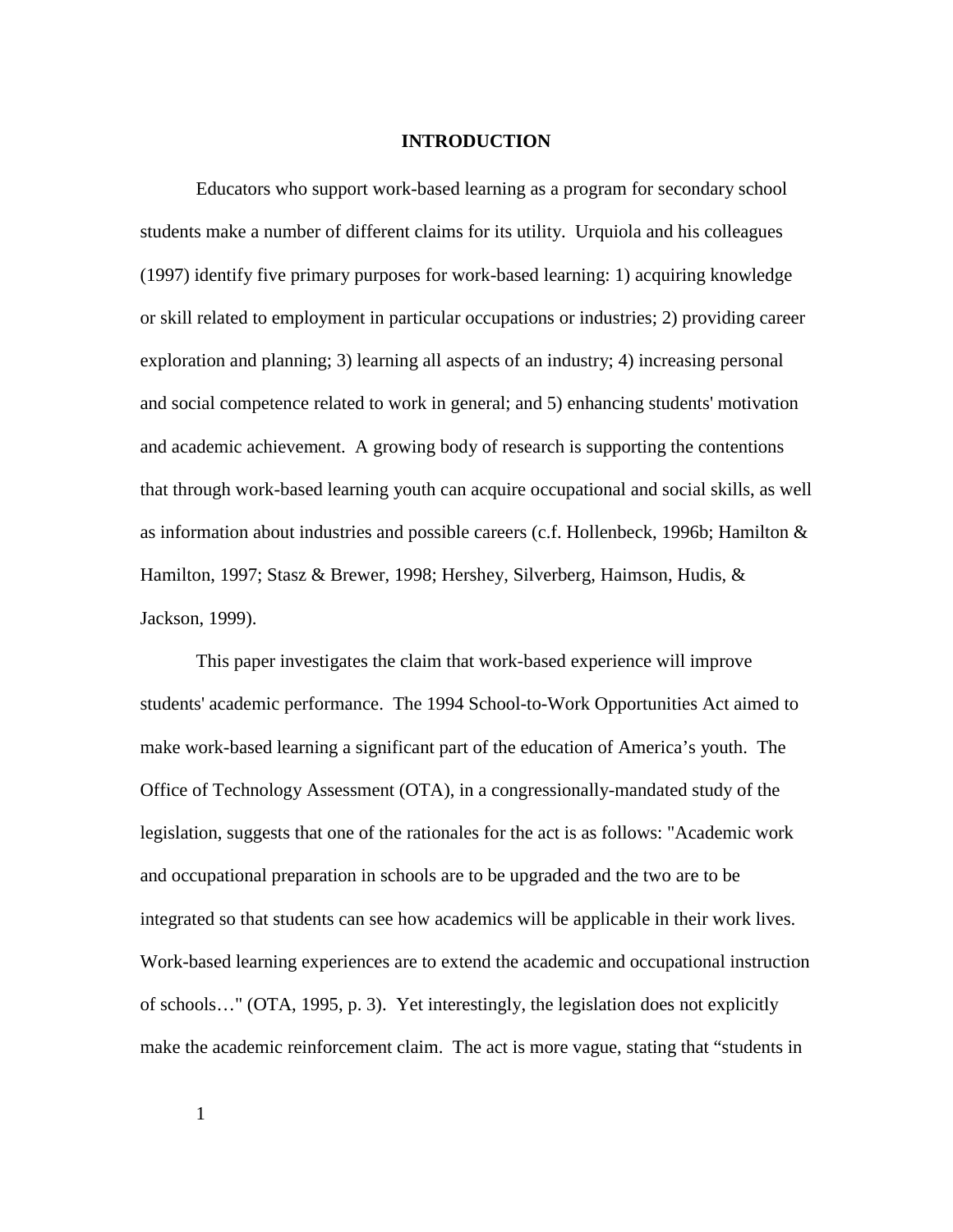the United States can achieve high academic and occupational standards, and many learn better and retain more when the students learn in context, rather than in the abstract" (Section 2). The legislation goes on to say that work-based learning, combined with school-based learning, "can be very effective in engaging student interest, enhancing skill acquisition …" and the list continues. Yet academic skills are not specifically named (Section 3).

It is likely that the academic reinforcement claim came about as a response to opposition towards the spread of school-to-work programs. Originally, these programs were targeted towards the "forgotten half"—the middle half of high school students who exhibit no serious problems but are likely not headed for college (or at least four-year colleges) (Bailey & Merritt, 1997). As the school-to-work strategy came to be seen by some as having broader potential—and when the legislation referred specifically to "all students"—opponents began to argue that work-based learning activities undermine academic learning. Opponents associate the initiative with vocational education, with the resulting view that school-to-work is "a threat to the college-prep curriculum" (Urquiola et al., 1997, p. 99; see also Vo, 1997). Higher academic standards and new academic tests are being implemented at the same time that school-to-work programs have been proliferating. Asserting that work-based learning contributes to, rather than takes away from, academic achievement is an apt rejoinder to critics. So the academic reinforcement claim has become ubiquitous.

Among work-based learning practitioners the relationship between classroom learning and workplace learning tends to be generally assumed. That is, internship coordinators and cooperative education directors often use rhetoric that suggests that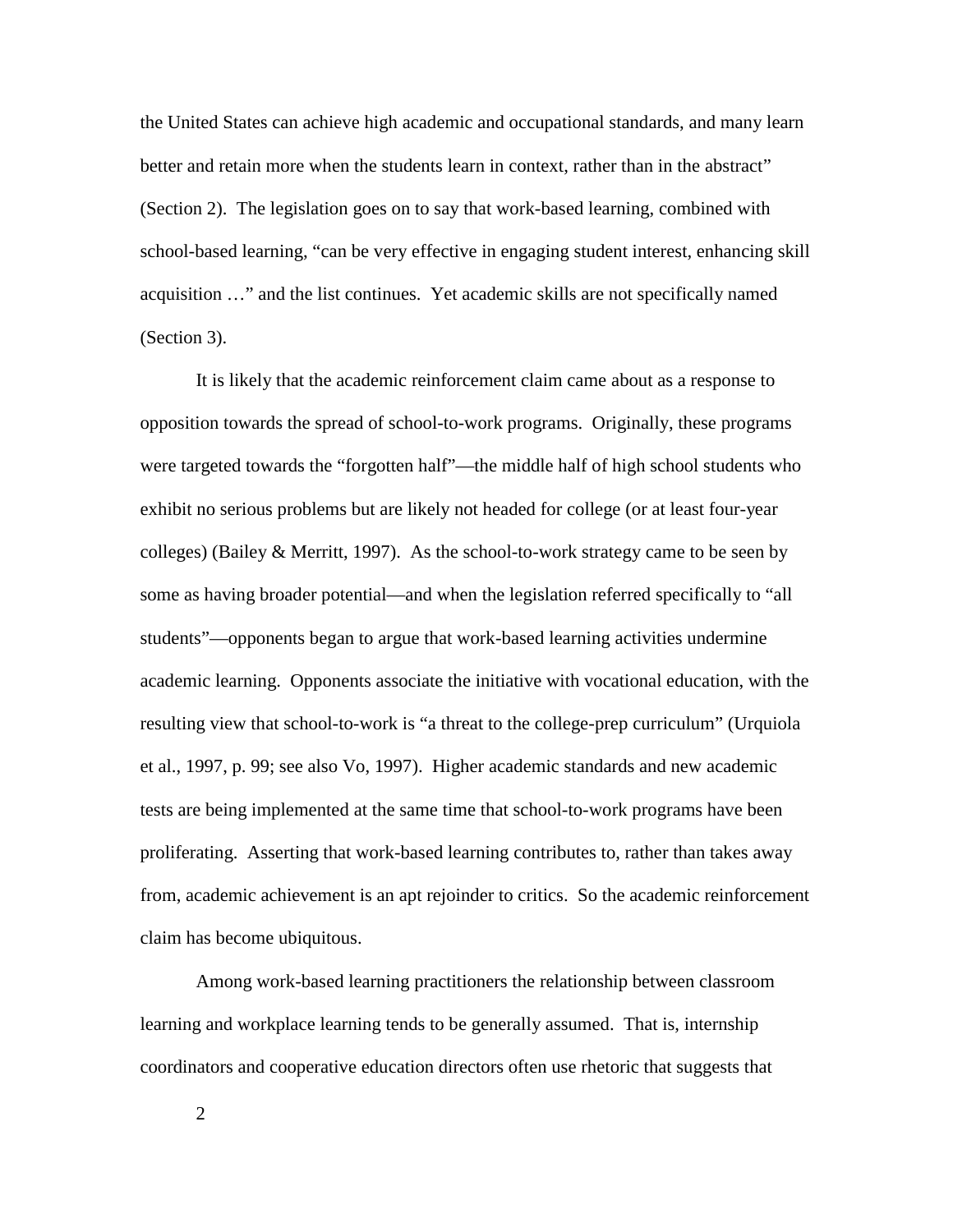students can apply academic knowledge in workplace activities, and that learning in the workplace somehow reinforces school-based knowledge. As an example, the School District of Philadelphia (1998) distributes a handout to workplace mentors offering a rationale for the learning plan that they prepare for students; "within the context of the work site," the paper maintains, "students gain insight into how specific career-related jobs operate, which skills are most essential, and *how what is learned in school integrates with the real world*" (italics added). Since that claim seems to underlie much of the pedagogical practice and social policy in the field, it is important to subject it to more rigorous scrutiny.

Below, we test the common propositions about academic reinforcement. We first review some existing literature, including studies of how work affects youths' academic performance, and studies of the academic achievement of students in programs that include work-based learning. We then draw on empirical data from an investigation of five such programs. In addition, we draw on the work of Stasz and her associates (Stasz & Brewer, 1998; Stasz & Kaganoff, 1997), and the earlier work of Moore (1981a; 1981b; 1986), all of whom also observed student interns. This body of data provides a great deal of detailed description of what actually happens when students engage in work-based educational programs.

## **METHODOLOGY**

This investigation is the third part of a multi-year research project on work-based learning, in which we first examined employer participation in work-based learning programs and then pedagogy for on-the-job learning.<sup>i</sup> Hence the initial research sites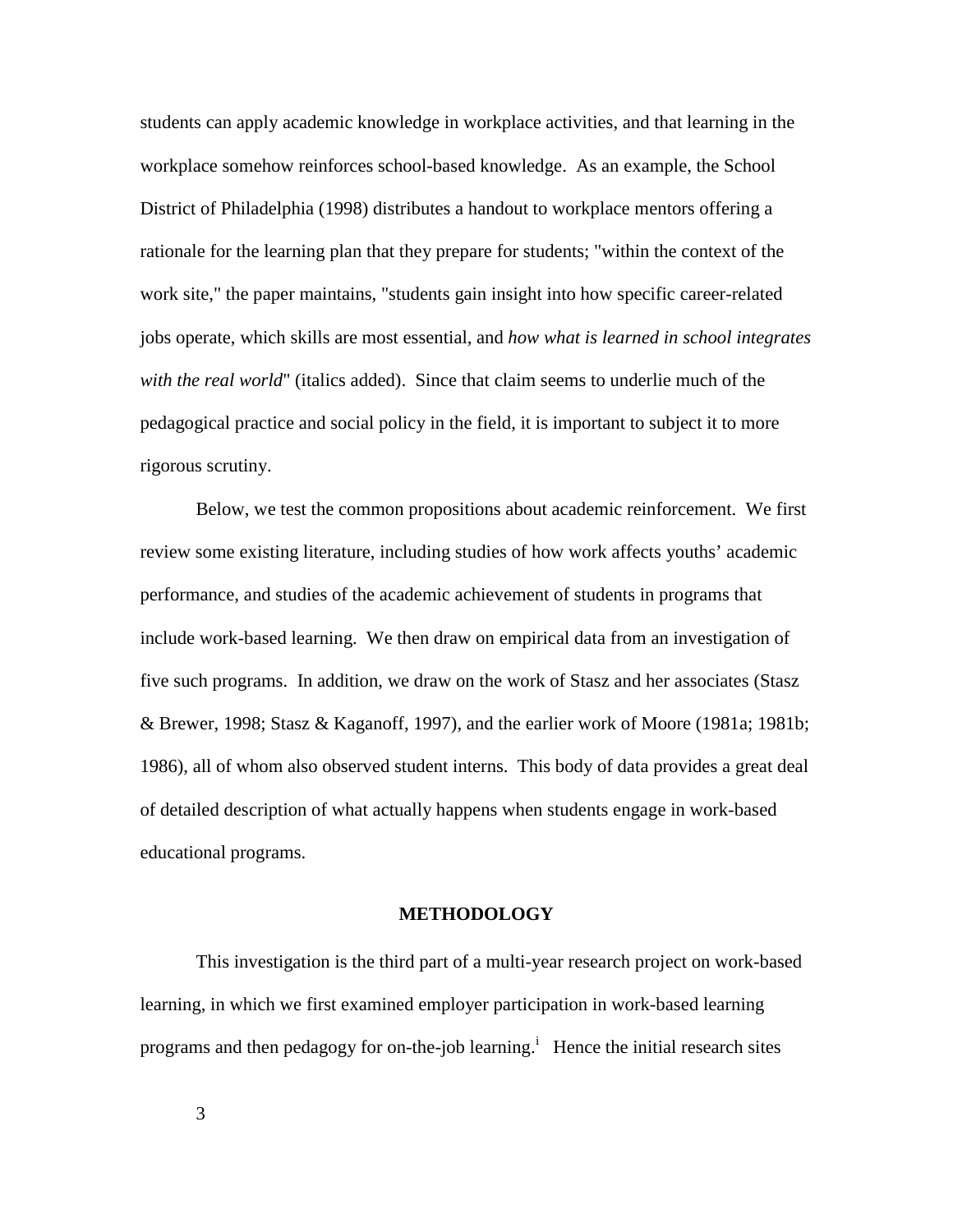were selected on the basis of their strong work-based learning components and solid employer involvement. For the present part of the project, we chose to continue work at three of our sites where there were efforts to connect work-based learning with classroom-based learning. In addition, we chose two new sites on the basis of program staff's assertions that academics were a high priority in the programs, and that academics were integrated with the work experiences. Thus we believed these programs showed promise for academic reinforcement.

Visits were made to the programs to interview faculty, staff, students, and employers, and to observe any classroom-based links to the work-based learning components. In the case of one academy program that followed a set written curriculum for the school-based classes, we undertook a detailed study of all the coursework. For the other programs, we collected and studied a variety of syllabi and lesson plans. At each program, between four and eight student interns were chosen as subjects.<sup>ii</sup> The students were observed several times (for several hours each time) over the course of their internships, as well as interviewed before and after their work placements. The observations were written up according to Schatzman and Strauss's (1973) method for recording and ordering field research data. The interviews touched on many themes: the students' expectations for their internships, what they thought they were learning, whether what they learned would be useful in school or in future work experiences, their plans after high school, and so on. In total, data were collected from observations and interviews of 25 student interns. The students were placed in a variety of workplaces, ranging from small non-profit organizations to large Fortune 500 companies, and they worked in many different fields, for example health, business and administration,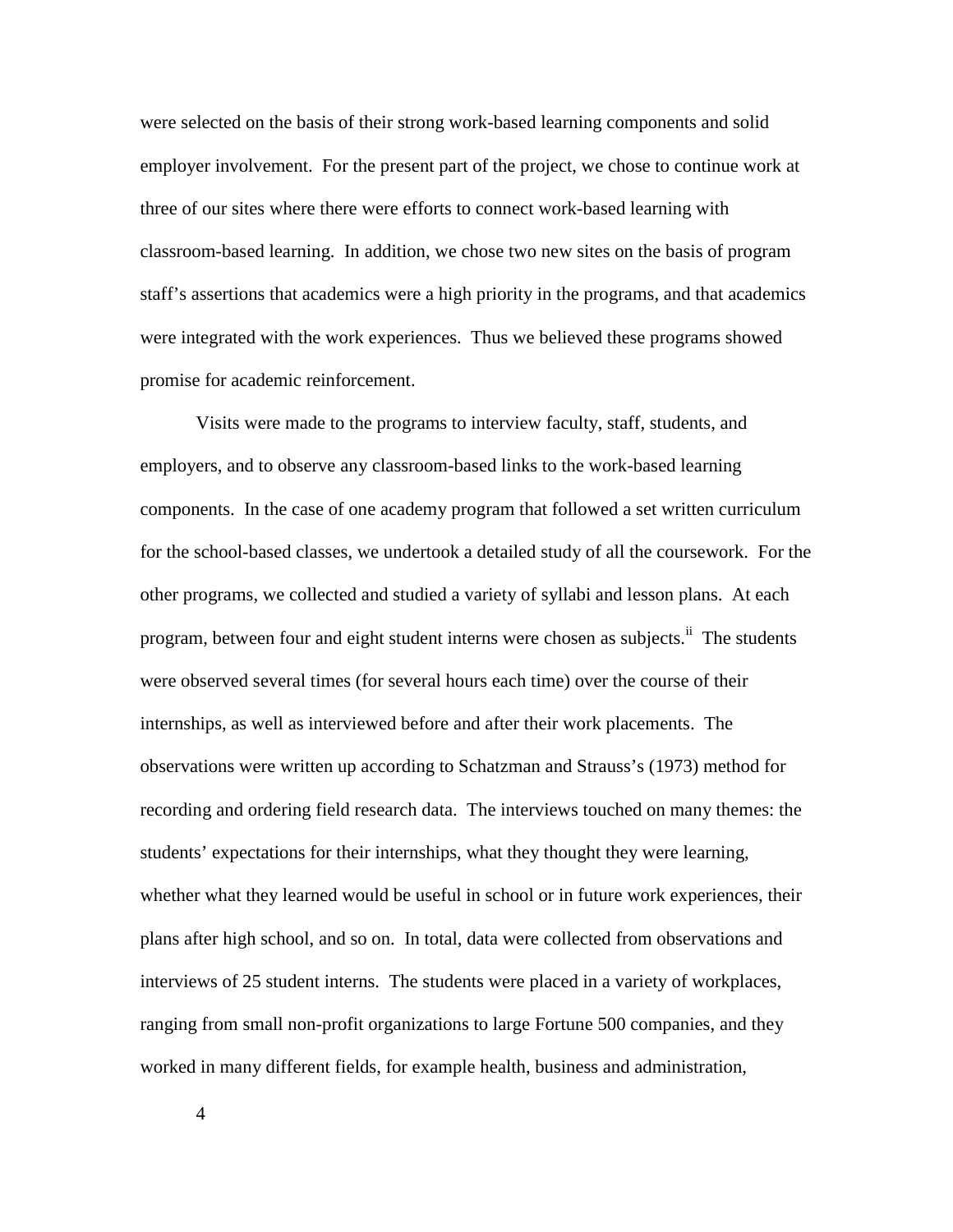education, the arts, and construction.

#### **THE REINFORCEMENT CLAIM**

James Herndon's story in *How to Survive in Your Native Land* (1971), about his student who could keep score flawlessly in the bowling league but who flunked every math test (even when Herndon gave him bowling-score math problems), demonstrates the serious disjuncture between classroom operations and real-world operations. The extensive literature by researchers like Scribner (1986) and Sternberg (1986) on the concept of practical intelligence, as well as the studies of real-world math by Lave (1988) and others, suggest that people rarely perform the kinds of cognitive operations outside of classrooms that they perform inside them. Cole, Hood and McDermott's (1978) influential critique of experimental cognitive psychology argues that people don't think the same way in real-world situations as they do in laboratories. This is one of the core insights of the field of situated cognition: Cognitive activity varies across social contexts.

It may be at least intuitively obvious to say that people in workplaces *do* read, write, and compute. But it is also fair to ask whether the way they do those things corresponds broadly to what they do in classrooms. The situated and distributed cognition theorists suggest that it does not. There are some fundamental differences, they argue, between computation, writing, problem-solving, and memory in the classroom and in the workplace. Resnick's oft-cited article *Learning In School and Out* enumerates the broad differences between school learning and other learning: individual cognition in school versus shared cognition outside; pure mentation in school versus tool manipulation outside; symbol manipulation in school versus contextualized reasoning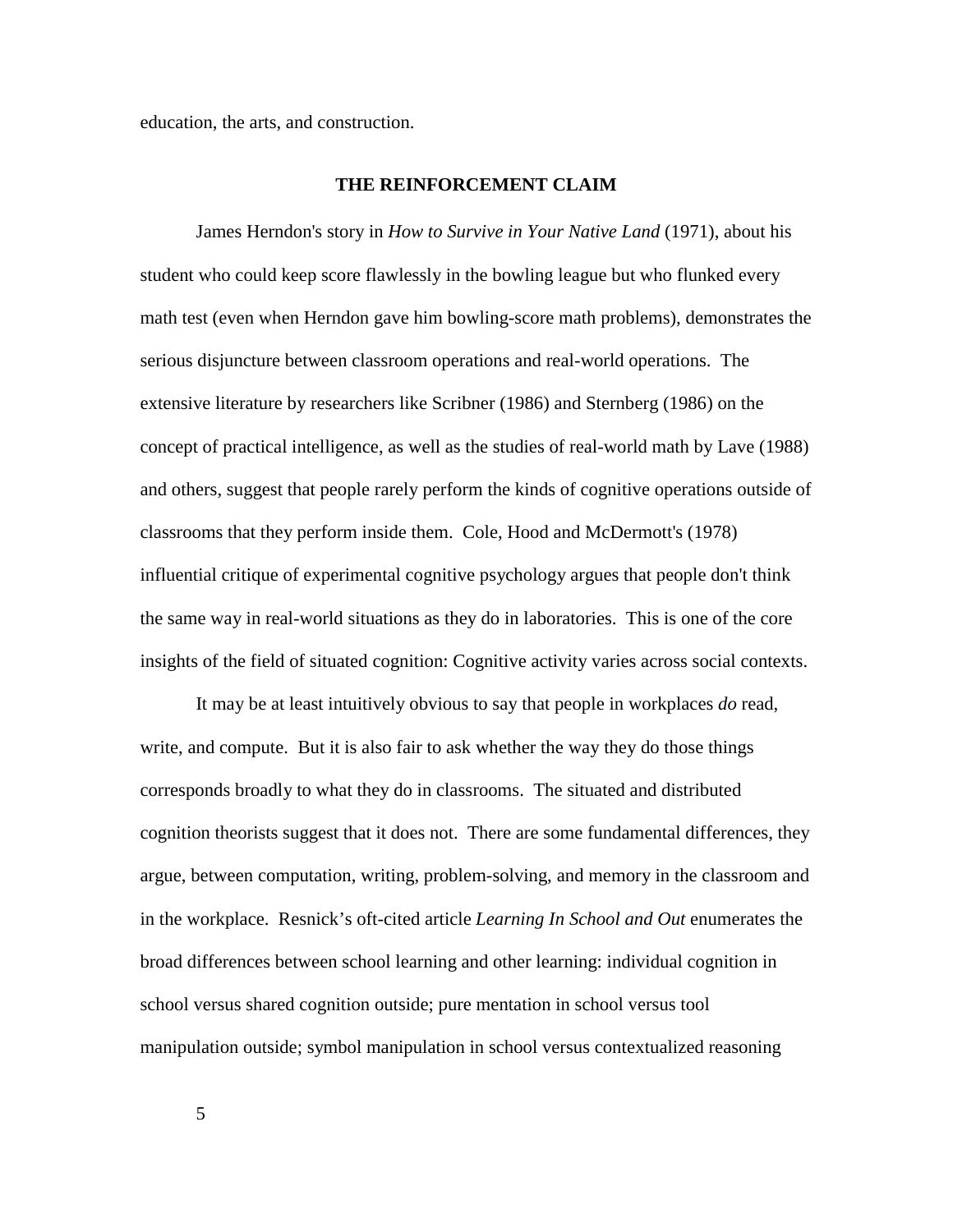outside school; and generalized learning in school versus situation-specific competencies outside. Her point is that schooling is not organized so as to transmit the skills and abilities required for performance outside of school, and increasingly it is even failing at imparting academic competencies; she says, "Modifying schooling to better enable it to promote skills for learning outside school may simultaneously renew its academic value" (p. 18). Resnick's contentions have been used in support of work-based learning programs; however, she does not directly advocate work-based learning but rather a transformation of the classroom "to redirect the focus of schooling to encompass more of the features of successful out-of-school functioning" (p. 19).

Thus there is now a body of research that demonstrates not the connection between, but the separation between classroom knowledge and that outside the classroom. Berryman and Bailey (1992) point out that "research, spanning decades, shows that individuals do not predictably transfer knowledge … They do not predictably transfer school knowledge to everyday practice. They do not predictably transfer sound everyday practice to school endeavors, even when the former seems clearly relevant to the latter" (p. 46). Raizen (1989) also reviewed the literature and came to the conclusion that "research has documented the fact that people learn differently on the job and through experience than they do in formal school settings and, just as important, that they use what they know differently" (p. 23).

If school and work are so different, and individuals do not transfer knowledge gained from one to the other, it follows that in order to be fully prepared, young people should have both. It does not directly ensue that learning out of school will improve learning in school. Yet the reinforcement thesis makes three kinds of implicit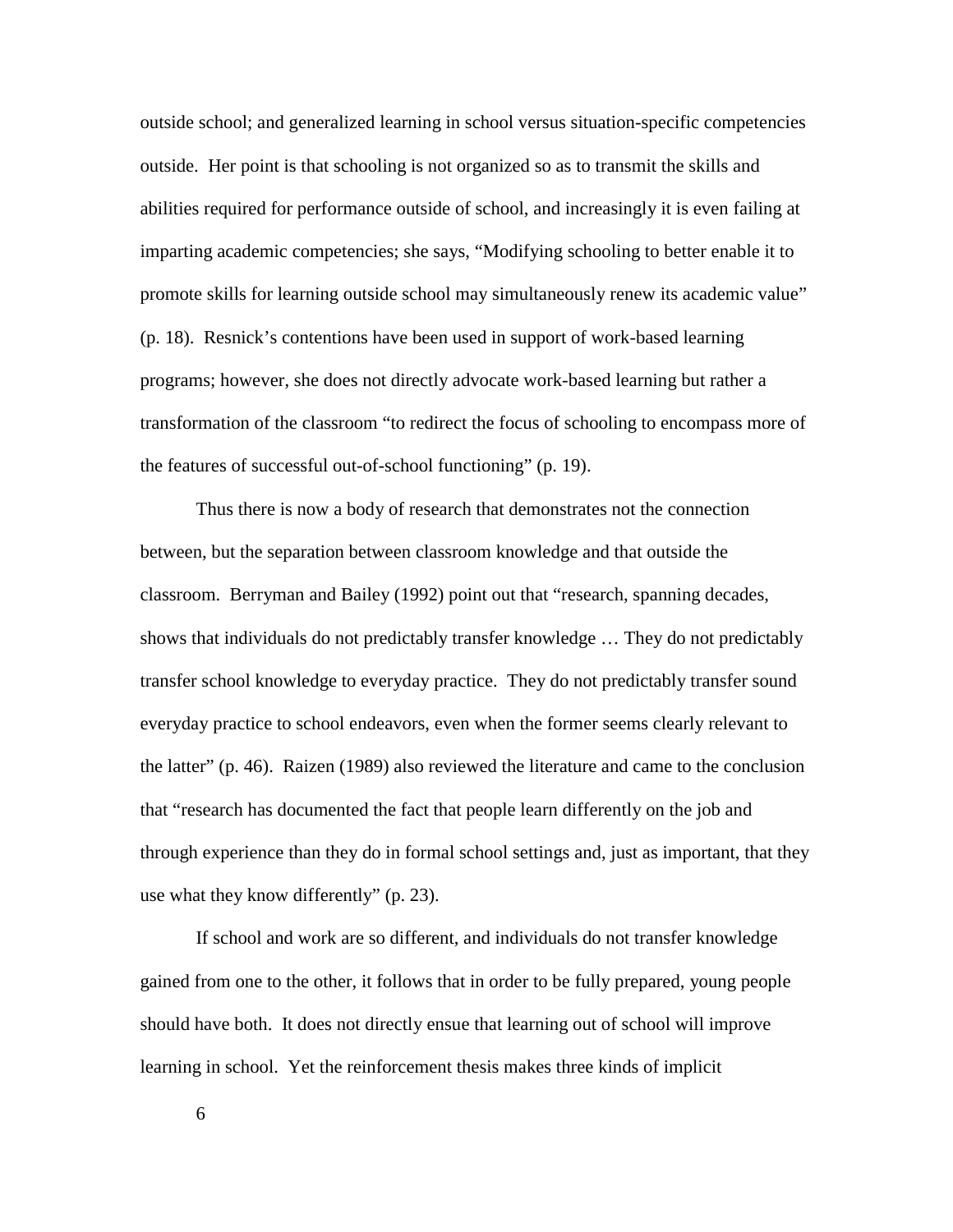assumptions about how academic knowledge and workplace experience may connect. First, school-based knowledge may be applied in work settings, and thus reinforced. The student may, for instance, use reading skills learned in school to comprehend instruction manuals, or she may apply arithmetic skills to accounting tasks. This process, we infer, yields a form of practice that solidifies school knowledge. In the terms of Bloom's (1956) well-known taxonomy, reinforcement may thus be achieved through work activities calling for knowledge and application.

Second, school-based knowledge might be explored and tested: The learner can think through the meaning, validity and utility of school-derived knowledge in a practical setting. This process goes beyond mere application to enlarge the student's understanding and cognitive skills by requiring additional forms of thinking, such as comprehension, analysis, synthesis and evaluation. The claim is that doing something in the work world with school-derived knowledge makes the student grasp the knowledge in more elaborate, profound ways. Here is where the notion of situated learning applies to workbased learning: If, as Brown and his colleagues (1989) argue, people learn more effectively when they use knowledge in a meaningful social context, then surely an actual workplace is one such environment.

For example, a student in an accounting office who has learned in class a particular technique for double-entry bookkeeping may have to determine whether the school version works successfully in solving situation-specific problems. She may have to consider several elements of the process (analysis) and assess them in relation to such workplace criteria as time demands and customer needs to make that decision (evaluation). Finally, she may need to draw on both classroom-based methods and local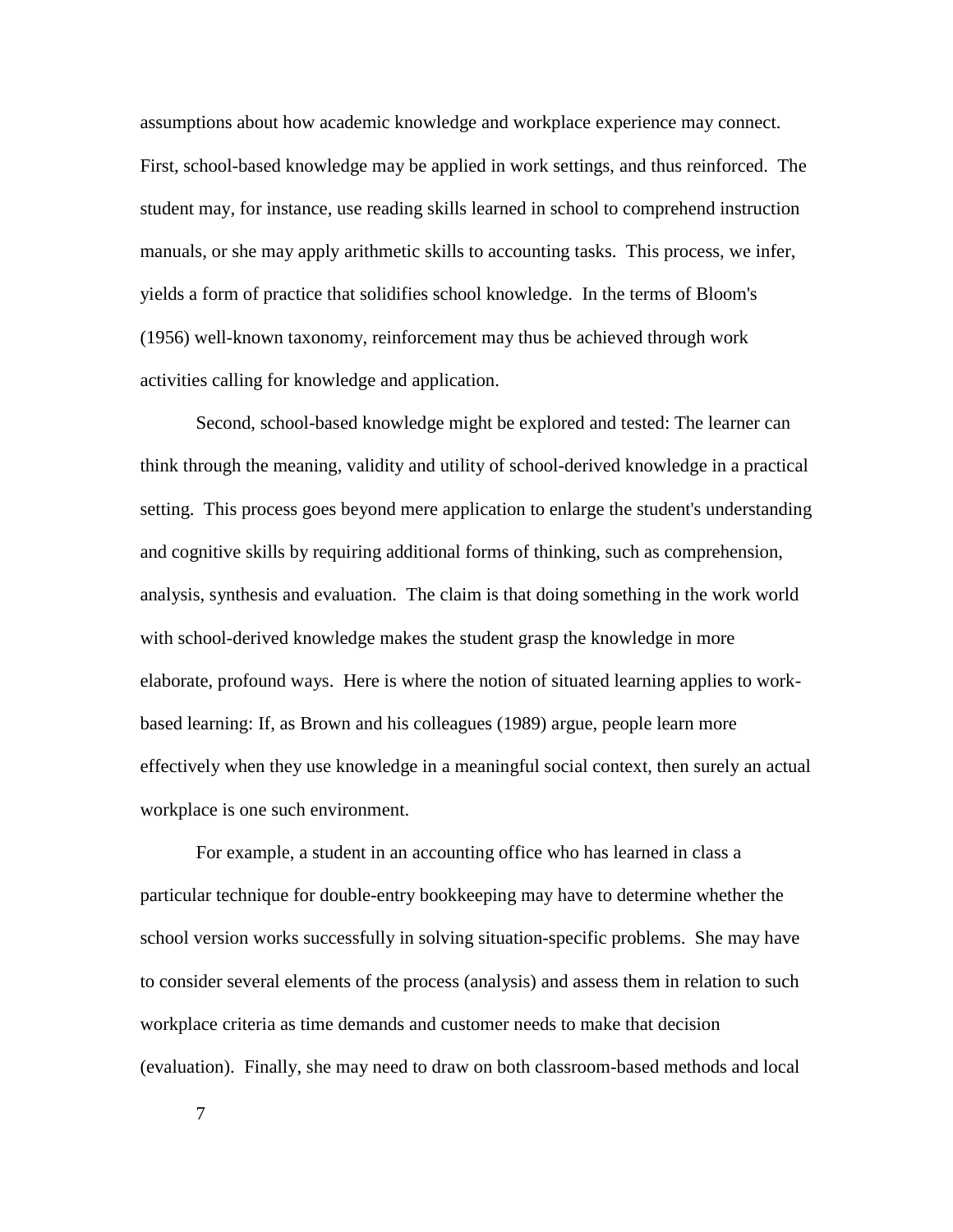practices to construct a strategy tailored to the specific requirements of her work (synthesis).

Third, work-based learning may have motivational effects. During an internship, a student may recognize that academic knowledge actually has meaning in the world, thus providing an incentive to study. Students may also learn the schooling requirements for different careers, for example, if one wants to become a doctor, one had better start hitting the science and math books. In an evaluation of a group of travel and tourism academies, 69 percent of the seniors said that the summer internship "motivated me to continue my education" (Academy for Educational Development, 1995). In addition, for students who are not successful at the traditional in-school curriculum and as a result lack confidence about their abilities, capably completing an internship may encourage them academically. Bailey and Merritt (1997) quote the director of a career academy as saying, "Many of my students come to me at-risk and leave college-bound," and point out that "this type of change in goals and aspirations of the student is the most obvious case in which school-to-work promotes academic learning…" (p. 22).

# **DEFINING ACADEMIC KNOWLEDGE AND SKILLS**

In order to judge the reinforcement claim, one must first address a definitional question: what one means by *academic knowledge and skills*. Stasz and Brewer's (1998a) recent paper on academic skills at work points out the debatable nature of the term "academic skill." Academic skills have commonly been viewed as "measurable properties of individuals," referring to academic achievement tests, although the situative perspective has argued that knowledge and skills cannot be understood outside of the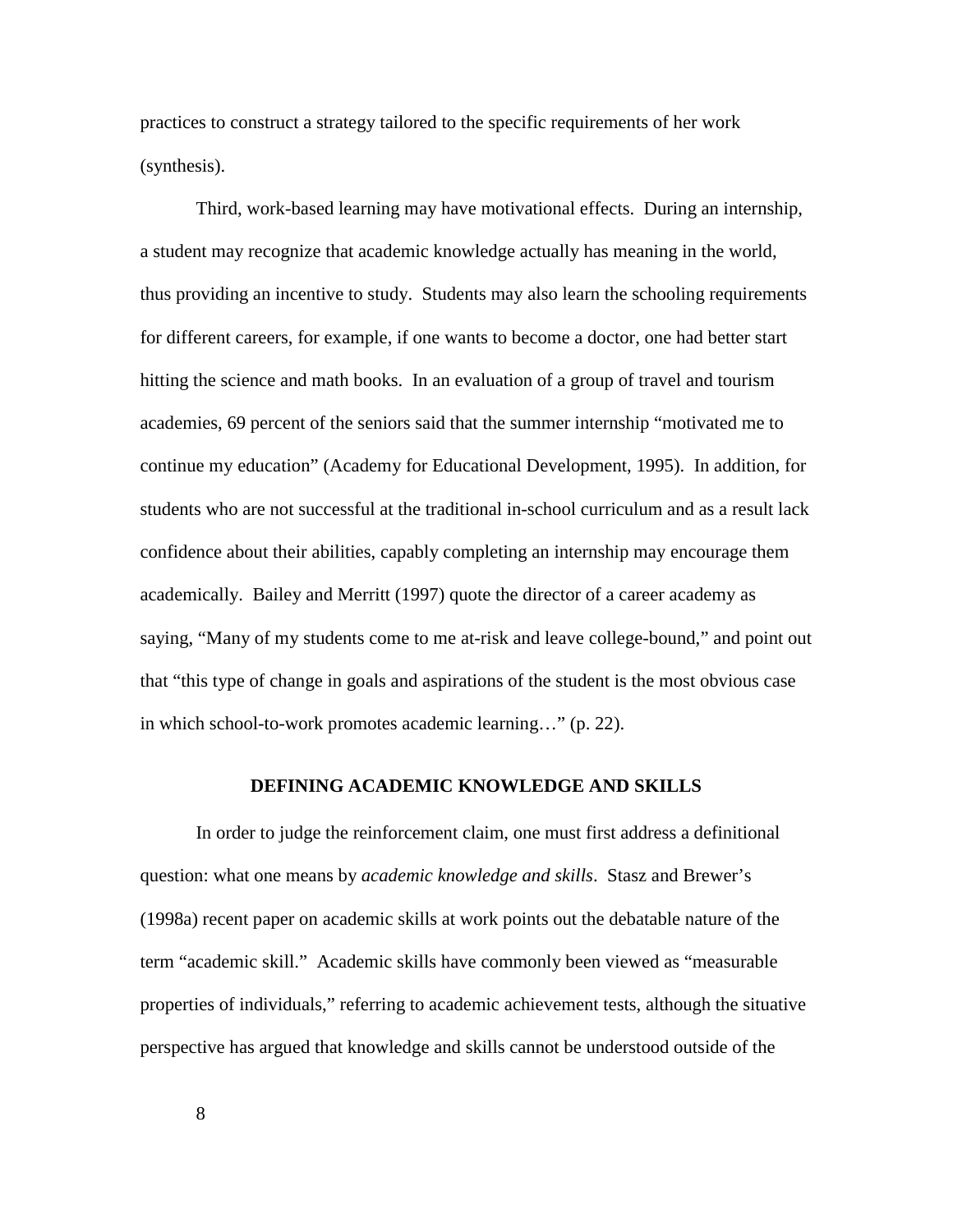context in which they're applied (Stasz & Brewer, 1998, pp. 7-8). Others refer to reading and math skills as "basic skills" that "must be learned as a foundation for all other learning" (Raizen, 1989, p. 19).

Thus it is appropriate for researchers to ask, what do work-based learning proponents mean when they refer to academic skills? What kinds of academic knowledge do students acquire in the classroom that might then be (or not be) reinforced in the workplace? How would we know these academic forms of knowledge if we saw them in the work world?

Work-based learning proponents seem to take a fairly straight-forward, unproblematic perspective on that question: Students learn to add, subtract, divide and multiply; they learn to read with comprehension and write grammatically; they learn to solve certain kinds of problems (e.g., algebra equations, chemistry formulas) and to recall certain kinds of information (e.g., names of authors, dates of events). That is, they learn to use the skills of computation, expression, memory and problem-solving that schoolbased tests look for. It would be reasonable, then, to ask whether those same classroom skills are demanded by the work-based tasks that student-interns undertake.

The reinforcement argument also seems to imply that student-interns can apply higher-level theory and analytic skills. A student in an urban community center, for instance, might have occasion to connect his observations of poverty in the neighborhood with academic ideas about social class and economic development. A student in a medical lab might use school-derived concepts about anatomy and physiology in the course of an experiment. An accounting student might execute certain bookkeeping functions by means of classroom-learned procedures.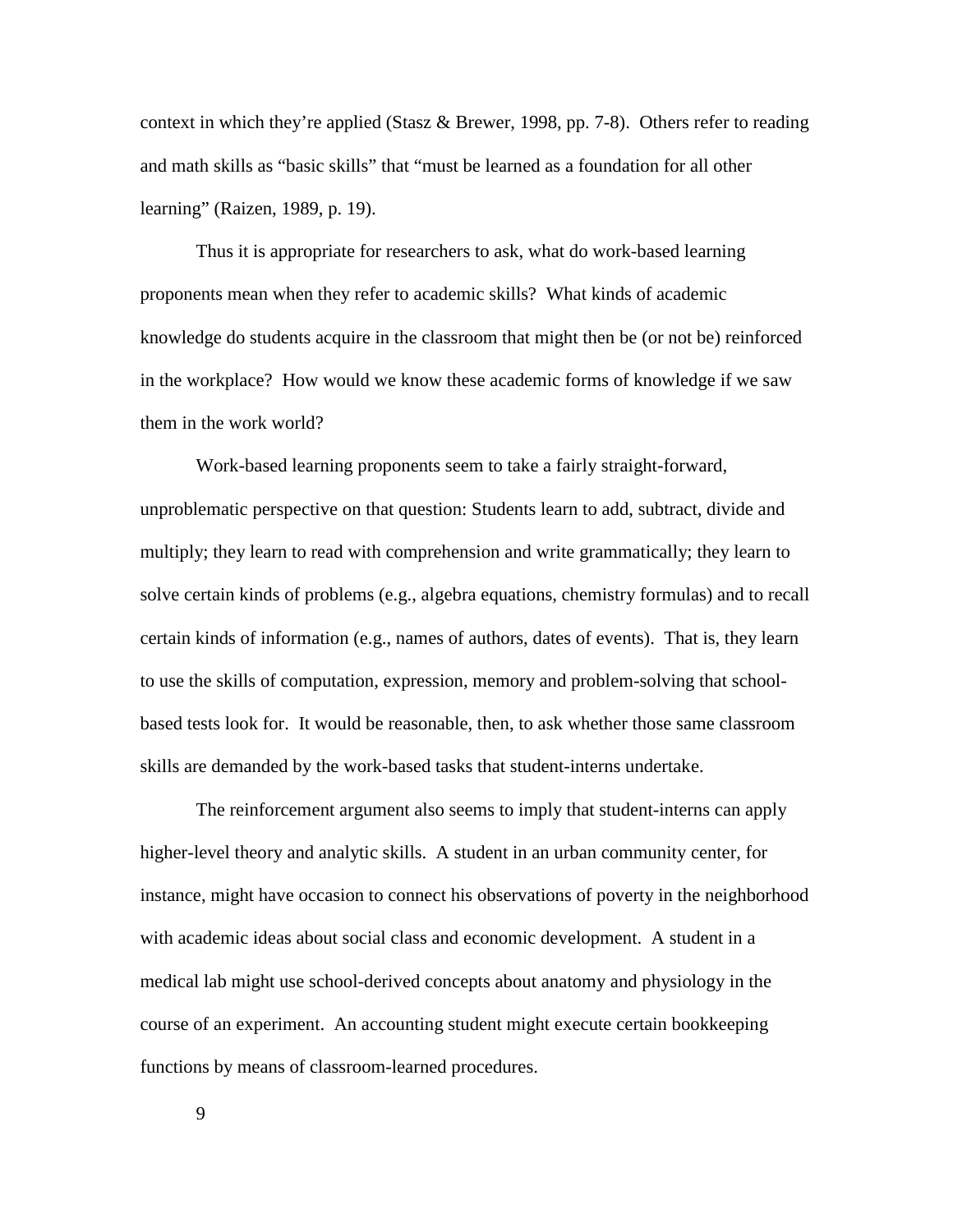Once we establish the terms of our examination, we need to pursue the more empirical question of whether students actually have occasion to apply school-based knowledge, however defined, in a clear-cut, systematic and explicit way. Do they in fact get the right kind of and enough practice in the use of such knowledge? Further, do they ever explore the school knowledge in a process that leads them explicitly to think through its implications or its adequacy? Are they held accountable for the competent display of this knowledge? If and to the extent that these processes occur, we might reasonably claim that workplace experience reinforces school-based learning—deepens it, strengthens it, enlarges it.

The results of one study imply that it might be difficult to link academic skills used at work with academics taught in the classroom. Stasz and Brewer (1998a) analyzed technical jobs (that required at least a high school diploma but less than a bachelor's degree) at four different firms to determine which academic skills were evident in the jobs and whether they were central to the work or only used occasionally. The researchers also tried to obtain a sense of the relationship of academic knowledge and skill to work practice in general. These researchers found that academic skills, particularly math and science, were essential to these jobs, but the skills varied according to the job, the community of practice, and the work setting. The level of academic skill used also varied. Most significant was that the academic skills were in a sense "hidden" in the work activity, as "the language that workers use to discuss academic skill does not necessarily correspond with the topics of subject areas defined in the school curricula" (p. 93). The authors conclude that because mathematics and science knowledge varies with work context, academics on the job have a "situated nature" (p. 94).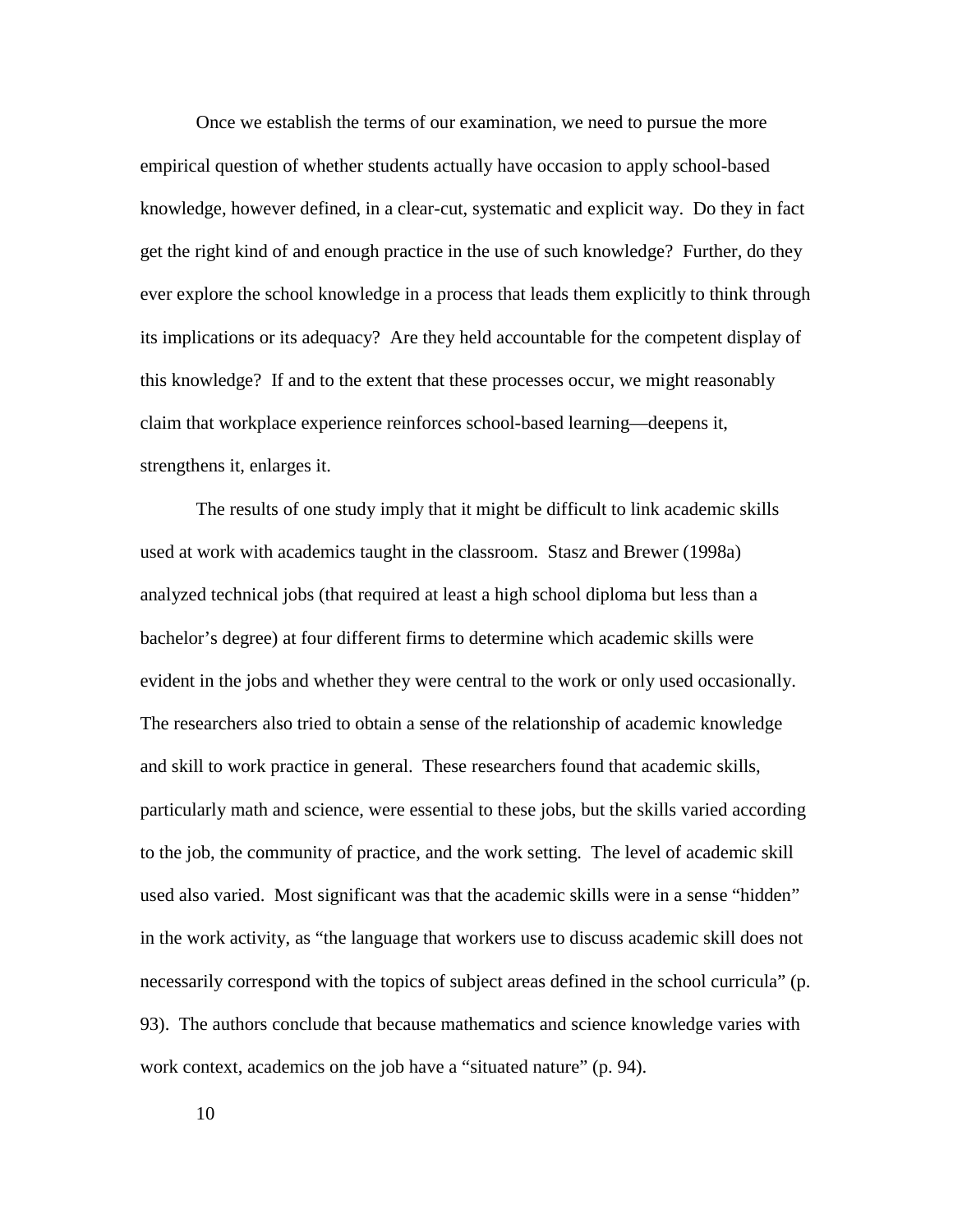Finally, there is a curriculum design issue embedded in the reinforcement claim. Even when the knowledge connections between classroom and workplace are clear, as they may sometimes be, the organization of that information in the students' experience might or might not be educationally effective. The basic premise of the school curriculum, rooted in works by Ralph Tyler (1949), Jerome Bruner (1966; 1977) and others, is that exposure to the knowledge of a discipline must be structured in such a way as to build a student's understanding incrementally from the simple and foundational through the complex and advanced. We start teaching chemistry with fundamental information about elements, for instance, and then move on to more difficult ideas resting on that foundation. That sort of incremental exposure to disciplined knowledge does not often appear in naturally-occurring work situations, even in research laboratories. Rather, workers are assumed to have that foundational knowledge, and to perform their tasks by drawing on it. The sequence in which they need certain kinds of knowledge stems from the production process in the workplace, and does not typically coincide with the sequence in which they originally learned it in school.

Of course, there are modern educators, often descended from Dewey (cf. 1938), who believed that the first step in acquiring complex academic knowledge (biology, for instance, or even history) should be *doing* the discipline rather than *studying* it; one should be introduced to biology by participating in what biologists do, rather than by first building up a tool-kit of fundamental concepts and theories. That approach has great strengths—and may constitute a strong argument for work-based learning—but it raises the pedagogical question of whether it suffices for the purposes of education. In looking at the relationship between school-based and work-based learning, that is, we need to ask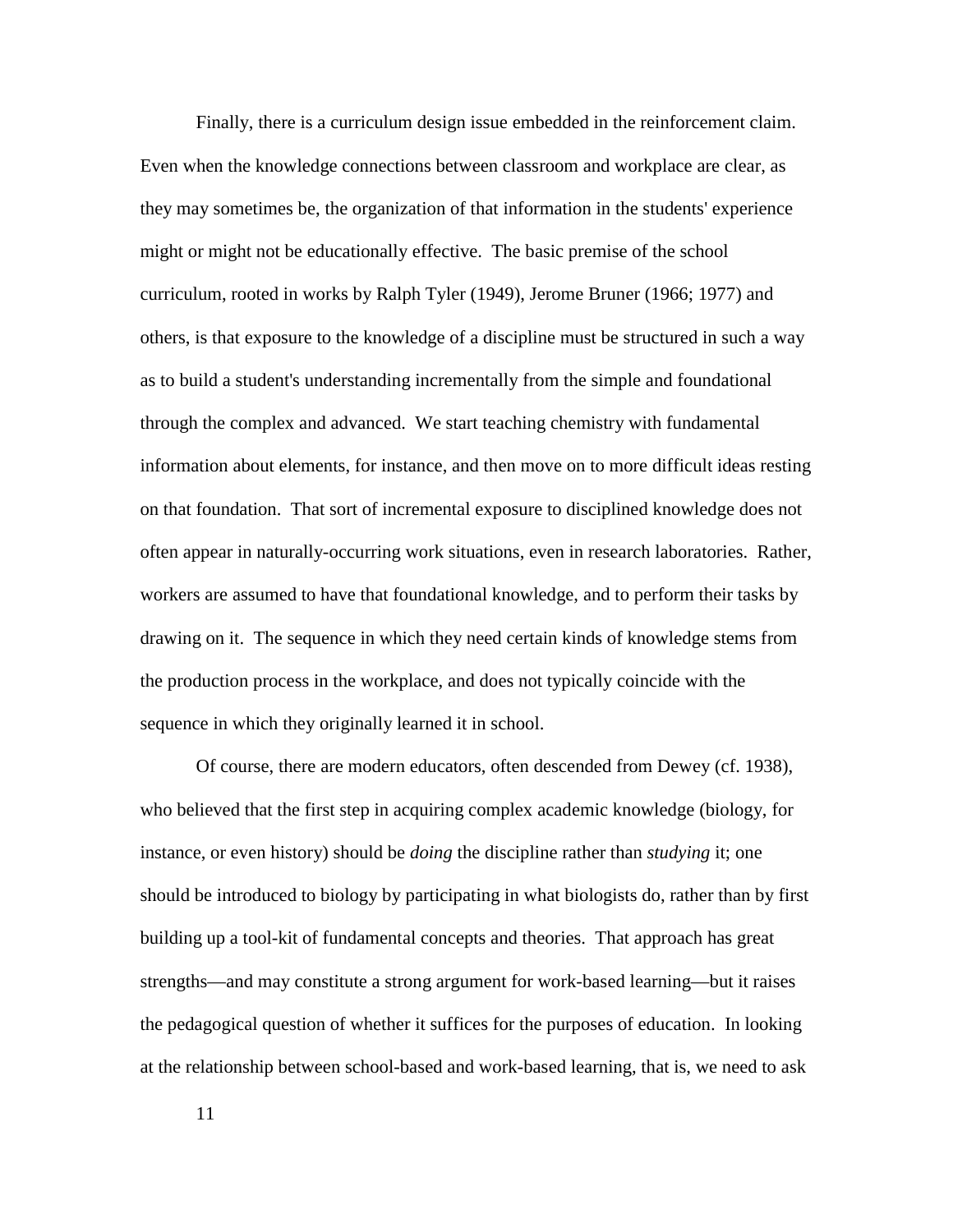not only about the *content* of the learning but about the *structure* of the student's engagement with it. A student working in a highly sophisticated environment—say, as an assistant in a medical research laboratory (cf. Stasz  $& Kaganoff, 1997$ )—may or may not participate in the full range of knowledge-use that her biology teacher desires.

# **EXISTING DATA**

There is some existing literature that is germane to this topic. In this section we first briefly look at studies of the effects of part-time work on students' academic performance. Part-time jobs that students find themselves are not entirely comparable to school-organized work-based learning placements, and indeed the national evaluation of school-to-work implementation finds that students rate school placements higher in learning opportunities than the jobs they find on their own (Hershey et al., 1999). Still, this area of research may be instructive. We then thoroughly review the new and growing body of literature that addresses the academic achievement of students in workbased learning programs.

# **Academic Achievement and Working while in School**

For some time, researchers have been interested in the effects of working on student behaviors and schoolwork. National data show that the vast majority of American high school students work (cf. National Center for Education Statistics, 1998). Many people are concerned that working for pay while in school diminishes academic performance. Greenberger and Steinberg (1986) contend that work affects student outcomes negatively. Mortimer and Johnson (1986), in an analysis of a longitudinal sample of young males, found that those who did not work at all during high school had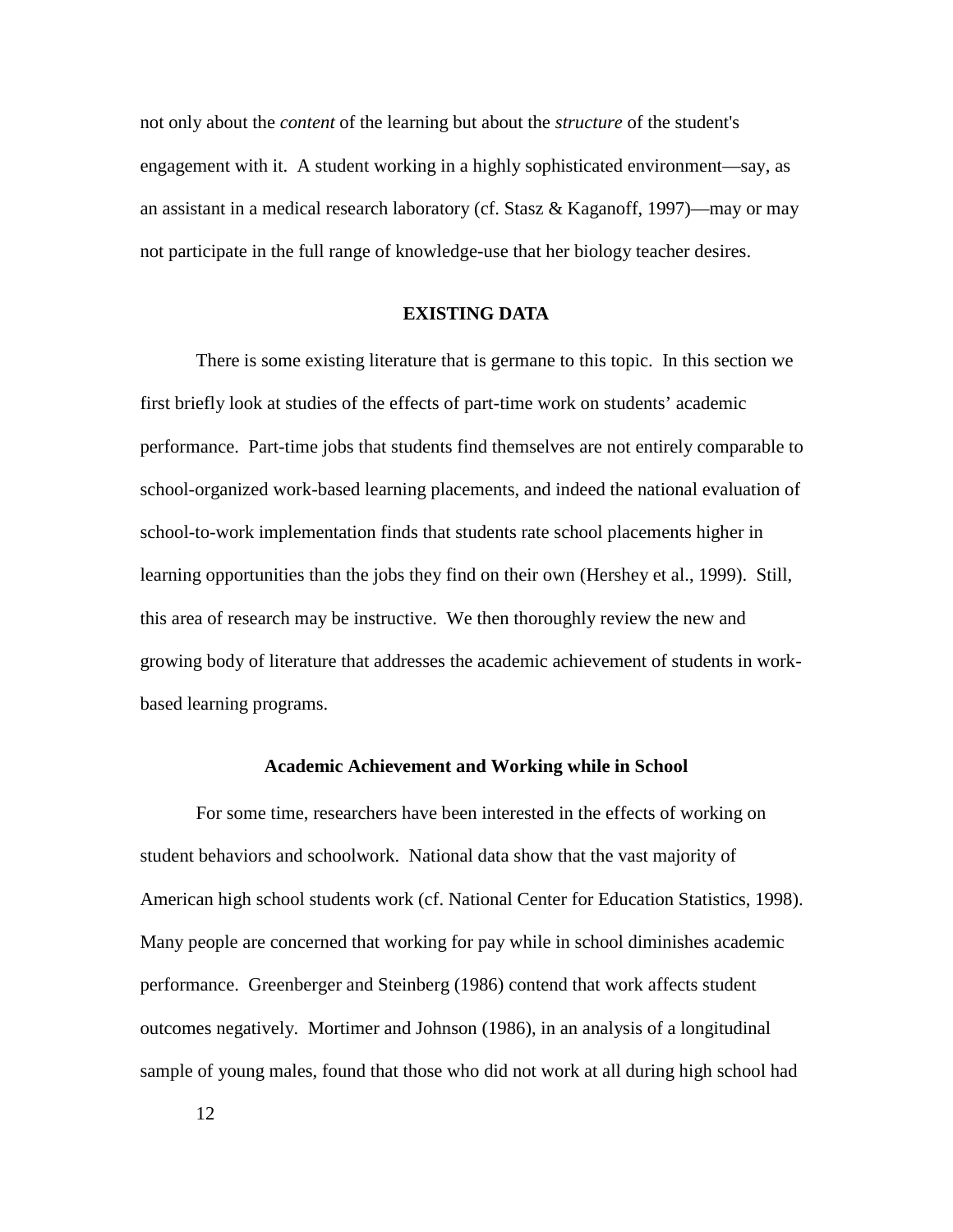higher grade point averages (GPAs) in their senior year, and higher educational and occupational aspirations. The authors did not find a strong process of selection that might have accounted for these results.

Another study found a negative association between academic achievement and hours spent in part-time work. Stasz and Brewer (1998a) analyzed longitudinal data on youth from two national databases, looking at the relationships between working while in school, academic outcomes, and participation in extracurricular activities. The common paths they found were the following: students tended to have either high academic achievement and high participation in extracurricular activities, or low academic achievement and a great deal of part-time work experience (no causality can be inferred). Schoenhals, Tienda, and Schneider (1998) also analyzed longitudinal data, controlling for background characteristics that differed between students who did, and did not, work. They found no negative effects of employment on grades, nor did youth employment lower the amount of time students spent reading or on homework.

In a recent review of the literature on adolescence and work, Mortimer and Johnson (1997) conclude that, under certain conditions, working can have positive effects on academic attainment. Working part-time or less does not appear to have deleterious effects on GPA, and in some cases seems to affect GPA positively. Stern and Briggs (1999), also in reviewing the literature, contend that "the association between hours of work and performance in school follows an inverted-U pattern, with students who work moderate hours performing at a higher level than students who work more, or not at all" (p. 3). Thus the number of hours youth work may be the salient variable in determining whether working has negative or positive effects (or none at all).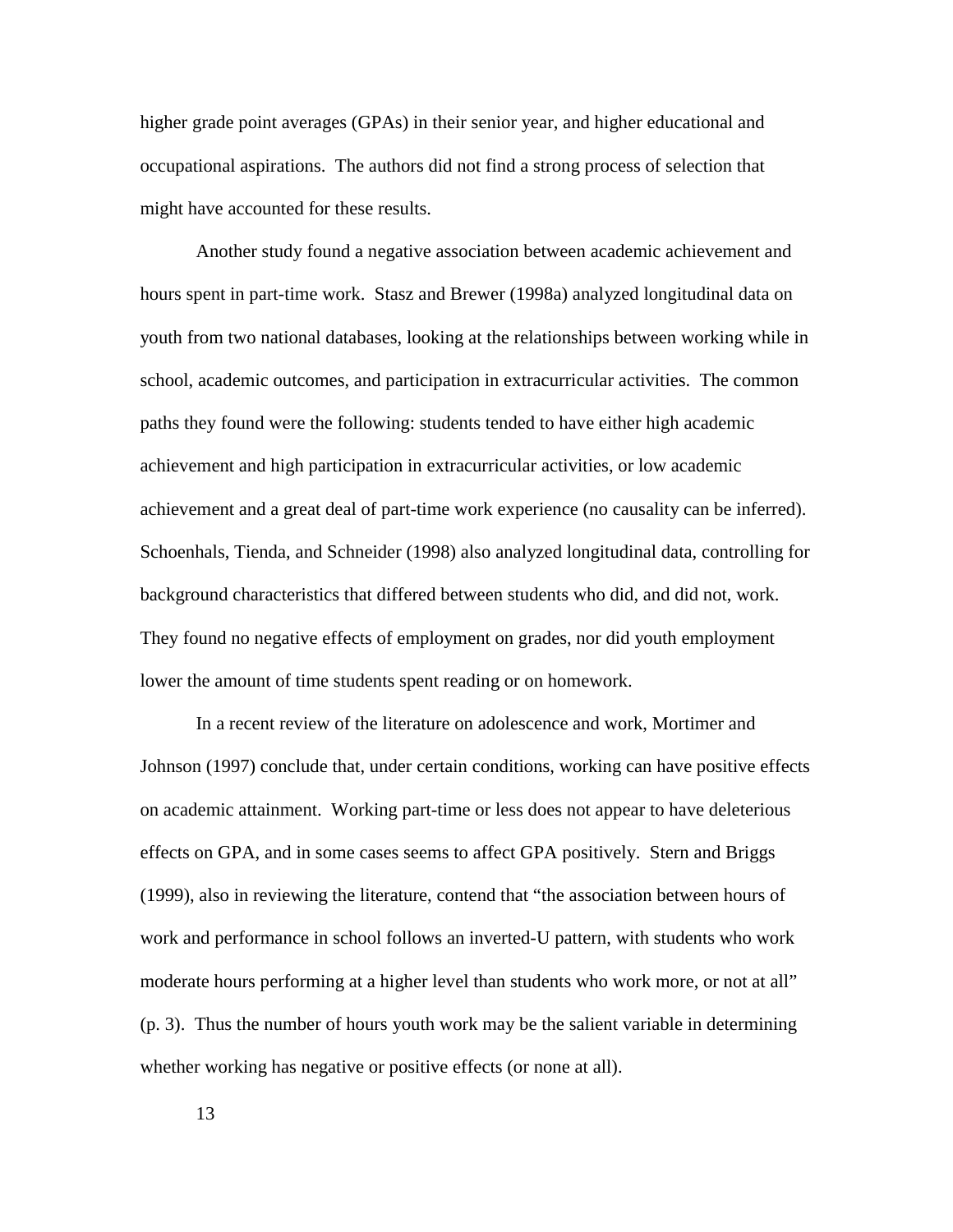In sum, there is as yet no simple or conclusive answer to the question of whether working while in high school has positive or negative consequences for students' academic achievement. As Schoenhals, Tienda, and Schneider (1998) note, there is "an astonishing lack of consensus" (p. 724), which is partly due to methodological disputes.

# **Participation in School-to-Work Programs and Academic Outcomes**

The research on the academic achievement of students in programs that include work-based learning is fairly new and insubstantial and the results so far are mixed. Some studies find no effect, or negative effects. For example, Hamilton and Hamilton (1997), in their study of 100 students participating in the Cornell Youth Apprenticeship Demonstration Project, found that the youths did gain job-related skills and knowledge, but there were no effects on their academic achievement. The authors conclude that improved academic achievement will have to be a central goal of such programs before effects will be seen. Similarly, Stasz and Brewer (1998) found from a survey of students in two different work-based learning programs that while overall the students rated their work-based learning experiences positively, they primarily learned work-readinessrelated attitudes and behaviors, and they perceived links between the internships and the classroom to be weak.

The 1996 High Schools That Work Assessment found that those students who were earning credit for part-time jobs connected with school had lower achievement in reading, mathematics, and science than students with part-time jobs that were not related to a school program (Bottoms & Presson, n.d.). (When dividing the sample by sex, however, the differences hold only for males.) The authors explain these results by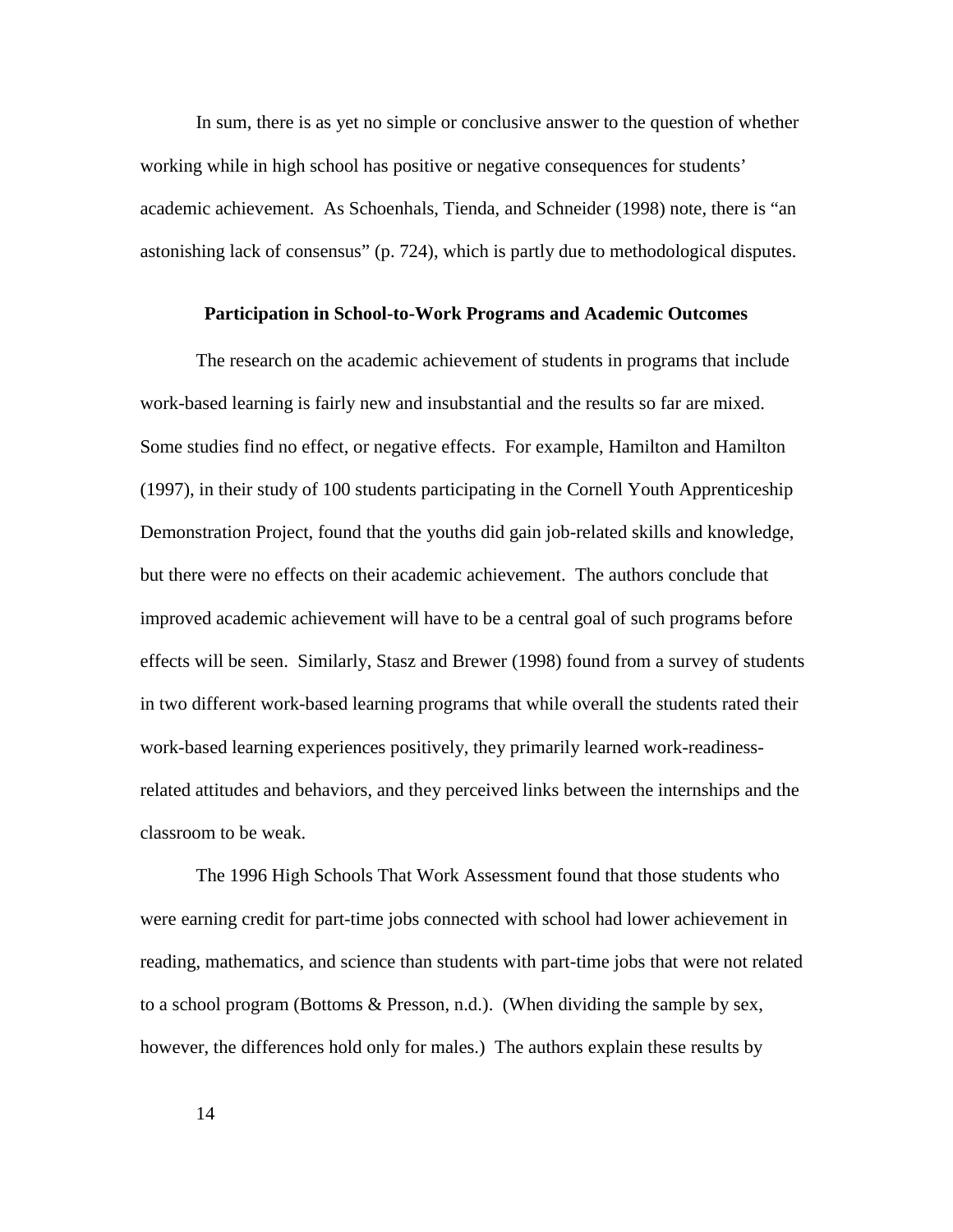noting that students whose jobs were connected with school worked longer hours than the other working students. Fewer of the former type of students took mathematics and science courses during their senior year, as they were instead enrolled in unchallenging vocational courses. It appears that for some students, school-related employment is substituting for higher-level courses, with the result of lower academic achievement.

Other research has yielded more positive findings. A comparison of students enrolled in the Flint, Michigan Manufacturing Technology Partnership (MTP) program with a group of similar students not enrolled in the program found that the MTP students had higher grade point averages and higher average class ranks, as well as fewer absences (Hollenbeck, 1996a). In addition, for the first cohort of students, participation in the program did not diminish the number of math or science courses taken. However, students in the second cohort of the program did take more vocational education courses, rather than math and science courses, relative to the comparison group students. Another study focused on a sample of black students from four Philadelphia high schools (Linnehan, n.d.). This study found that participation in work-based learning for more than half the academic year had positive effects on the students' GPAs, compared with students who participated for a shorter period of time or students who were eligible for work placements but did not end up participating.

A study based on observations of student interns from three different programs found significant learning opportunities at the worksites (Stasz  $\&$  Kaganoff, 1997). In a transportation academy, school learning appeared to enhance work, and in both a medical program and a school-based enterprise, work appeared to enhance school learning. A more in-depth study of the transportation program compared student outcomes with the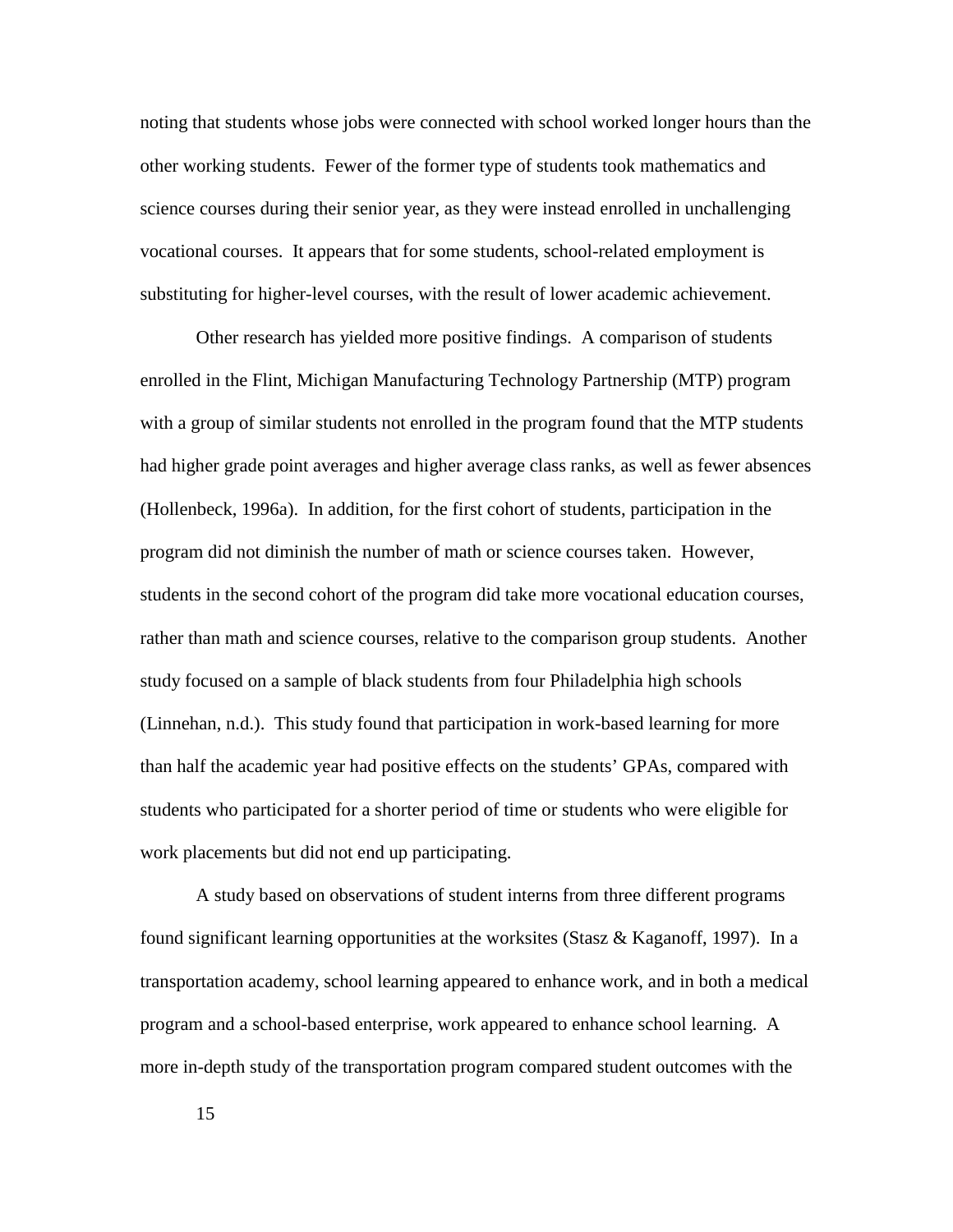outcomes of students from magnet schools and from the general school population. This study found that, for grade point average, credits earned, on-time credit acquisition, and attendance, transportation academy students performed better than students in the general population, and comparably to magnet school students who are screened before being admitted (Hanser & Stasz, 1999). However, this study did not entirely account for selection effects. In addition, while internships are a part of the transportation academy program, it is unclear if all the students included in the study had participated in workbased learning. In fact, since half the sample consisted of students from grades nine and ten, it is likely that at least that half had not yet had work placements. Thus one cannot necessarily attribute any positive academic outcomes to the work-based learning portion of the program.

This is a problem common to other studies of student outcomes. The 1995-6 evaluation of 42 California Partnership Academies enrolling over 5000 students found that over students' four-year tenure in the academies, students improved their attendance and grade point averages (Foothill Associates, 1997). Yet again, while internships are one element of the academy program, it is unclear whether all students participate in work-based learning. The report states that some academies have a community service component while others offer internships, some of which are paid. And, the researchers found that the largest gain in performance occurred early in the four-year program, between the ninth and tenth grades. Again, it is likely that these students had not yet engaged in work-based learning. Thus while student outcomes are positive, they can most likely be attributed to components of the academy program other than work-based learning. Another study compared career academy students with students in the general,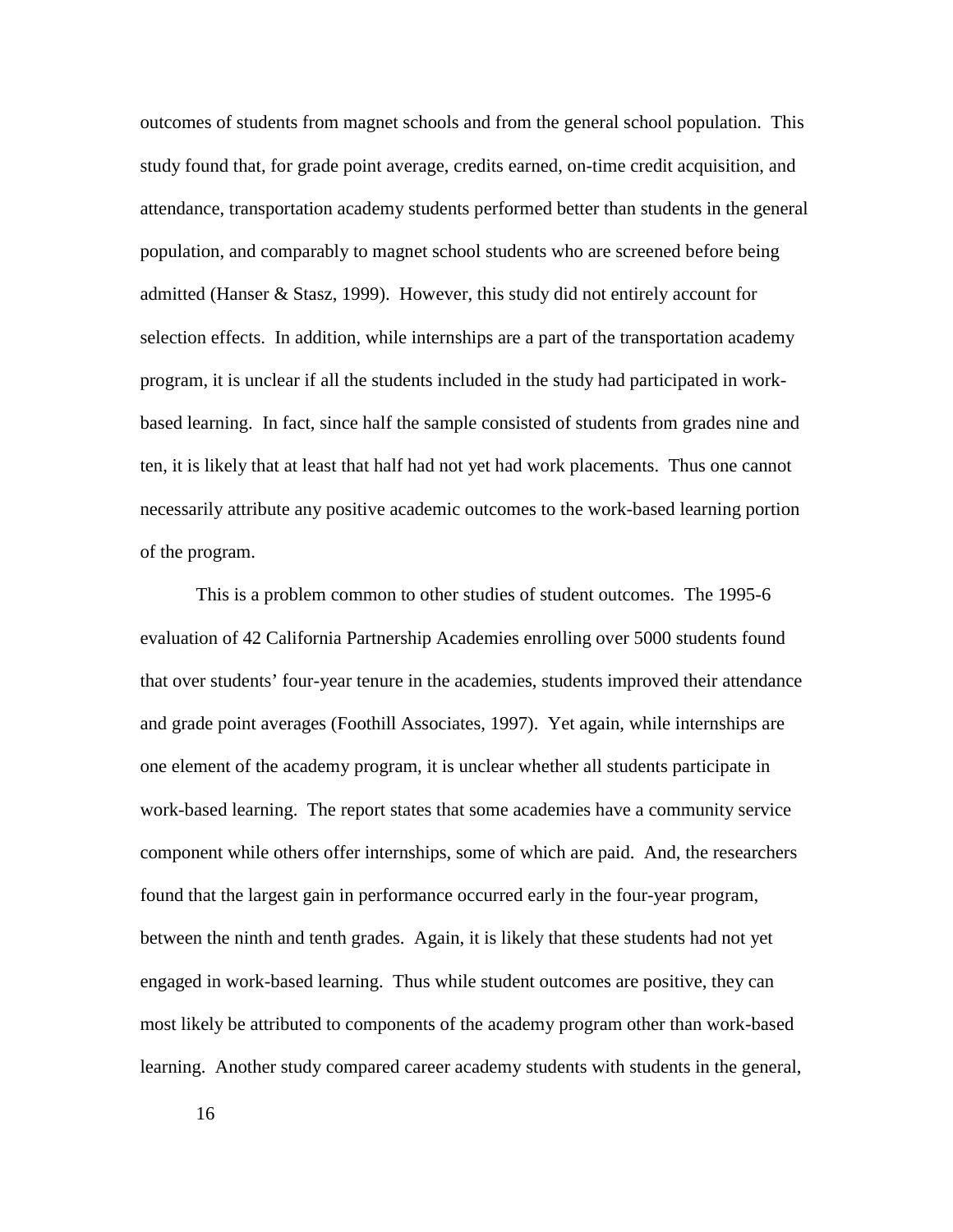academic, and vocational tracks at public schools in the same district, and found that while the career academies enrolled more at-risk students than the other tracks, the students were as likely to attend college as students in the academic track (Maxwell  $\&$ Rubin, 1997). In this instance it is impossible to determine whether that outcome has anything to do with work-based learning; the report does not specify how many of the students studied participated in it.

The interim evaluation report of the New York State School-to-Work system states that "students who actively participated in STW programs and activities demonstrated better academic performance than comparable students with little or no STW exposure" (Westchester Institute for Human Services Research, 1997, p. 33). These findings come from an analysis of transcripts and surveys of randomly selected high school seniors from seven school-to-work partnerships in the state. However, the report also notes that less than 15 percent of high school seniors have participated in structured work-based learning experiences, and "work-based learning generally does not involve a school-based component that extends or complements the knowledge and information gained at the worksite" (p. 27). Once again, we cannot use these findings as evidence that work-based learning improves academic performance.

In sum, the research in this area has mixed results so far. It seems that participation in a work-based learning program can improve academic achievement, but in some cases the positive effects aren't attributable to the work-based learning component itself. Stasz and Kaganoff (1997) raise the possibility that any positive outcomes of programs may be due to their characteristically small size and personal focus. We might expect results to be better for programs that make concerted efforts to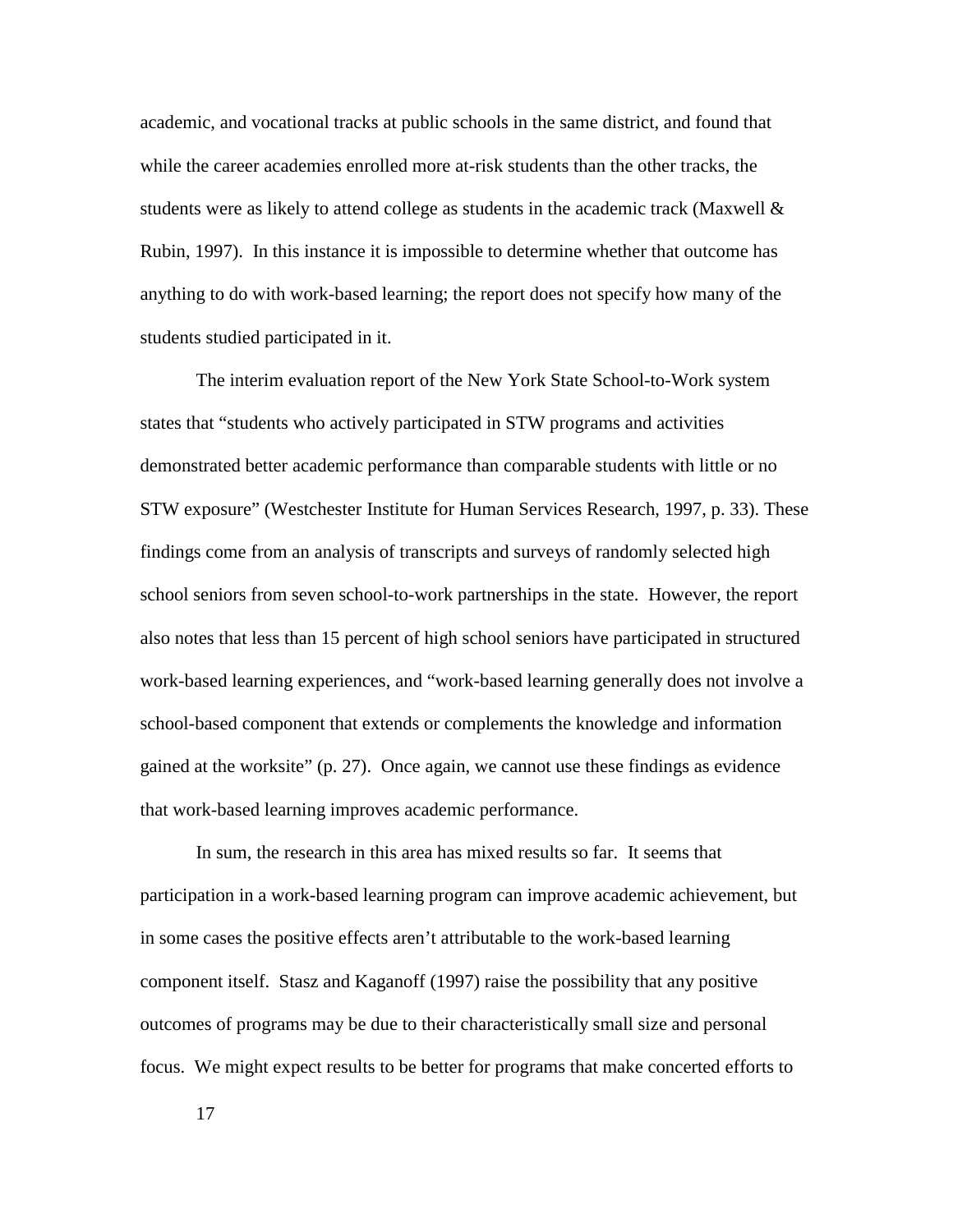integrate work-based learning with academics; yet a lack of information makes it impossible to compare the programs studied above on that basis. Thus the quantitative evidence is as yet inconclusive. In the next section, we turn from quantitative data to our own and others' qualitative data on students' work-based learning experiences.

# **TESTING THE CLAIM**

To test the claim that work-based learning can have positive effects on academic learning, we contend that one must be able to see its origins in the details of students' workplace experiences, in the texture of their participation in specific situated activities. This requirement escapes the danger of the facile assumptions about the relationship between academic learning and work experience captured in statements like these: "She worked in a hospital, so she must have applied her knowledge from biology class," or "He had to compose business letters, so his writing skills must have improved." These claims may or may not be true—it depends on the particulars of the students' experience. Thus to substantiate the claim, we would need to find several things in the data on students' experiences:

- Student-interns using forms of knowledge—content (facts, theories), skills (reading, writing, quantitative reasoning), and higher-order thinking (problem-solving, hypothesis testing, analysis of cause-effect relations, etc.)—that are substantively analogous to the forms of knowledge acquired and used in school;
- Interns engaging these forms of knowledge often enough to strengthen them by means of practice;
- Interns having opportunities to explore, elaborate and test these forms of knowledge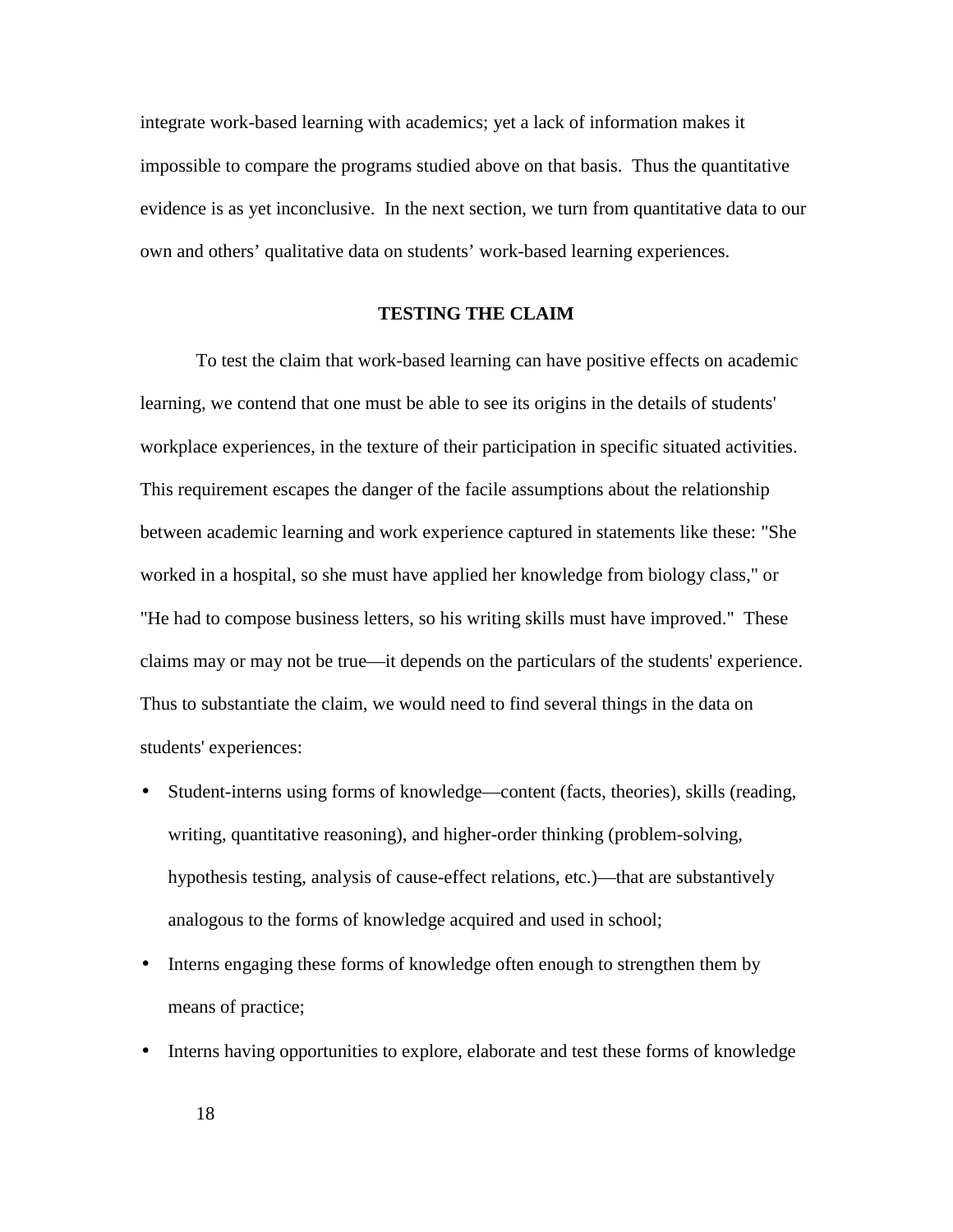in the context of situated activities, where they can recognize the meaning and utility of school knowledge and its connection to situated knowledge-use;

• The engagement of the interns with this knowledge organized in such a way that they encounter a substantial range of the knowledge used in school, rather than just fragments of it.

This is not to argue that the work-based learning needs to mirror or duplicate the school-based learning, but only that, if the academic reinforcement thesis is to be confirmed, students should be found actively engaging the school-like knowledge in the course of participating in work activity. Otherwise, the claim will be seen as merely rhetorical.

We analyzed data from our observations and interviews with 25 student interns, to look for evidence of engagement in school-like knowledge at students' internships. We looked for students' engagement in content knowledge, as well as students' use of reading, writing, math, and science skills. We also looked for examples of work-based learning positively affecting motivation towards schoolwork. (See Table 1 for the results of the analysis.) Below, we give examples from our fieldwork, as well as examples, as appropriate, from the work of Moore (1981a; 1981b; 1986), and Stasz and her associates (Stasz & Brewer, 1998; Stasz & Kaganoff, 1997).

# **Content Knowledge**

We will look first at the data on content knowledge, asking whether interns engage facts and theories that they might first encounter in school. Among other things, students in high schools acquire (take in, store and retrieve) certain kinds of information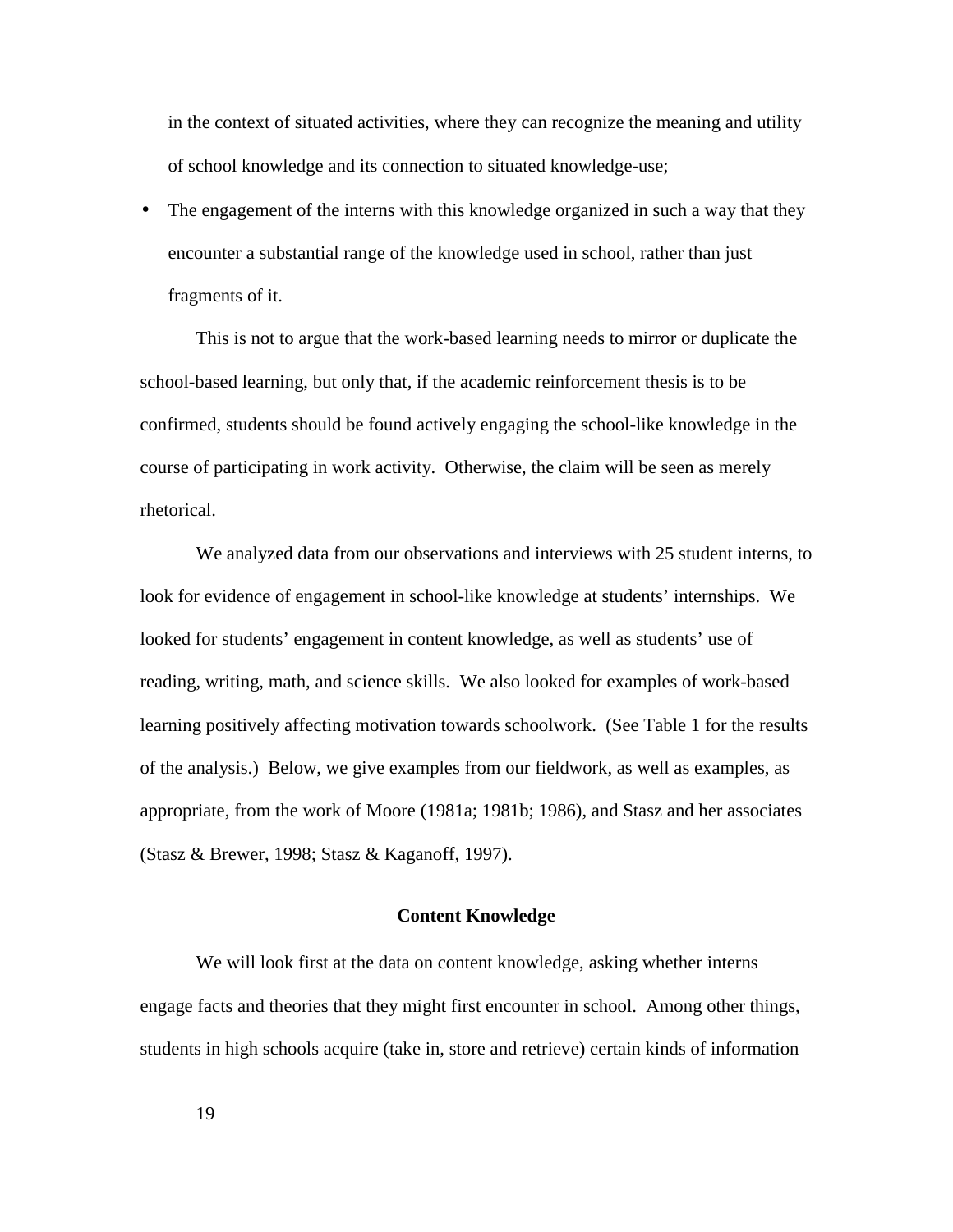and ideas: that the Erie Canal was opened in 1825; that economic struggles between the industrializing North and the agricultural South were among the causes of the Civil War; that falling objects accelerate at 14 feet per second per second. One empirical question for proponents of work-based learning, then, is whether students encounter this kind of knowledge in their internships. Sometimes, according to our studies, they do:

- An SEL student working at a local history museum, as part of her training as a tour guide for elementary school classes, learned the names of colonial governors and mayors; the dates of key events in English settlement; the dominant forms of transportation in the early nineteenth century, and so on. (Moore, 1986)
- An IEE subject working as a nurse's assistant in a hospital had a conversation with a physician in which he heard facts about the liver and its disorders. (IEE case viiic)
- An IEE subject working for a travel industry magazine learned about the different countries featured in different issues of the magazine. (IEE case xvii)

More often, though, it is difficult to locate content-knowledge in the workplace that corresponds in any clear way with the content-knowledge encountered in the classroom. What the tour-guide may remember a year after the internship is not the name of the last Dutch governor of New York so much as how to deliver a lecture and how to manage the behavior of a group of third-graders. Matthew, the hospital aide, got only a single, fragmentary lesson on the liver, but he did learn how to make beds with people in them, how to demonstrate care and sensitivity in interactions with sick people, and when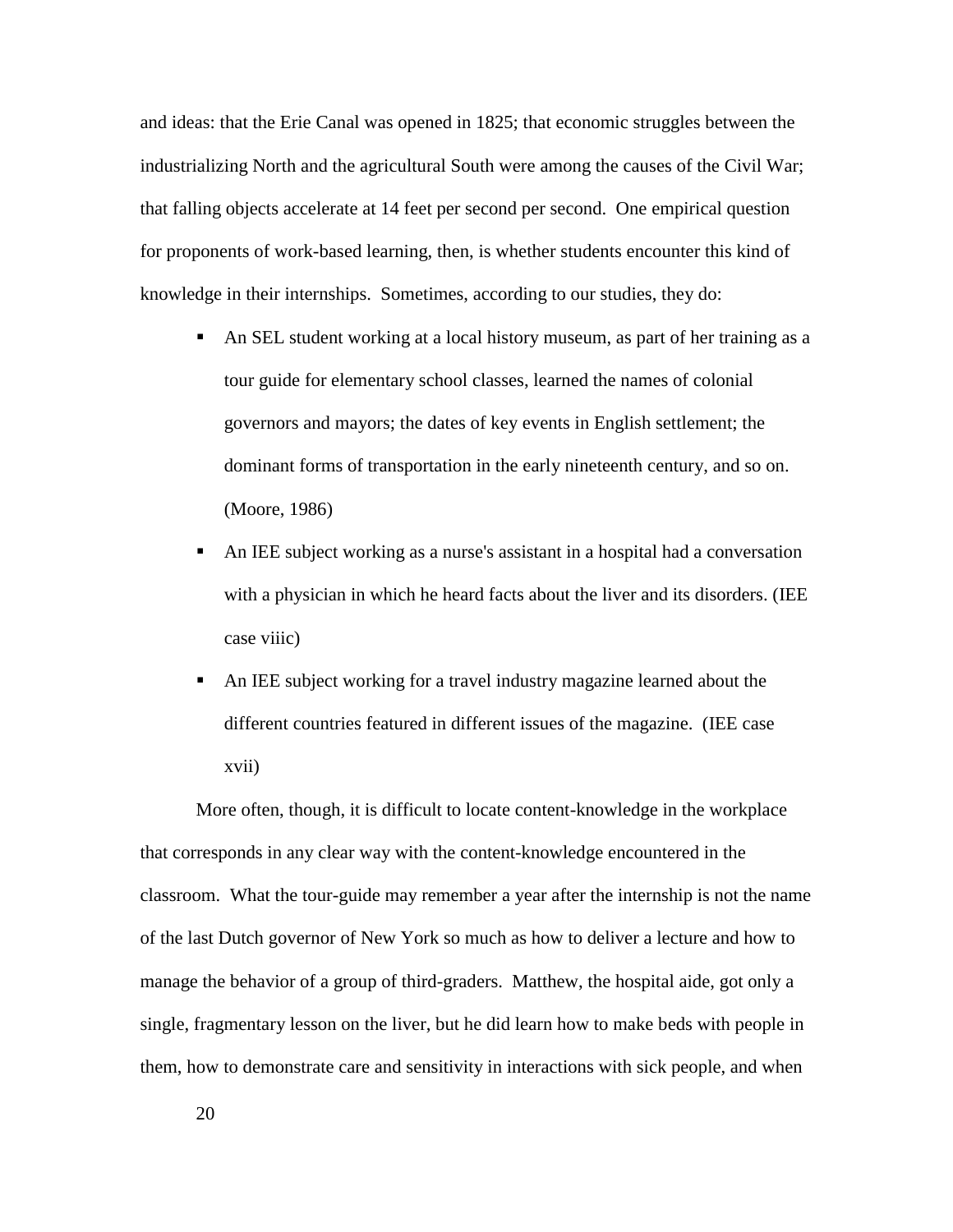to ask questions. What Sinda, the young woman at the travel magazine, will remember most is that, when the magazine featured a map of Africa and spelled Zimbabwe wrong, the company re-printed the issue with the corrected spelling; "You can't mess up," she said in amazement, understanding that errors in the real world have consequences. These are not items of knowledge that would typically appear in a course syllabus or lesson plan.

# **Skill-Oriented Knowledge-Use: Reading, Writing, Math, and Science**

What about more skill-oriented knowledge-use? One might expect to find that form of school-related learning more easily in the workplace. Again, however, our data tend to contradict that expectation. In our fieldwork, we did not often find students performing school-like tasks, or even tasks that implicitly drew on knowledge obviously derived from school. Even *reading* was not a significant part of their experience. To be sure, some (not all) did occasionally read at work: instruction manuals, organizational brochures and reports, and so on. Our best guess is that the grade level of those reading materials rarely exceeded  $8<sup>th</sup>$  or  $9<sup>th</sup>$  grade. Their reading was highly episodic, not sustained. Its function was usually to provide specific information that the student needed to perform a work task, or perhaps to construct a bit of background knowledge (about the overall structure of the organization, for instance). Understanding these materials was not difficult; they were fairly straightforward, declarative, informational. Interns did not need to interpret or analyze long texts. Moreover, we rarely saw students being held accountable for things they had read; rather, they were held accountable for performing the tasks for which they were doing background reading. Thus, in terms of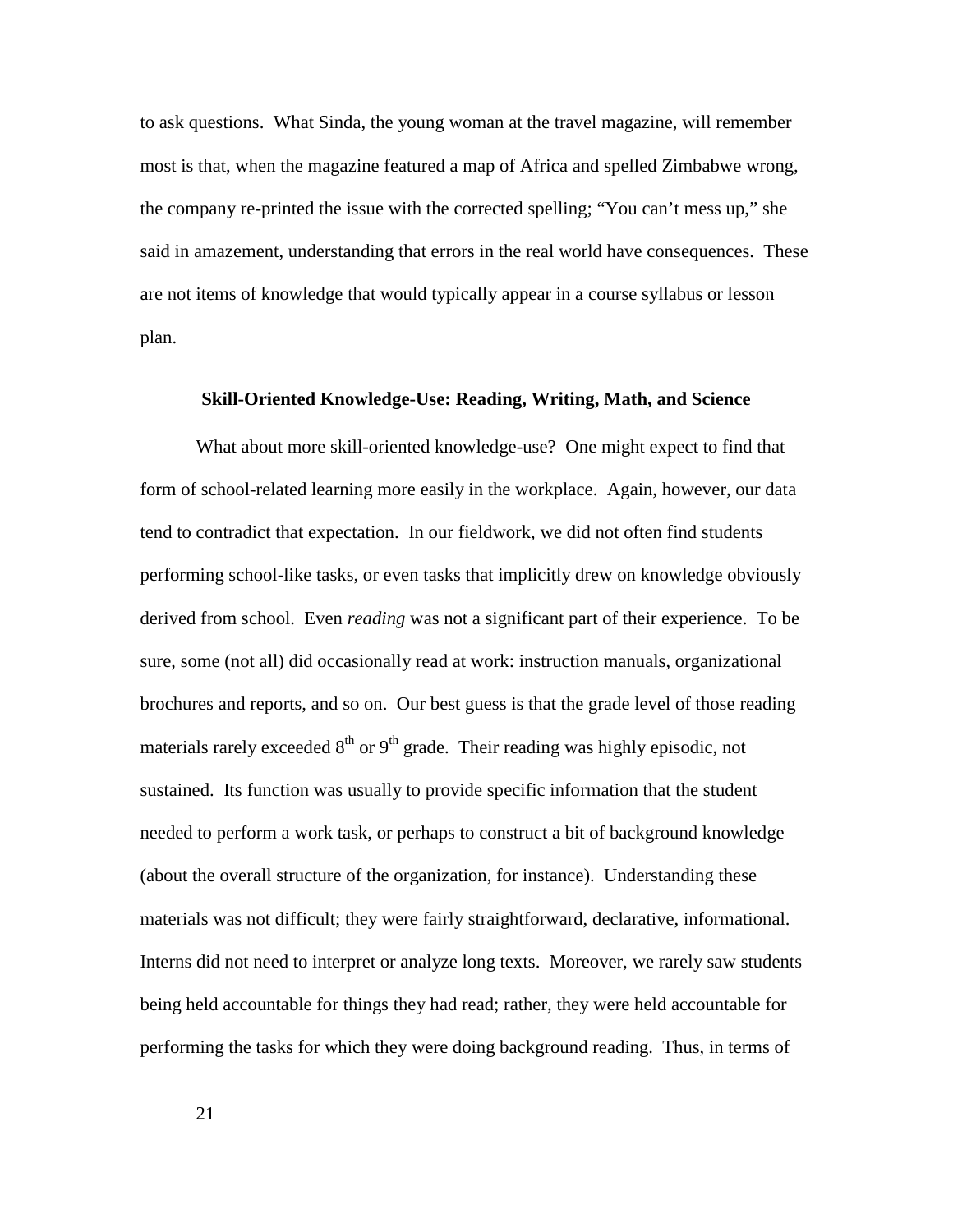reading skills, one could conclude that work-based experience did not provide much in the way of reinforcement: There was not much practice and virtually no testing.

One student in particular, Nell, was asked if her reading disability had caused any problems in her internship. She asserted that the lack of reading at her work placement was a positive thing:

…there really isn't any reading. They just show you hands-on what to do. Which I like anyway. I learn best that way… (IEE case viiia) In a rare case, Maureen, who was interning as a middle-school teacher's aide, was

given reading assignments by her supervisor, a music teacher:

I do a lot of reading for him and the way I show him my knowledge is the way I am able to apply that knowledge in the class. Like I'm able to teach a certain way, and he can say, 'Oh, isn't that a Kane and Kane way? You got that part, didn't you? Oh, isn't that Howard Gardner?' (IEE case xiiidt2, p. 8) Through college-level outside reading, this student was exposed to different

learning theories which she could then apply to her work as a teacher's aide. While this is an admirable instance of a student's connecting academic theory and real-world application, it was unclear whether this knowledge was connected back to her in-school classes. The school programs did sometimes inject work-related reading into the students' assignments. For instance, a young man working at a veterinary hospital said students in his English class could choose books to read and study according to their interest and/or internship. Fred picked *All Creatures Great and Small*, about a

veterinarian.

He said this book was more on the social aspect of being a vet, as opposed to the technical aspect. He found this interesting because he said he needs to work on the social aspect a bit. Occasionally he is annoyed by clients who complain about having to pay vet bills ... He thinks he should be more understanding of these clients. He tried to tie this book into some of his journal entries. This worked out OK, as opposed to previous books they were assigned to read (IEE observation xiiia2).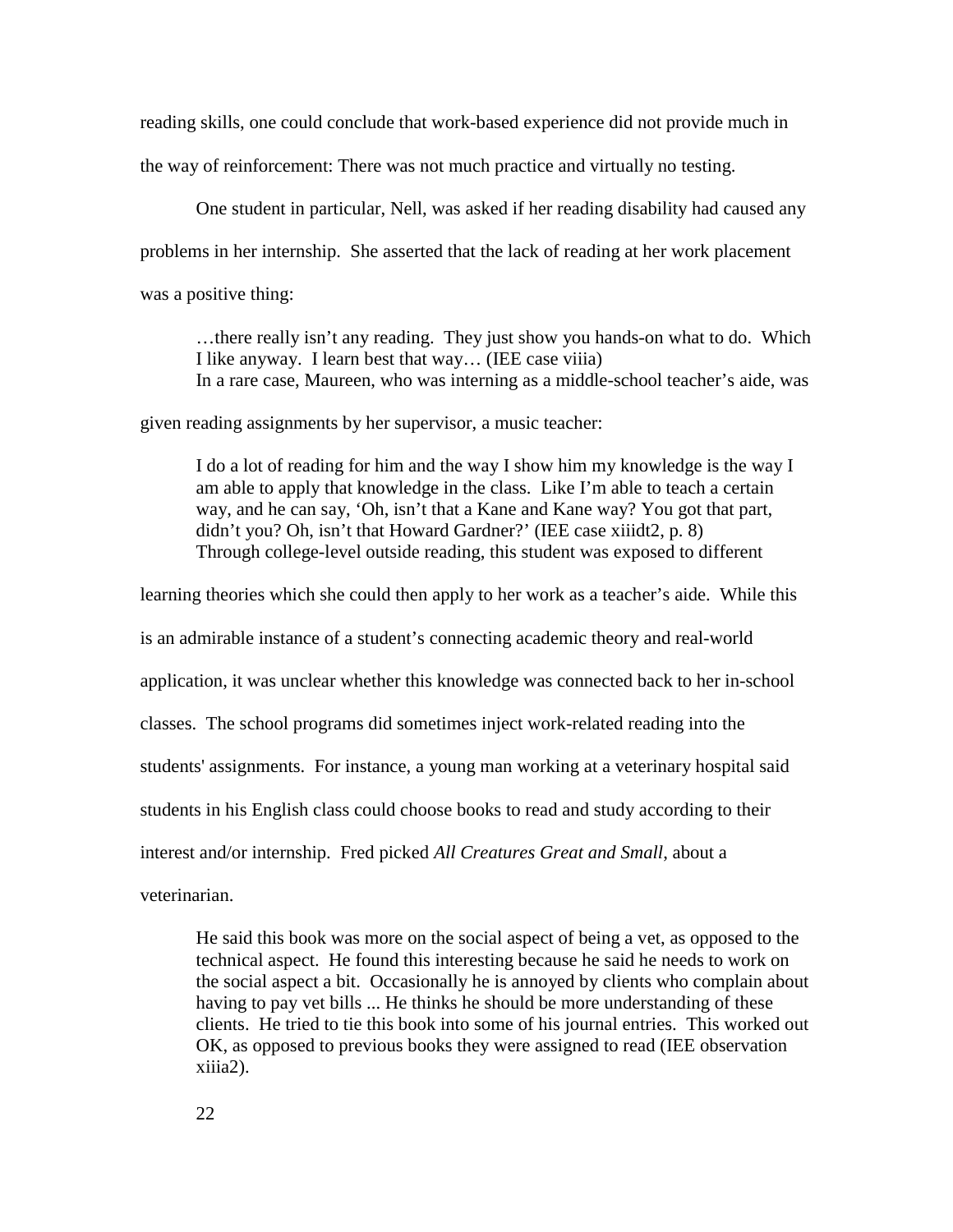But the fact remains that the IEE observers rarely saw students doing sustained, complex reading. Even the school-generated reading assignments were only tangential to the work itself.

Moore's research through the School for External Learning and Stasz's work in Los Angeles included sites where interns did do substantial reading: the history museum in the SEL case, for example, or the medical research lab in Stasz's. To prepare for giving tours related to state history, the SEL student not only watched a veteran guide lead elementary-school classes around the galleries, but she spent a good deal of time in the Education Department library reading appropriate sources on such topics as colonial government and transportation (Moore, 1986). Similarly, the Los Angeles students in the medical careers program, who functioned as lab assistants, were sometimes assigned to go to the hospital library to find research articles related to current work; moreover, their supervisor occasionally gave them background reading on the fundamental science involved in the experiments (Stasz  $\&$  Kaganoff, 1997). In both instances, the reading was substantial, challenging and clearly related to work tasks. But it must be said that these examples were in the distinct minority—most student interns did not do much work-related reading.

Nor did most students in the three studies do much *writing* as they took part in work activities. Some positive examples show up in Moore's (1981b) SEL data: a reporter for a community newspaper; a legislative assistant for a city council member; even a cabinetmaker's apprentice who was required by the master to write commentaries on historical styles of furniture. In the present study, an intern in the legal department of a municipal agency was asked to digest the transcripts from cases (IEE Observation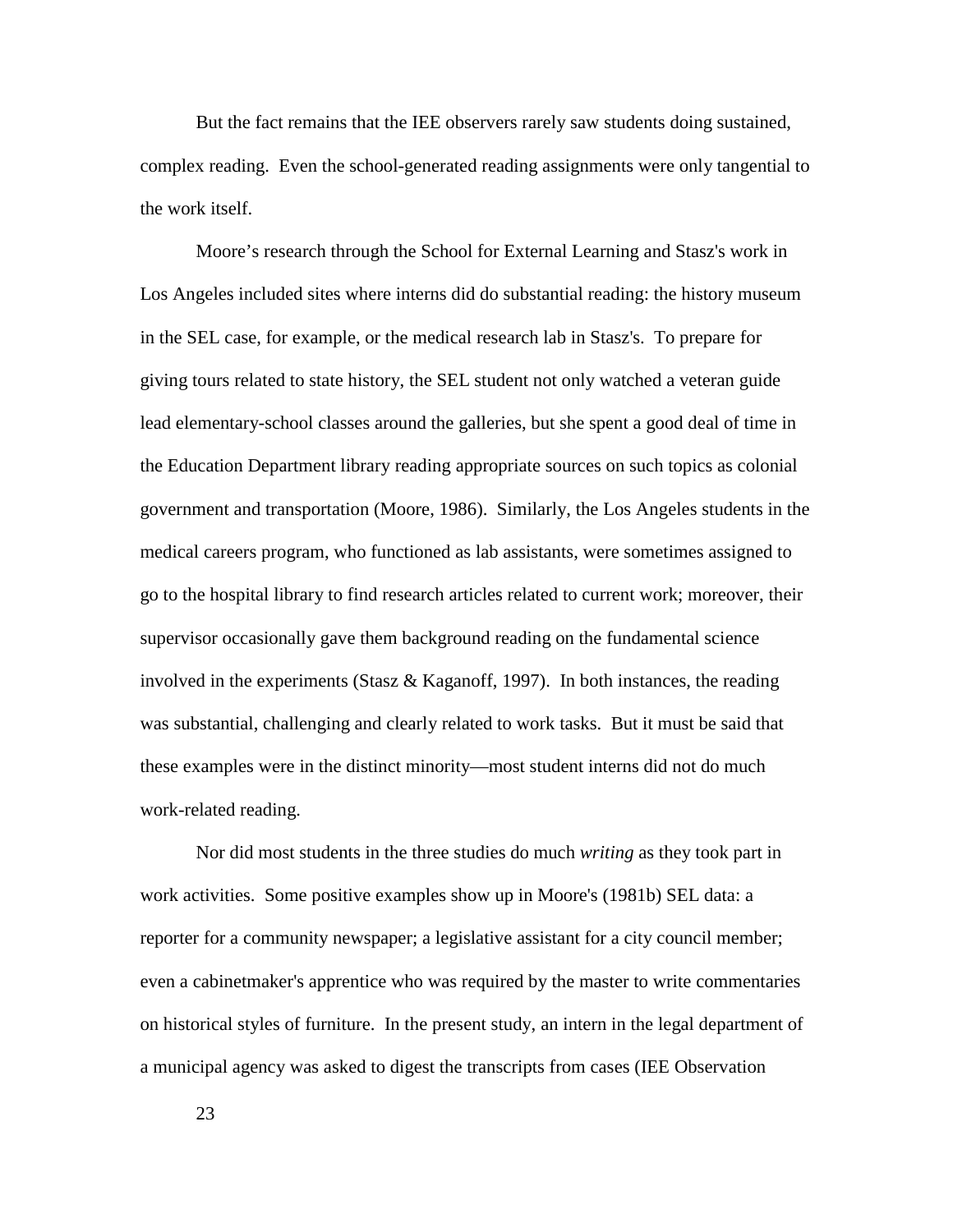iiia6:65-74), producing memos for the attorneys. A student working with an independent film-maker wrote his own short script (IEE case xiiic). And the student working for the travel magazine did write an article for the magazine (IEE case xvii). But these students were in the minority: Very few of the subjects in any of the studies did any sustained, significant writing.

Similarly, only a few of the students we observed engaged in substantial

*mathematical* work, especially anything requiring complex operations and problem-

solving. The young man working with the independent filmmaker had to create a budget

for his film, and the young man working on the construction site said that he could see

how geometry was used in carpentry. One student, Hiroshi, worked in the materials

warehouse of an investment bank and used math in an inventory project:

With a serious look on his face, he concentrated on counting numbers on a total report that consisted of product requests, and product transfer sheets. The number tally included: description, number of case quantity, quantity per case, number of cartons, and total quantity. In the beginning, he mentally figured the calculations. Later, he turned and got the calculator from a co-worker's desk for more complex calculations. He turned to the co-worker and asked her for some post-its; he put one on each pile of papers and wrote P, C, or Q on it; and then proceeded to count through all the reports. Someone came in and asked him "Are all these reports from today?" and he said that most of them were. (IEE fieldnotes, xi3, p. 3)

Another IEE subject, Catherine, worked in an investment bank's mutual funds

department and performed significant computations for a task called "paying the brokers

out":

24 But what happened was, usually what happens is that the fund itself will send us a report that kind of lists all the trades for the month and the bottom line would be that okay, that the following brokers made this much money in terms of commission on these trades that they've done over the month. And they would just give us the figures and they would send us a check for that amount so that we could go back to our branches and give the money to the brokers. Now, this month, I guess it was June, something happened. The report was not done. We didn't have a report from the fund. So we had to go back to our records, do all the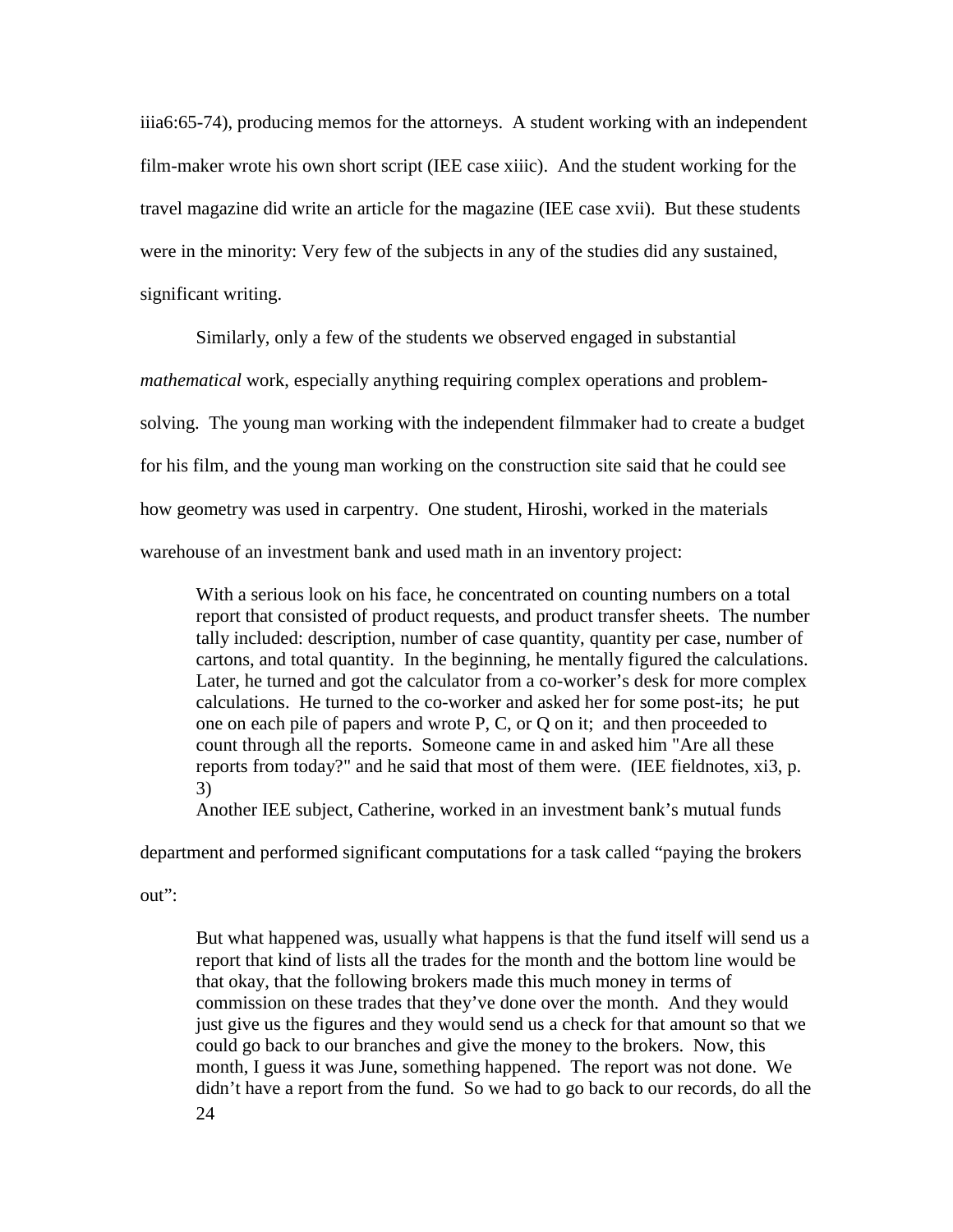math. They have like a system for it... I was working with that for a while. I was just printing statements out. I had my pile, I would go back. I would find the average of things. I would add this, multiply by that. There are a lot of steps involved. It's not just like one thing. Everything needs to be averaged out over the month. And yes, there was the math part, the printing out part, the writing it out part, separating it by fund, separating by branches, separating by the individuals, all that good stuff. (IEE transcript, xiit2, p.15) The best example is a community college student, Carmen, who worked as an

assistant accountant in an advertising firm:

The work performed by [this] office appears to be basic procedural accounting. The work consists of four main accounting functions: management of cash flow and reconciliation of bank accounts, paying vendor contracts and expenses, reimbursing [company] staff for travel and business expenses, and payroll ... On the day [the researcher] visited, Karen was engaged in a cash-flow management task ... [which] basically involved identifying which checks in a stack already printed for mailing should be withheld to adjust the amount of funds remaining in the firm's four bank accounts at the end of the month ... She added the withheld checks up to get a total and then went ... to enter the data into a Lotus spreadsheet used for monitoring cash flow (IEE Observation iva1). Carmen' work came as close to *application* of school-based knowledge as

anything we saw: She used bookkeeping techniques learned in class to handle the accounts. And she adapted those methods to her specific setting—that is, she *tested* her school learning, went beyond it to make it useful in her work. For instance, she had to check expense vouchers for "reasonableness," which required that she develop a sense of what kinds of expenses were appropriate by the company's standards; this chore took her beyond classroom techniques for tracking expenses. In that sense, her work experience may have reinforced her school learning. But her duties stayed on a fairly rudimentary level, not getting into more advanced accounting practices.

None of the other IEE subjects got real practice or testing experience in mathematics—and thus, by our reckoning, little reinforcement of school-based math knowledge. They did not even seem to engage in the kinds of everyday math that Lave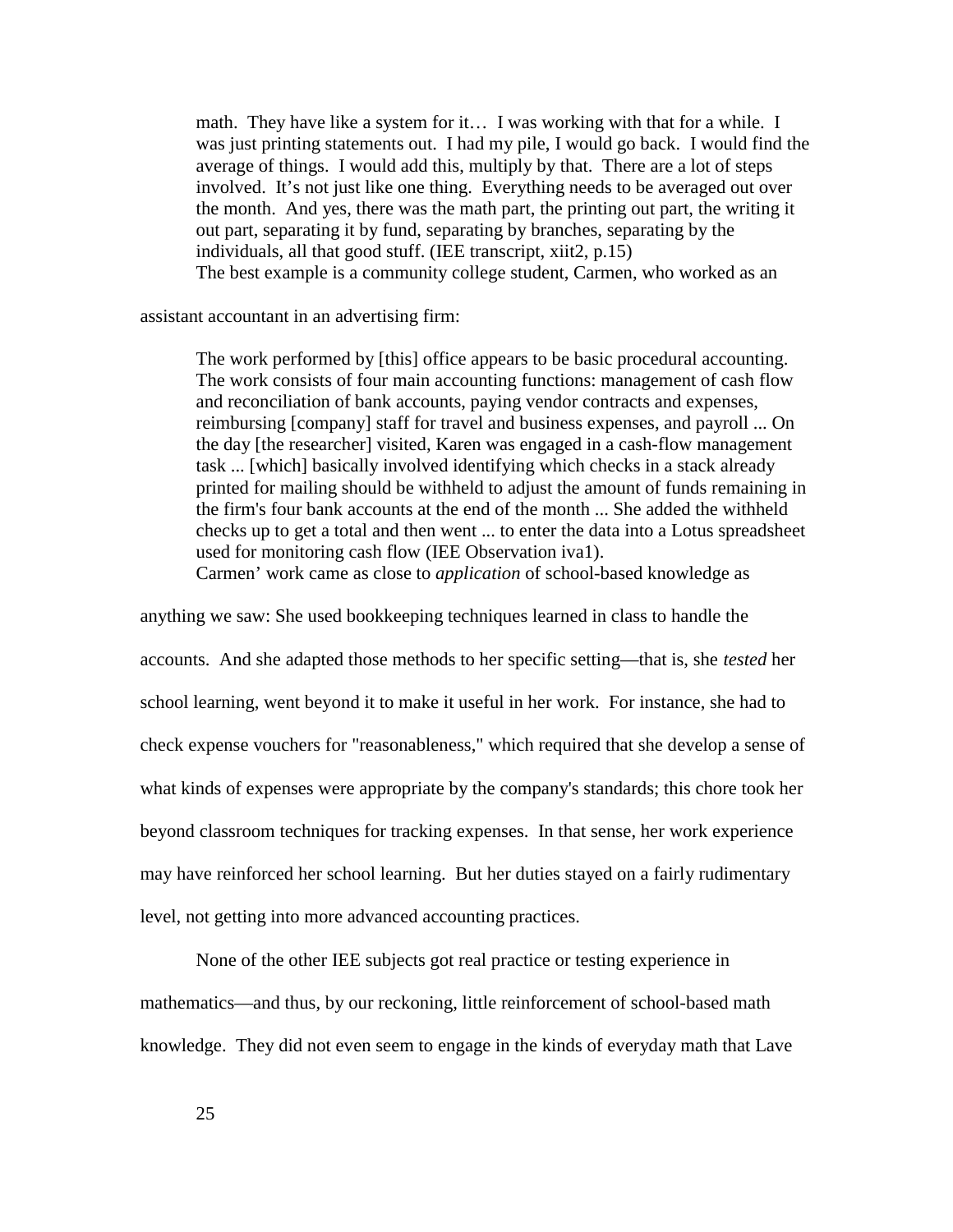(1988) describes among grocery shoppers or Scribner (1986) among dairy workers.

Some of the students in Stasz's study worked extensively with numbers. One medical lab intern tracked the statistical results of an experiment on rats' muscular reflexes; while a computer program actually performed the necessary calculations, the student did have to understand what the study was about and how the results fit into that enterprise. In a school-based enterprise where students produced and marketed salad dressings, participants had to manage the books: keep track of expenses, sales revenues, profits and so on (Stasz & Kaganoff, 1997). Certainly those tasks had characteristics akin to school math, and therefore represented a form of academic reinforcement—although many of the students in the program were probably not taking accounting or business math, but were presumably learning these practices *in situ* rather than reinforcing classroom-derived knowledge.

Again, we have some evidence that the degree to which school-based knowledge appears in work settings varies a great deal from situation to situation. If the data from these studies are at all representative of high school students' work-based learning experiences, one could conclude that interns rarely have occasion to practice or explore mathematics skills in the workplace. It might be, of course, that even a small amount of exposure to math-like problems in the non-classroom world motivates students to work harder at math in school. We simply have no data to confirm that hunch. In any case, with a few notable exceptions, the observations do not yield much to support the idea that work-based learning can help students strengthen their quantitative reasoning.

A careful reading of the descriptions of internships in the three studies suggests that the reinforcement of *science* concepts and theories does occasionally happen, but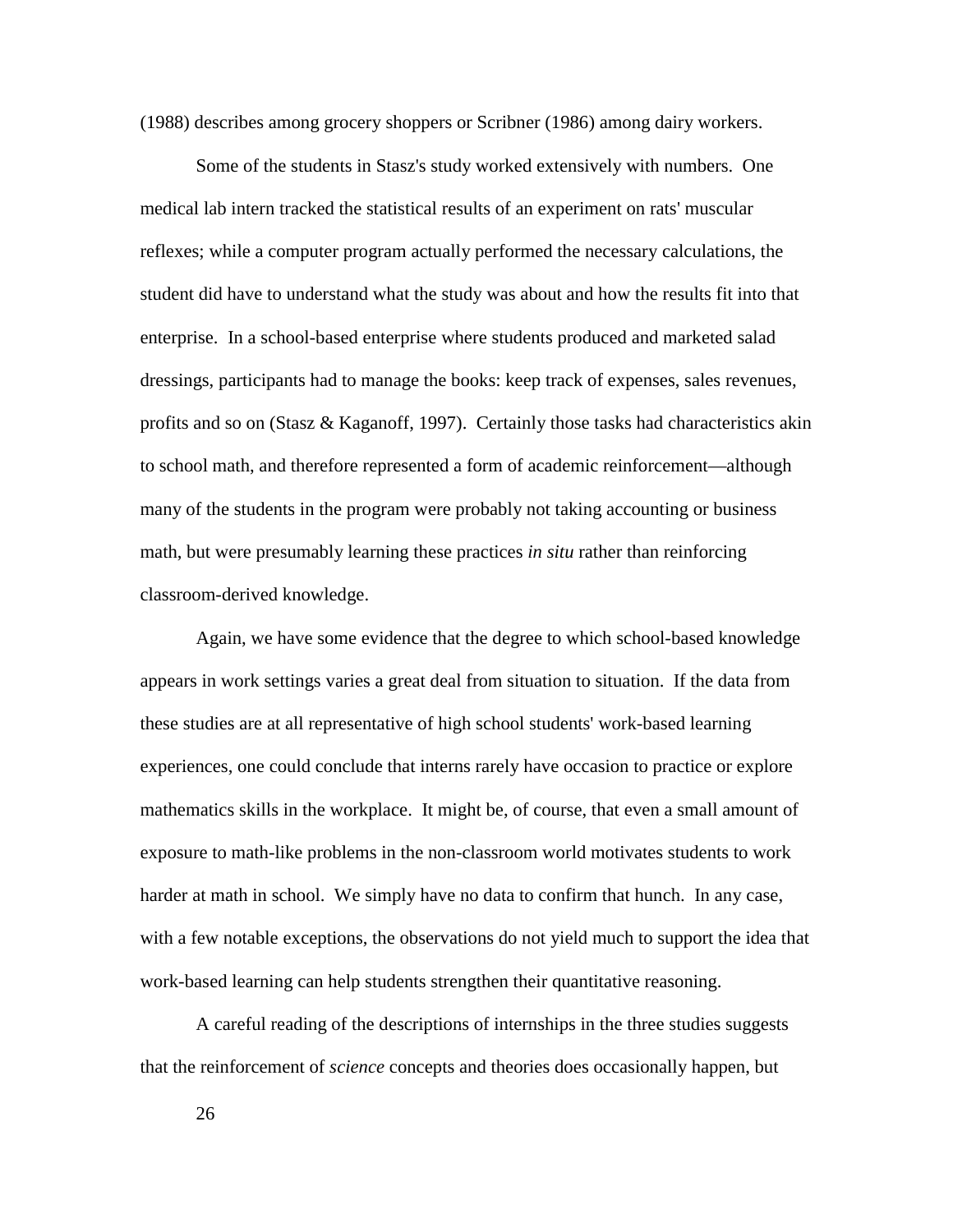more often is very difficult to find. Three of the students in the high school health

program did come across school-based science knowledge in their hospital internships;

Fiona is one example:

One example I can think offhand is when I went to CAT lab, and I saw angioplasty being performed. And … when I went back into high school, we were studying the cardiovascular system and she talked about angioplasty … So I thought that was a good connection because when we were learning about it, if I just heard about it then or read about it in a book, I probably wouldn't have remembered it or understand it. But because I actually went to the CAT lab, actually saw it and they had the nurse sitting there and we were looking at the screen and watching it, and like I was standing there saying yeah, I see blockage here and stuff like that ... (IEE transcript viiibt1, p. 29) Fiona, while not able to do much hands-on work at the hospital, was assigned her

own patient case studies, where she read patient charts, analyzed them, and then wrote up

their cases, combining reading, comprehension, science, and writing knowledge and

skills.

Fred, the veterinary assistant, observed operations and picked up some detailed

knowledge of animal anatomy and physiology in the process. For instance, during the

amputation of a cat's tail,

... [the doctor and another technician] placed the cat on the newly clean operating table and stuck a tube down its mouth. Then they discussed how much of its tail to shave, began shaving, and vacuumed up the hair. Then they began "expressing" the bladder, which Fred explained to [the researcher] ... While the doctor and technician were performing these tasks, Fred remained at the sink just on the other side of the operating room, but he could see into the room perfectly ... He told me in a matter-of-fact way what was going on at each moment ... Fred asked the doctor if the purpose of a cat's tail is to help the cat balance. The technician replied that probably balance is one purpose, but cats seem to do fine without them. Fred continued with his running commentary, saying, "She's sterilizing the area" as the technician rubbed some liquid all over the cat's tail and behind. The tech corrected him, saying the area would be "aseptic," not "sterile." Fred didn't mind the correction ... Fred asked, "How much of the tail is actually bone?" The doctor replied, "It's bone all the way down" (IEE Observation xiiia1). At moments like this, the student was introduced (sometimes by observing the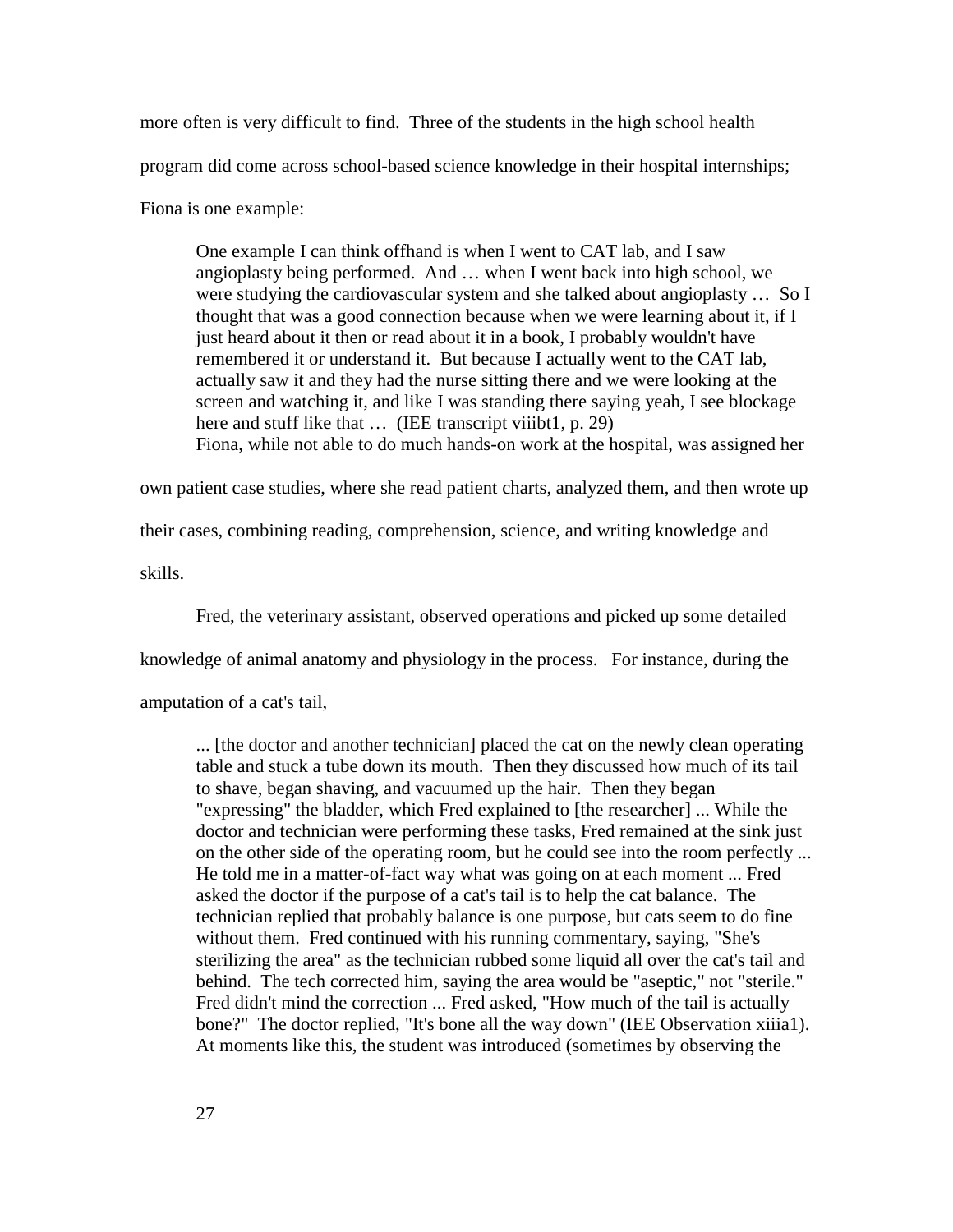natural process of the work, sometimes by taking the initiative to ask questions, sometimes by playing a peripheral role in the activity) to interesting information that might also have been encountered in school. Theoretically, experiences such as these could help a student comprehend and retain classroom knowledge, and Fred claimed to see a connection between his internship and the AP biology course he was taking, saying that in class they were learning the "underlying science" of some of the work that is done at the animal hospital. But Fred was doing poorly in the class, and he had trouble being very specific in explaining how his work in the veterinary hospital gave him an opportunity to apply and explore the knowledge he was acquiring in biology class. Since most of his work through the final observation involved fairly menial tasks—filing, cleaning up the operating area, etc.—it is not clear that he experienced these school-towork connections on more than a rhetorical level. Thus, even in some cases where the reinforcement effect could be argued, data supporting it are shaky.

Matthew, from the high school health program, emphasized the differences, rather than the similarities, between his science education at school and that at the hospital:

Oh, on my rotation I'm learning more about what would be done to fix a problem. While in the classroom I'm learning more about the parts of the body. Like learning about the heart. Like, specific things, like how it works. Where, like, if I were in cardiology or something, I would be learning about how they would fix it. Just more of the problems that go wrong. (IEE transcript viiict2, p.36) Logically, one would need to know how something works before one can fix a

problem, but this student saw these two fields of knowledge as separate, rather than connected.

The medical careers academy in Los Angeles gave students regular and systematic exposure to sophisticated scientific information and procedures; indeed, the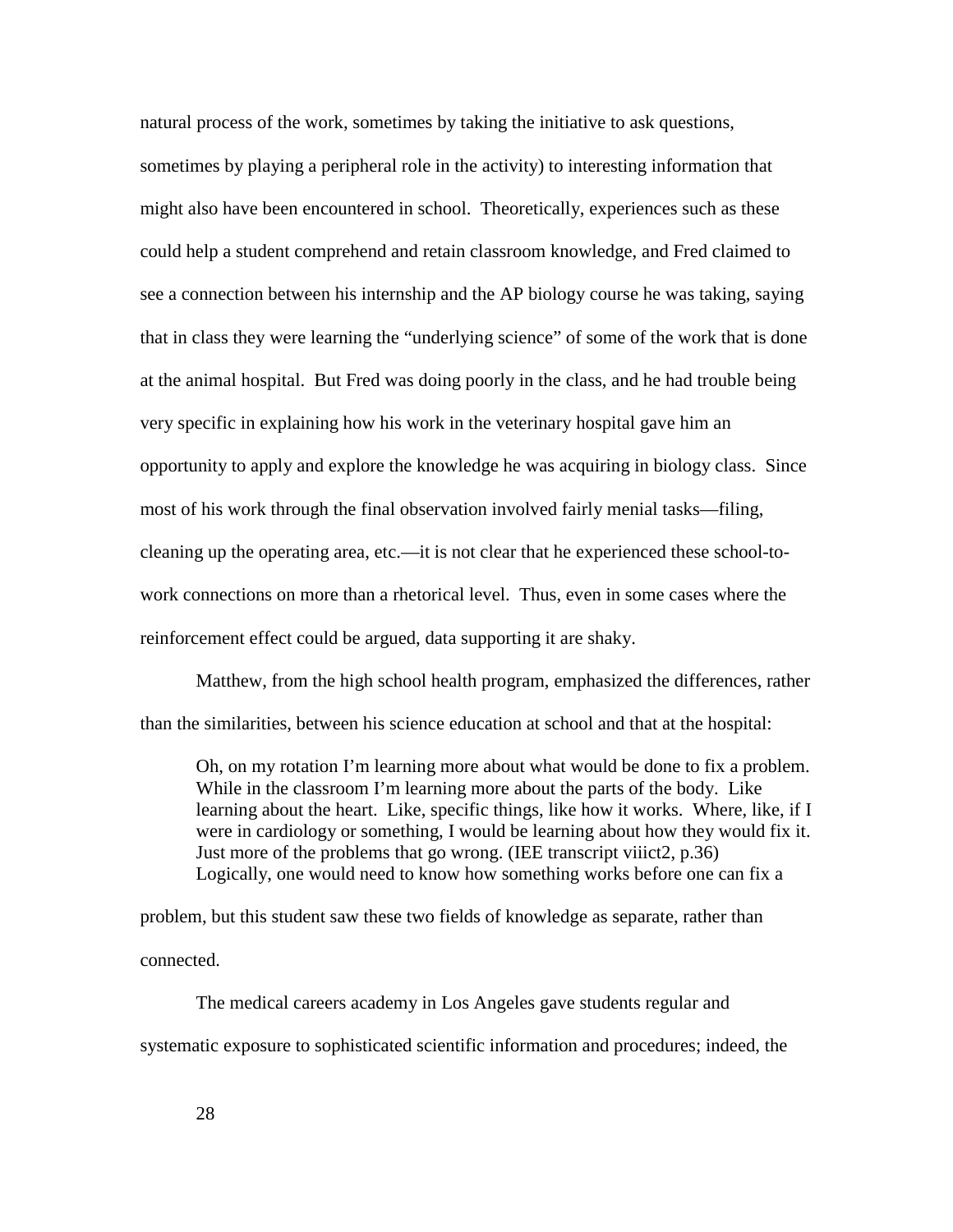level of science encountered by these students exceeded what they found in their high school classes. Stasz points out that the teaching hospital where the interns worked had educational practices deeply embedded in its culture; that function stands at the core of the institution's mission. She also notes, however, that staff were accustomed to teaching medical students, not high school students, and that they occasionally had difficulty accommodating the latter's learning needs (Stasz & Kaganoff, 1997). Ironically, then, the students may or may not have been prepared for this level of science.

# **Motivation**

A recent survey of over one thousand American teenagers was entitled *Getting By: What American Teenagers Really Think About Their Schools* (Johnson, Farkas, & Bers, 1997). The title reflects the study's findings: most students say they could do better in school if they tried, but they have minimal interest in academic subjects. Majorities of student respondents said that the best thing about school is that they get to be with their friends, and they do not think they will need to know in the real world the things their school is teaching. Yet, a majority of student respondents to the survey also said that doing a job internship for school credit would result in them learning "a lot more." Unfortunately, the survey question did not specify what area this learning might be in. Still, it is a rather enthusiastic response from an otherwise disengaged population.

The motivation claim of the academic reinforcement argument for work-based learning is the notion that, by encountering school-related knowledge in the meaningful contexts of work activity, students will develop a stronger incentive to study hard in school. Fred's earlier claim about seeing the "underlying science" from his AP biology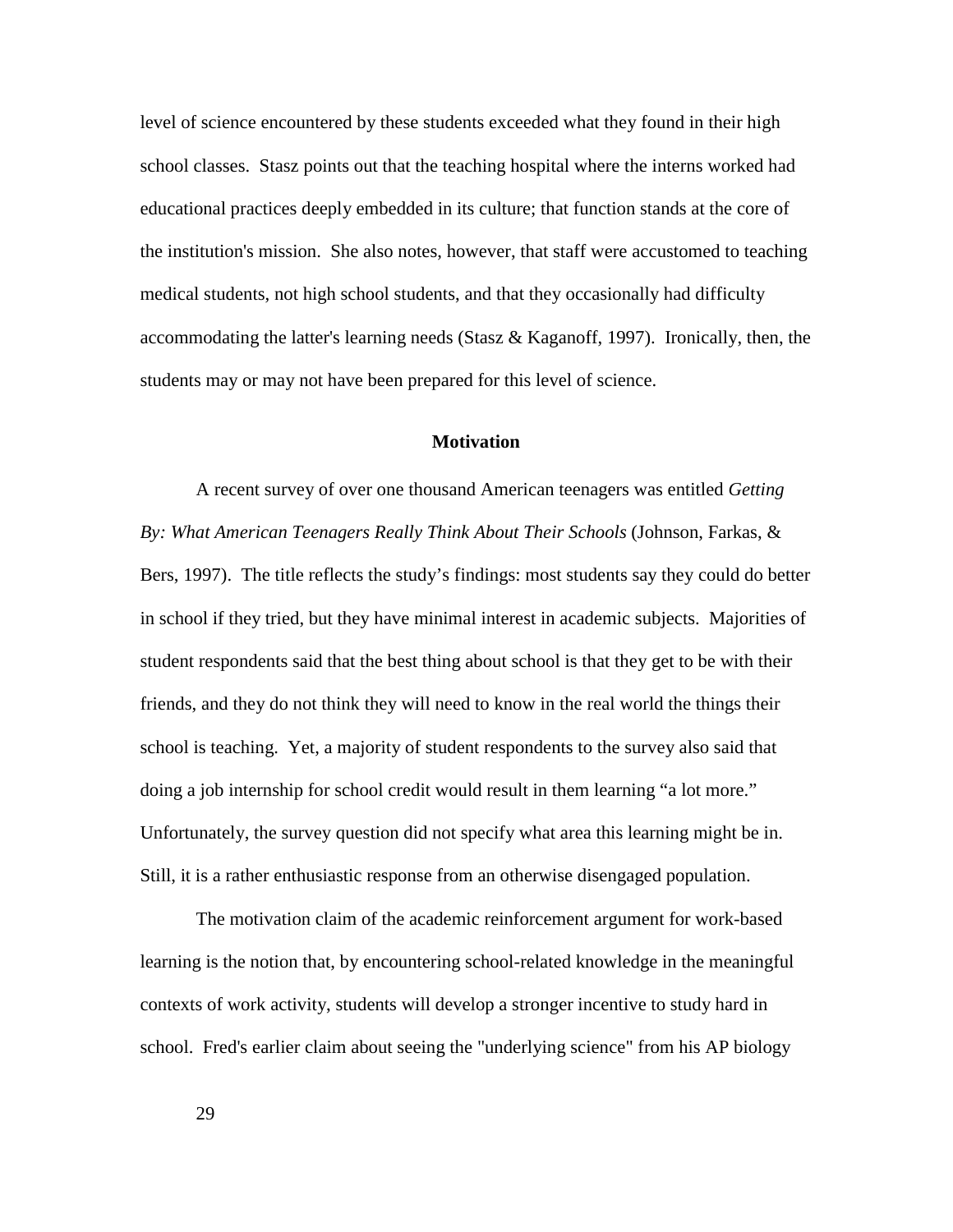class in his work at the animal hospital represents a class of possibilities. The problem is that we simply have too little data to test this proposition; in a qualitative study it is too difficult to trace the impact of specific experiences on attitudes about another enterprise. While Fred barely passed his AP biology class, one could argue that the internship helped him to pass and that he might have failed otherwise.

A few students did claim that they were doing better in school because, through their internship, they had become more interested in a particular topic or field. Nell, who had a reading disability, said that, although the program was harder and she was assigned more homework than the previous school year, her grades had improved. This was because she "cared more" because there was "more stuff that interested me" (IEE transcript viiiat2, p. 35). Matthew said he had "straightened out" "because now I know what I want to do and I know what I have to do to get there. And I like this program and it actually makes a lot of learning fun" (IEE transcript viiict1, p. 9). He agreed that the program was hard, but being interested in the topic made it easier. A student from the high school economics and finance program said too, "When I'm interested I study harder"  $(xit1, p. 8)$ .

Thus, we do find some evidence for the motivation claim. Students may find certain occupations attractive (vet, CPA, surgeon), and may therefore be impelled to pursue certain kinds of study to attain those career positions. Students in "theme" programs may also find that classes using health or banking careers as a context are certainly more "fun" than classes in which the subject matter is entirely abstract. These effects are certainly worthwhile, but it is not the same thing as discovering direct relations between specific academic knowledge and particular work practices. And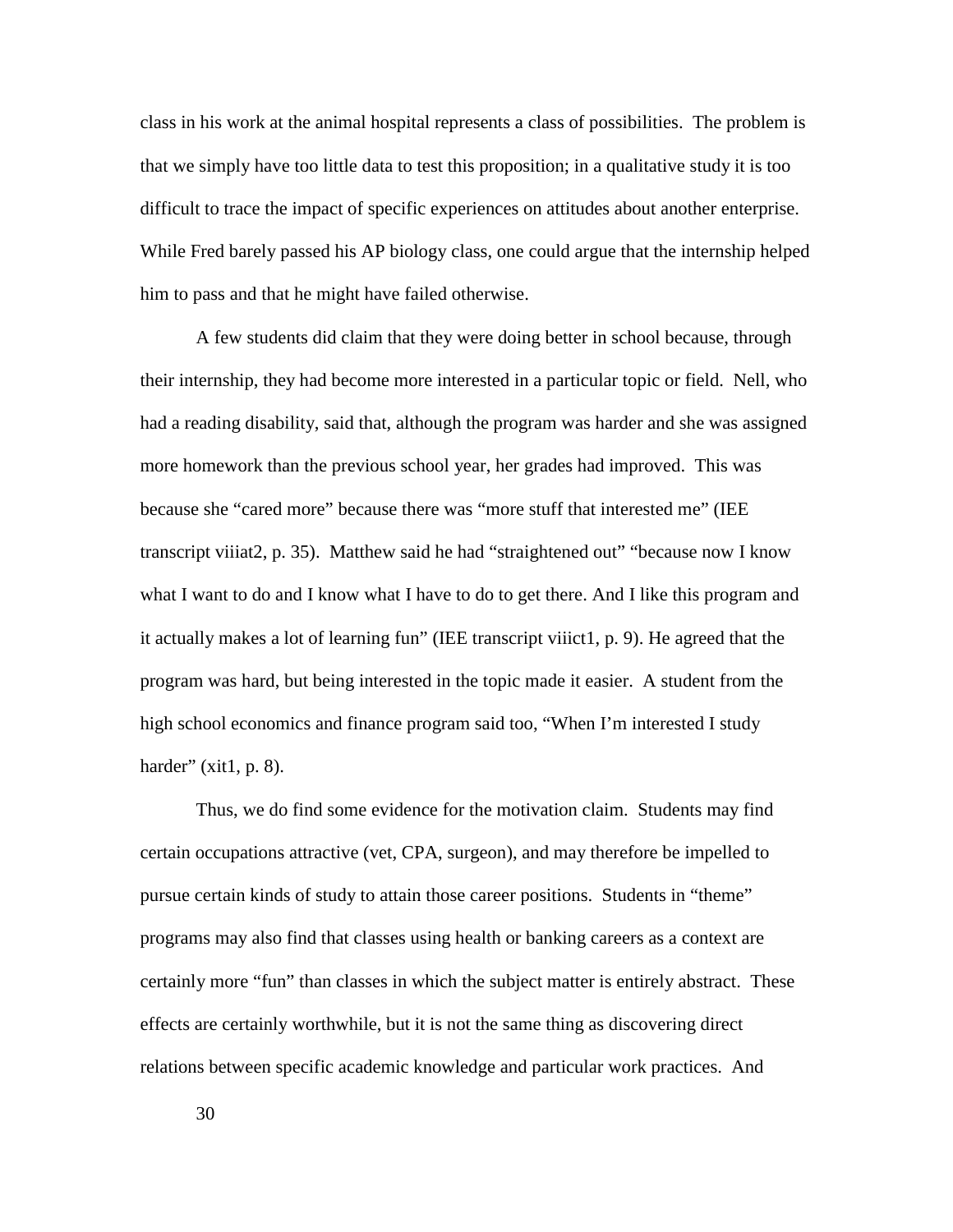sometimes the experience of work in the real world has a different kind of motivational effect: two other students, Renee and Maria, had such tedious internships that they became highly motivated to attend college directly from high school, rather than delaying post-secondary enrollment or combining it with work.

#### **Summary**

In Table 1, we summarize the results of the analysis of our cases, noting for each student whether the three claims for academic reinforcement (school-based knowledge is applied, school-based knowledge is explored and tested, and motivation towards school is positively affected) were met. For nine of the students (over one-third of our sample), over the course of multiple visits to the internship sites, and before-and-after in-depth interviews with the students, we found no evidence for any of the claims. For sixteen students, we found evidence for one or two of the claims. Thus we have some instances of academic knowledge being reinforced through practical experience, but the evidence is far from overwhelming. As for the motivation effect, we found evidence in only seven of our cases. However, we must note that the community college students in general were already highly motivated and thus not affected by the experience in that way (with one exception).

Almost half (twelve out of twenty-five) of the students experienced instances of the simple application of school-based knowledge at work. The medical-site internships offered through the health programs were particularly promising in this regard; they did tend to involve scientific facts and knowledge. Regarding the testing and exploration of school-based knowledge, we found evidence for this in only three of the internships.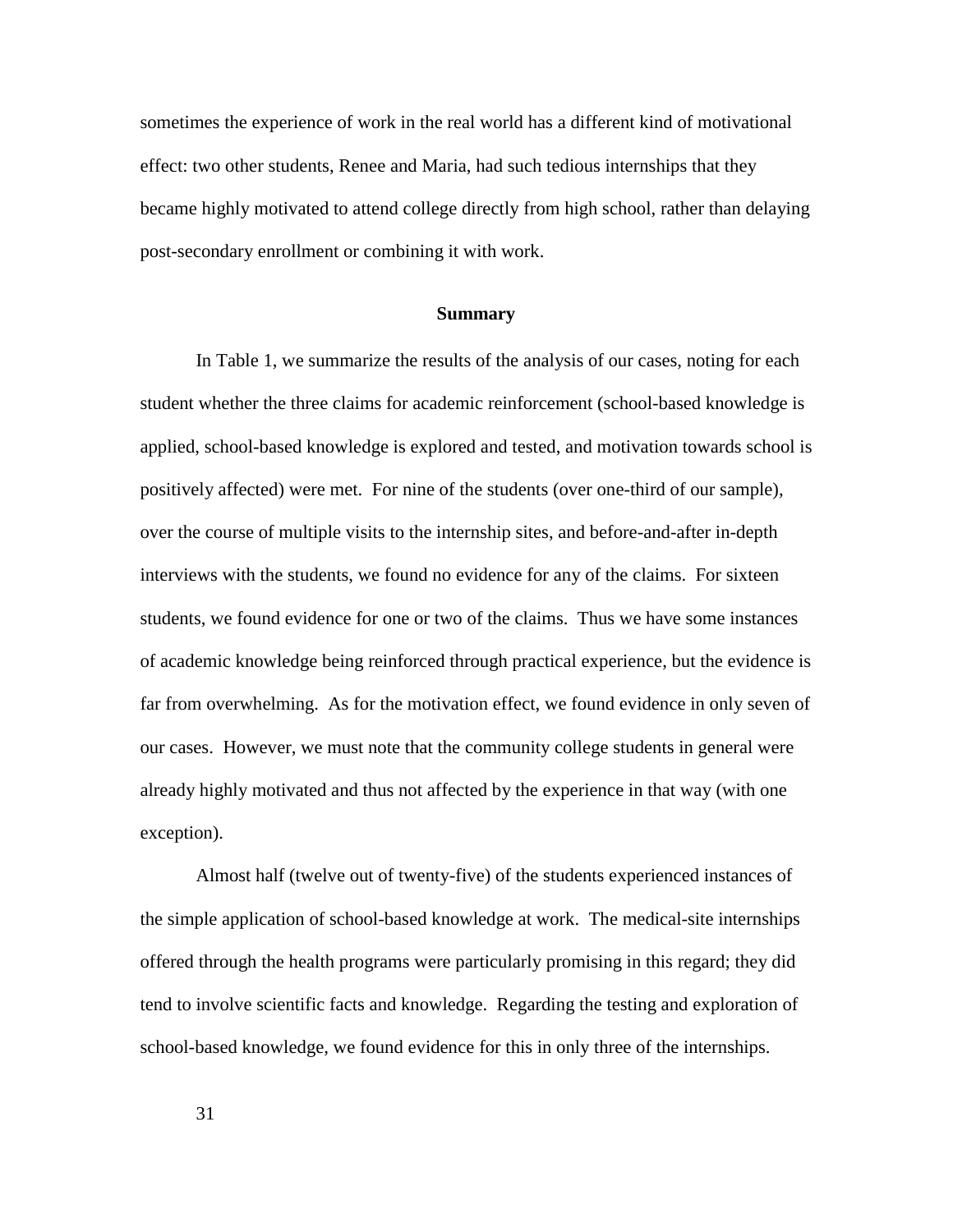These cases are instructive, as in each instance the internship matched the student's major field of study or was paired with an independent study. These cases could be viewed almost as training in the students' chosen occupational fields, in which the work-based learning corresponded closely to, and built upon, academic and theoretical knowledge.

Yet what was more often the case was that the interns' tasks were productive for the work of the office or site, such as in the case of Alison, who created a spreadsheet listing vendor information for the corporate strategic sourcing department of a bank (IEE Observation xa2), or José, who inspected hotel rooms for maintenance needs (IEE Observation xvi2). Two of our community college interns, Ali and Abdul, had useful, challenging internships in a highly technical field (in which they hoped to gain permanent employment). These are certainly jobs that require cognitive ability, but one could not characterize them as having academic content or requiring academic skills. In the transportation program Stasz studied, students reported that nearly 90 percent of their duties were either "general clerical/office work" or "computers/data entry" (Stasz & Kaganoff, 1997). Except for the students who were taking courses in clerical skills and data entry in school, the academic reinforcement functions were minimal. Thus in general the work of the internships was functional to the organization, as would be expected, but hardly academic.

Moreover, the curriculum structure problem needs careful examination. In most cases, students' exposure to situated knowledge could be characterized as episodic, as driven by the contingencies of the work process rather than by a rational conception of the sequence of learning. When Fred, the Vermont veterinary assistant, went beyond the relatively menial work of cleaning up after surgeries and maintaining the office files,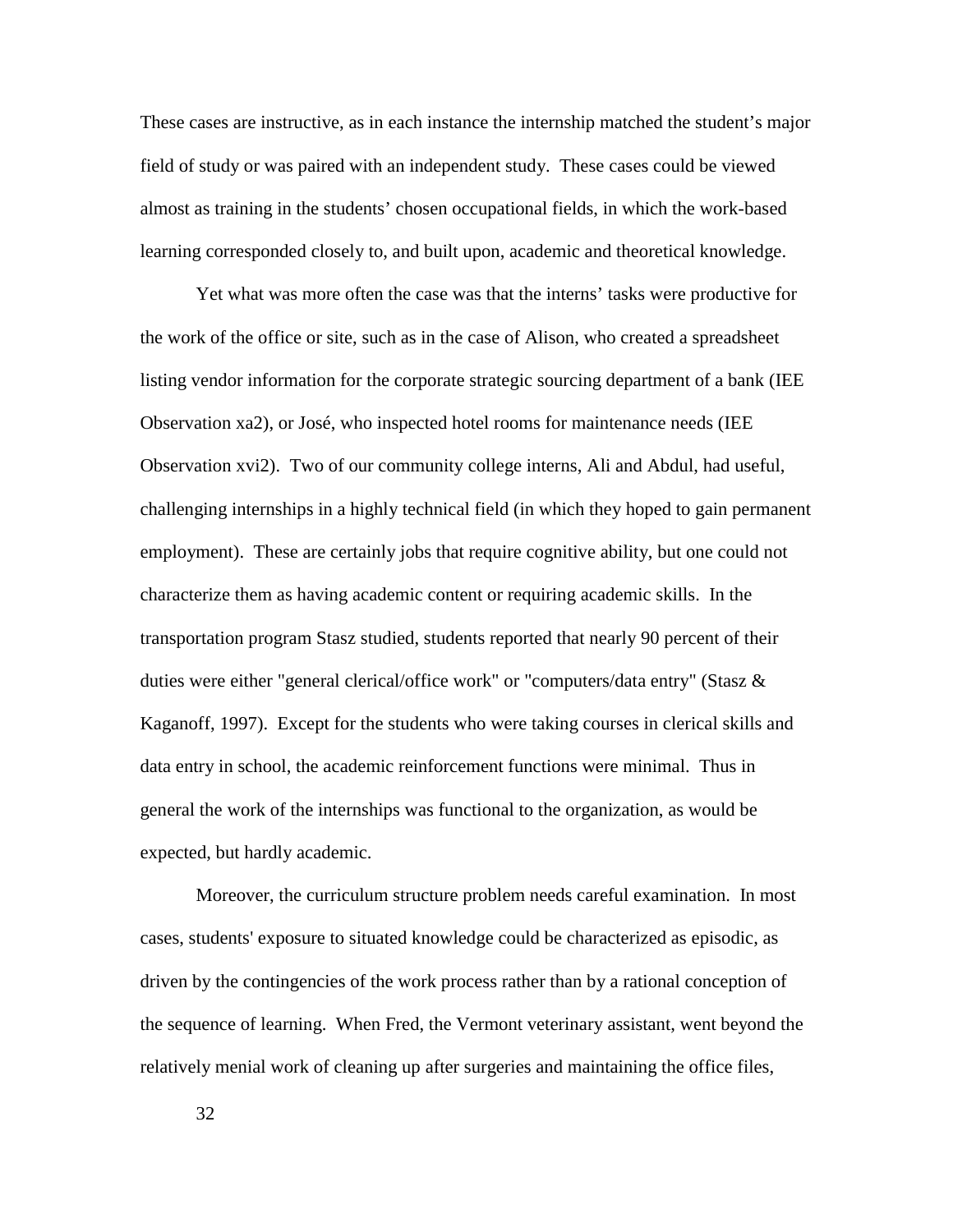when he encountered knowledge-use of a more scientific nature, the specific content was determined by the particular patients that were brought into the clinic. There were a lot of neutering operations, for instance, so he had a number of opportunities to observe and ask questions about reproductive organs; in these instances he participated in practice and engaged in exploration. The tail amputation was rather unusual, a one-shot exposure to that aspect of anatomy, which meant he was able to explore a bit—though it was not clear that he understood the broader context of the information.

As we indicated earlier, this sort of episodic exposure to complex knowledge at work could be the basis for more extensive and systematic investigations. That is the strategy that Dewey (1938) advocated. But, contrary to the rhetoric of those who translate his message as simply "learning by doing," Dewey in fact insisted on the carefully designed intervention of the educator to exploit and extend the learning potential in natural experience. He did not believe that such experience was educationally sufficient in its own right. This is a pedagogical issue.

# **Alternative Possibilities**

In the internships we studied, we did not find students frequently learning academic concepts or applying academic skills. One could argue that none of the programs we studied had a purposive design to that end. Should, and could educators and employers structure internships to try to bring about the academic reinforcement effect?

Stasz and Kaganoff (1997) conclude that, while the connections between school and work were weak in the programs they studied, the students learned many valuable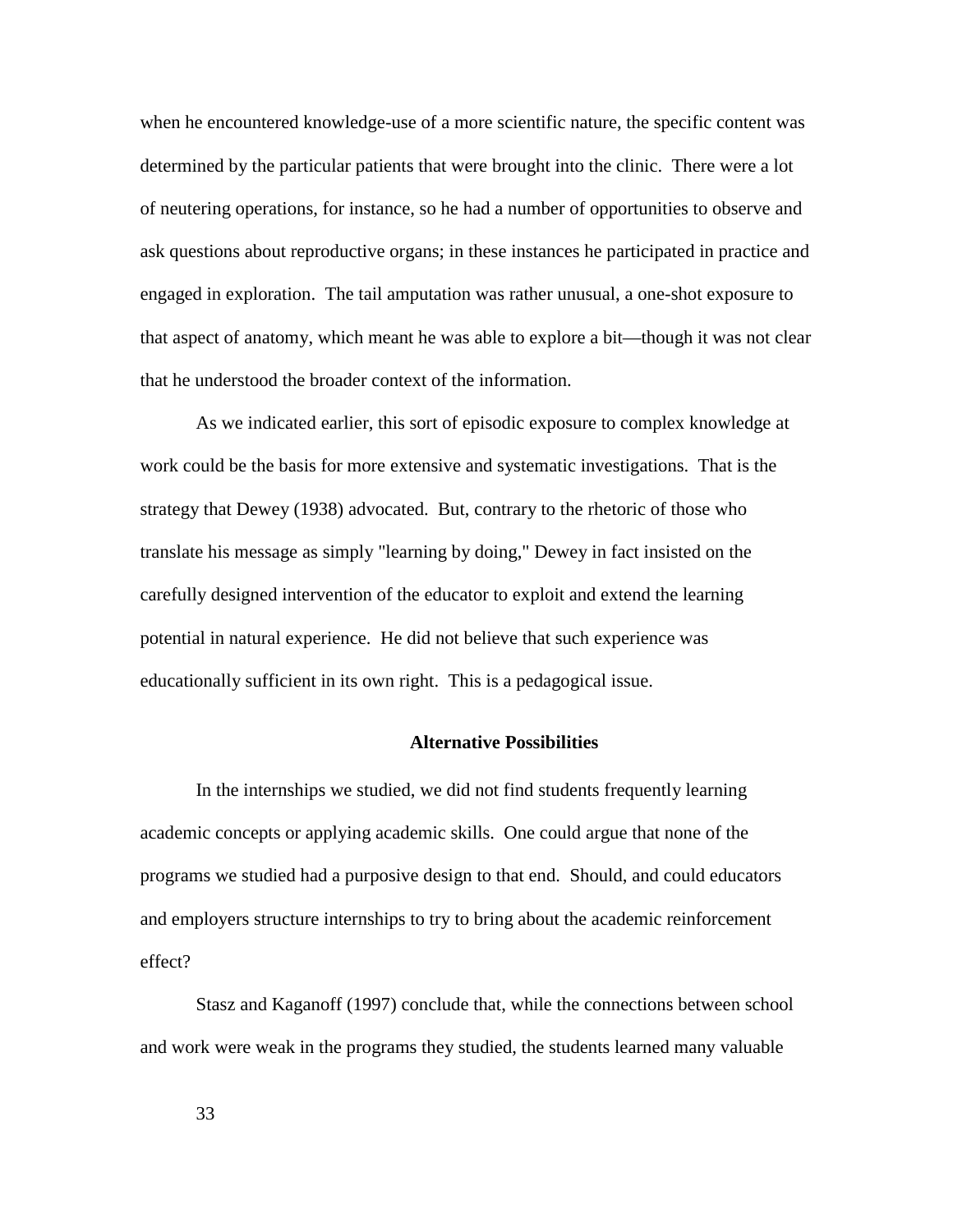lessons and developed many skills. They question whether the lack of connection to specific academic classes made the work experiences less valuable, and say that making these explicit connections may not necessarily be a desirable goal. In particular, worksite supervisors and mentors do not tend to act as teachers towards students, and it would be difficult to design internships to follow or connect with a specific classroom-based curriculum.

More often what programs attempt is to connect workplace experiences to classroom subject matter through an occupational theme. Medical careers programs assign students to job rotations in hospitals or other health-care sites, and courses are taken in relevant science and health subjects. In economics and finance programs, students take accounting and business courses, and efforts are made to acquire internship slots in banks and other finance-related companies. In the travel and tourism program we studied, students have a special geography class, a travel and tourism class, and an English class that uses literature and assignments with a travel theme. During the summer between their junior and senior years, students are placed in internships in hotels, the regional airport, and various travel companies. A thorough analysis of the curricula for all of the courses for this academy found that there were few structured activities or assignments that made use of students' individual internships. Students did write short essays about their internships and their supervisors' work histories at the end of the summer, but once back in the classroom in the fall, the internship experiences were not integrated into the coursework. Thus the theme of travel and tourism encompassed the curricula and internships, but the two were not brought together in more specific ways.<sup>iii</sup>

One program, selected for our study because it was called an "Academic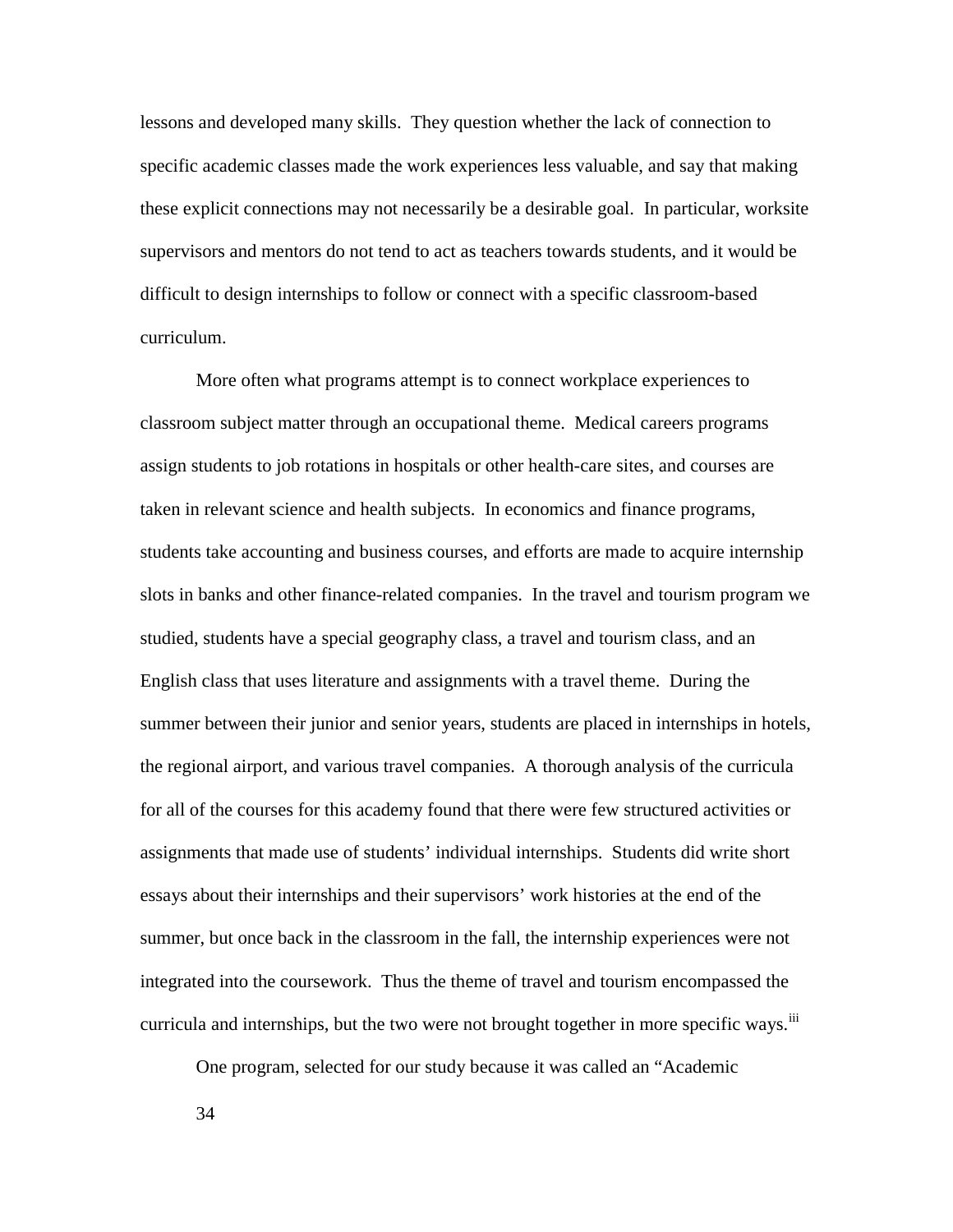Internship Program," found the difficulty of clustering the diverse group of students in the program—diverse both academically and with regard to the occupational fields of their internships—in an academic course. The teacher tried to create a curriculum that would integrate the students' interests in different occupational fields with English, using general work-related readings and journal-writing assignments. The students complained that the curriculum was too similar to that of their internship seminar (which involved many types of internship-reflection exercises), and the teachers agreed. As a result, the English class dissolved into individual study projects, in which the students read books related to their specific occupational field, created bibliographies of relevant works, and so on. In the end they wrote lengthy papers and presented them to panels of employers, parents, and school staff. Thus these students did complete academic assignments related to their chosen general occupational area.

There are ways to use and apply knowledge gained in the workplace to academic subject-matter. Rather than students using academic skills in a work context, which we found occurring infrequently, activities engaged in at the workplace can be used to bring about a better understanding of knowledge or concepts being taught in the classroom. The idea is that a student interning at a hospital who is able to observe surgeries would then understand human anatomy (at school, in biology class) more deeply and would better retain the knowledge. The student's authentic experience with biology would reinforce the classroom lesson in the subject. This possibility is distinct from the three described above in that there is no assumption that school-based knowledge is being used by the student at the internship.

35 This more promising way to reinforce academics through work-based learning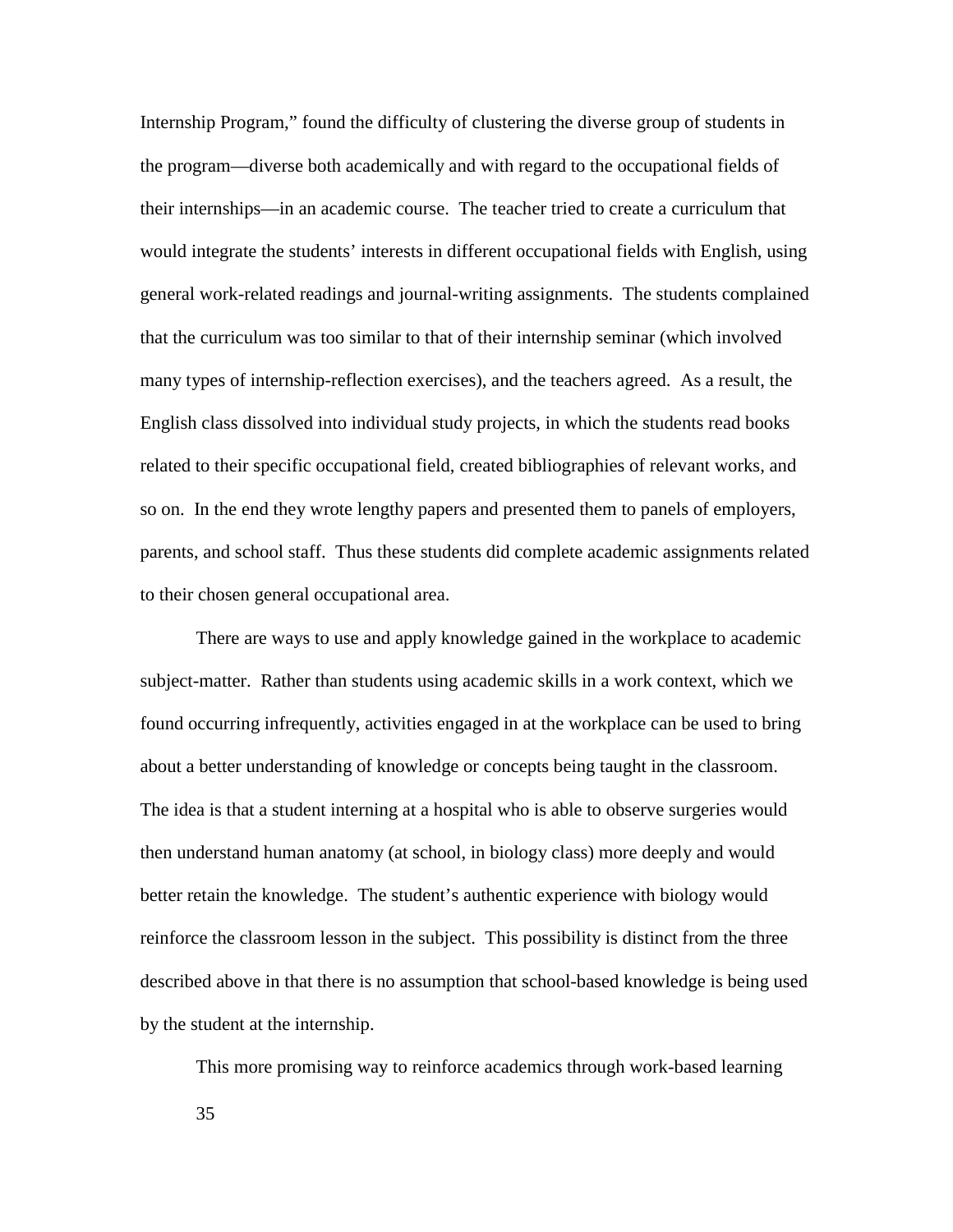was found in one program. Rather than assuming that academic learning will be possible at the workplace, real-world situations and examples are imported into the classroom. In this particular program, a medical careers initiative, the teachers created assignments that called upon students to use their hospital internship experiences to illustrate and better understand academic concepts. For example, in their medical-related economics class, students were asked to use examples from their internships to illustrate the concepts "division of labor" and "productivity," and suggest ways their hospital departments could improve productivity. (The assignment, and an actual example of a student's work, is attached.) This is one small example of a strategy that teachers could take to try to bring about academic reinforcement.

#### **CONCLUSION**

We are not arguing here that work-based learning never reinforces academic learning. Our examples suggest, however, that such a claim is more tenuous than common wisdom and the prevailing rhetoric would have it. We do not believe that the evidence from our research and that of others provides strong support for this popular assertion about work-based learning. The school-work connection does happen in some situations, sometimes as a natural consequence of the work itself and sometimes as an intentional pedagogical intervention; the latter circumstance is probably the more likely one. But work-based learning proponents who stand on the reinforcement claim as a way to convince skeptics of the program's value are standing on thin ice. We argue that there are other, non-academic but equally important forms of learning that can come from work experience and that these forms give us good grounds for supporting work-based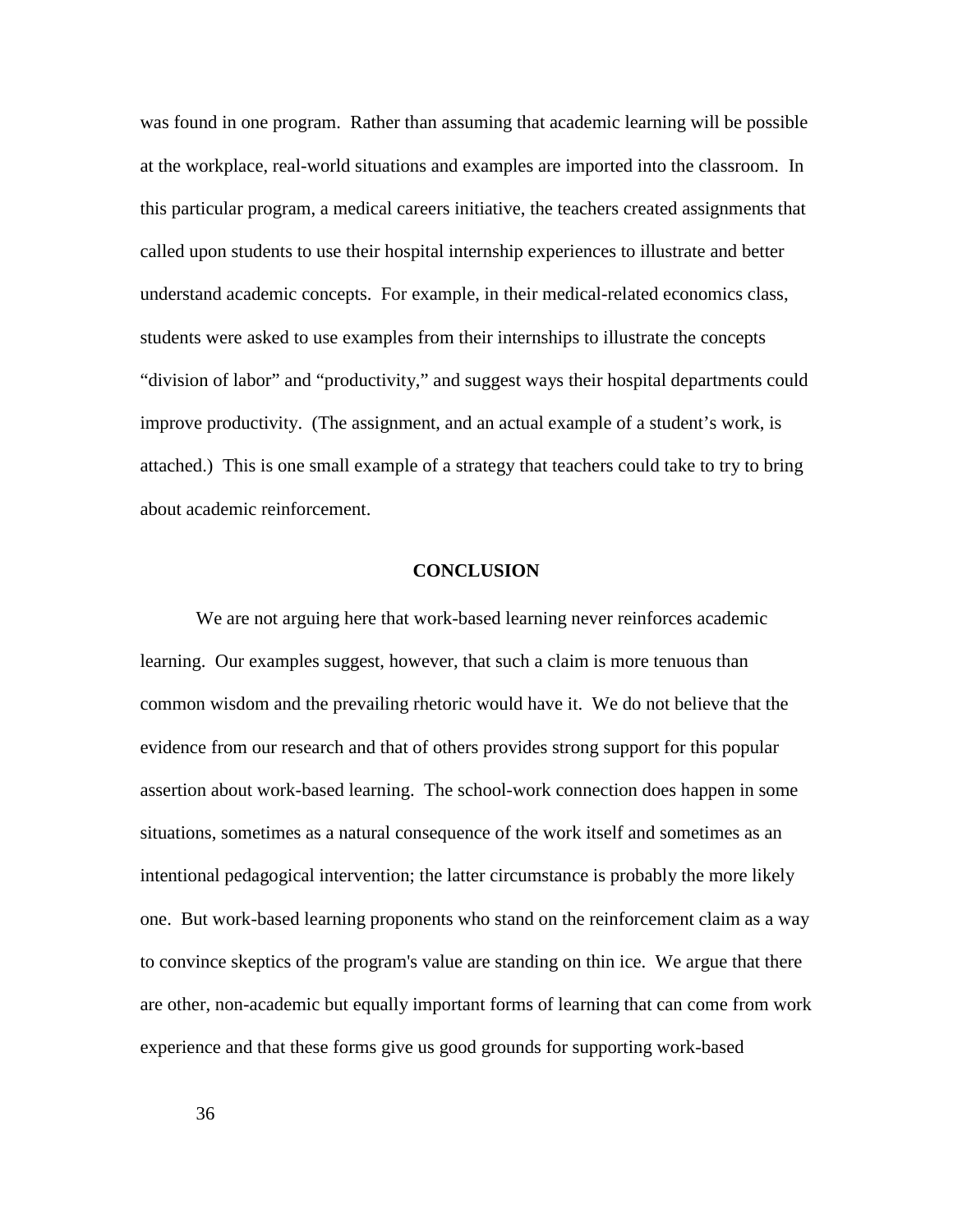learning—*when it is done well*. That last phrase is crucial. Our experience with workbased learning teaches us that one cannot easily generalize about its impact. Poor placements can lead to dismal, miseducative experiences, but quality work-based learning can provide benefits above and beyond what students get even in excellent classrooms.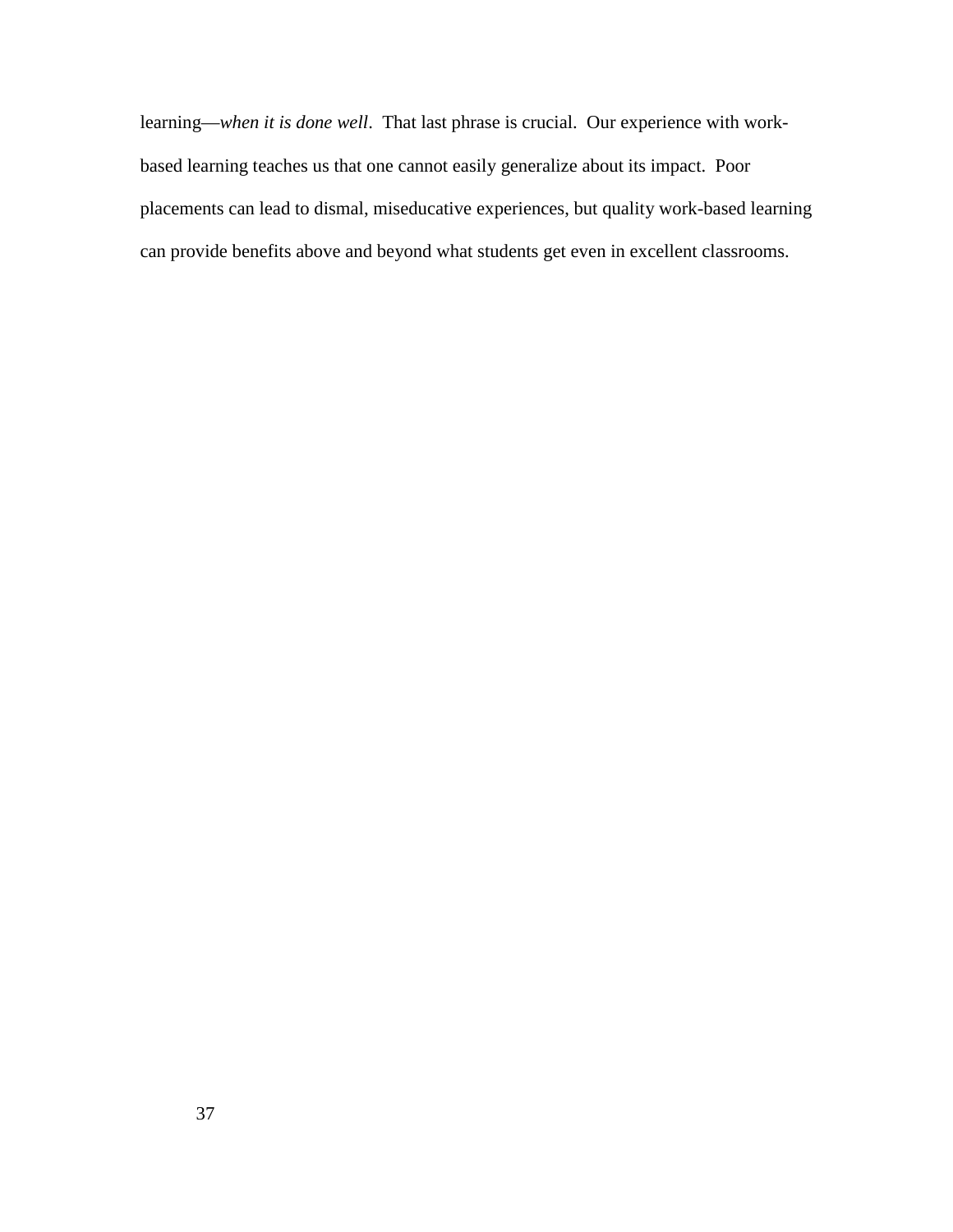|          | school/program             | internship                                    | school-based<br>knowledge<br>applied at<br>work | school-based<br>knowledge<br>explored and<br>tested | motivation<br>effect from<br>work-based<br>learning |
|----------|----------------------------|-----------------------------------------------|-------------------------------------------------|-----------------------------------------------------|-----------------------------------------------------|
| Shin-Kap | community<br>college co-op | office of local<br>orchestra                  | no                                              | no                                                  | no                                                  |
| Carrie   | community<br>college co-op | office of local<br>orchestra                  | no                                              | no                                                  | no                                                  |
| Etienne  | community<br>college co-op | trade division<br>of consulate                | no                                              | no                                                  | no                                                  |
| Irina    | community<br>college co-op | trade division<br>of consulate                | no                                              | no                                                  | no                                                  |
| Carola   | community<br>college co-op | transportation<br>authority legal<br>office   | reading, text<br>analysis                       | yes -<br>paralegal<br>studies                       | no                                                  |
| Carmen   | community<br>college co-op | ad agency<br>accounting<br>office*            | math                                            | $yes -$<br>accounting<br>coursework                 | no                                                  |
| Ali      | community<br>college co-op | Computer<br>networking*                       | no                                              | no                                                  | yes                                                 |
| Abdul    | community<br>college co-op | Computer<br>networking*                       | no                                              | no                                                  | no                                                  |
| Nell     | HS health<br>program       | Radiology                                     | no                                              | no                                                  | yes                                                 |
| Fiona    | HS health<br>program       | OR/<br>Anesthesiology                         | science,<br>reading                             | no                                                  | no                                                  |
| Matthew  | HS health<br>program       | post-surgical<br>unit                         | science                                         | no                                                  | yes                                                 |
| Rob      | HS health<br>program       | Physical<br>therapy gym                       | science                                         | no                                                  | yes                                                 |
| Renee    | HS E&F<br>academy          | University<br>accounts<br>payable office      | no                                              | no                                                  | yes                                                 |
| Maria    | HS E&F<br>academy          | Consulting<br>firm general<br>counsel office* | no                                              | no                                                  | yes                                                 |

# Table 1: Work-Based Learning Student Cases: Academic Reinforcement Findings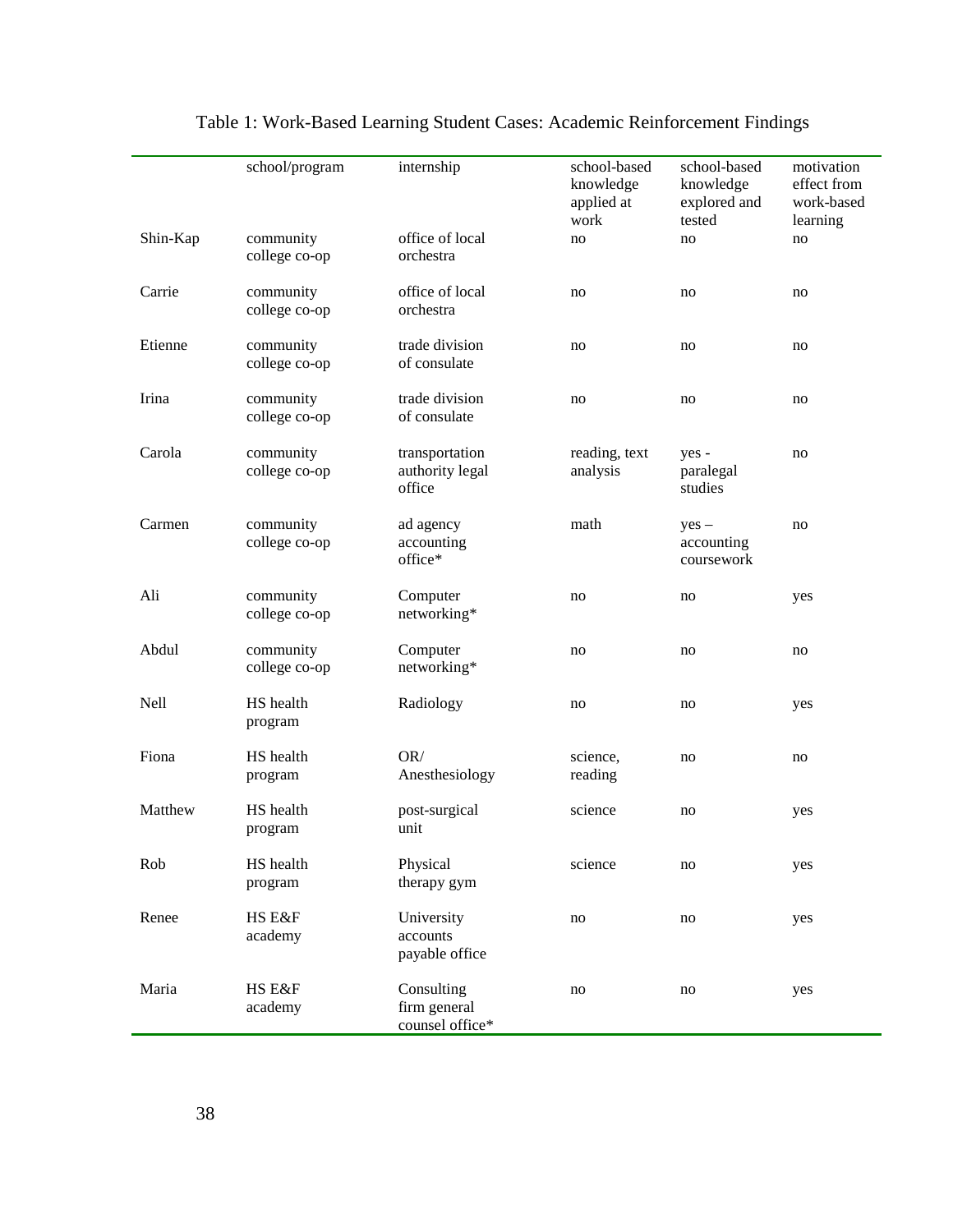|           | school/program                       | Internship                                   | school-based<br>knowledge<br>applied at<br>work | school-based<br>knowledge<br>explored and<br>tested | motivation<br>effect from<br>work-based<br>learning |
|-----------|--------------------------------------|----------------------------------------------|-------------------------------------------------|-----------------------------------------------------|-----------------------------------------------------|
| Alison    | HS E&F<br>academy                    | bank's<br>purchasing<br>dept.*               | no                                              | no                                                  | no                                                  |
| Hiroshi   | HS E&F<br>academy                    | Investment<br>bank's<br>warehouse*           | math                                            | no                                                  | yes                                                 |
| Catherine | HS E&F<br>academy                    | Investment<br>bank's mutual<br>funds dept.*  | math,<br>accounting                             | no                                                  | no                                                  |
| Fred      | HS academic<br>internship<br>program | animal hospital                              | science                                         | no                                                  | no                                                  |
| Dan       | HS academic<br>internship<br>program | Construction<br>site                         | possibly math                                   | no                                                  | no                                                  |
| Adam      | HS academic<br>internship<br>program | Independent<br>filmmaking                    | reading,<br>writing, math                       | no                                                  | no                                                  |
| Maureen   | HS academic<br>internship<br>program | middle school<br>music class                 | reading                                         | $yes -$<br>theories of<br>teaching                  | no                                                  |
| Isabella  | HS T&T<br>academy                    | travel corp.<br>office of corp.<br>services* | no                                              | no                                                  | no                                                  |
| Paul      | HS T&T<br>academy                    | travel corp.<br>hotel group*                 | no                                              | no                                                  | no                                                  |
| Jose      | HS T&T<br>academy                    | Hotel<br>housekeeping<br>dept.*              | no                                              | no                                                  | no                                                  |
| Sinda     | HS T&T<br>academy                    | travel industry<br>magazine*                 | geography,<br>writing                           | $\rm no$                                            | no                                                  |

\* indicates paid internship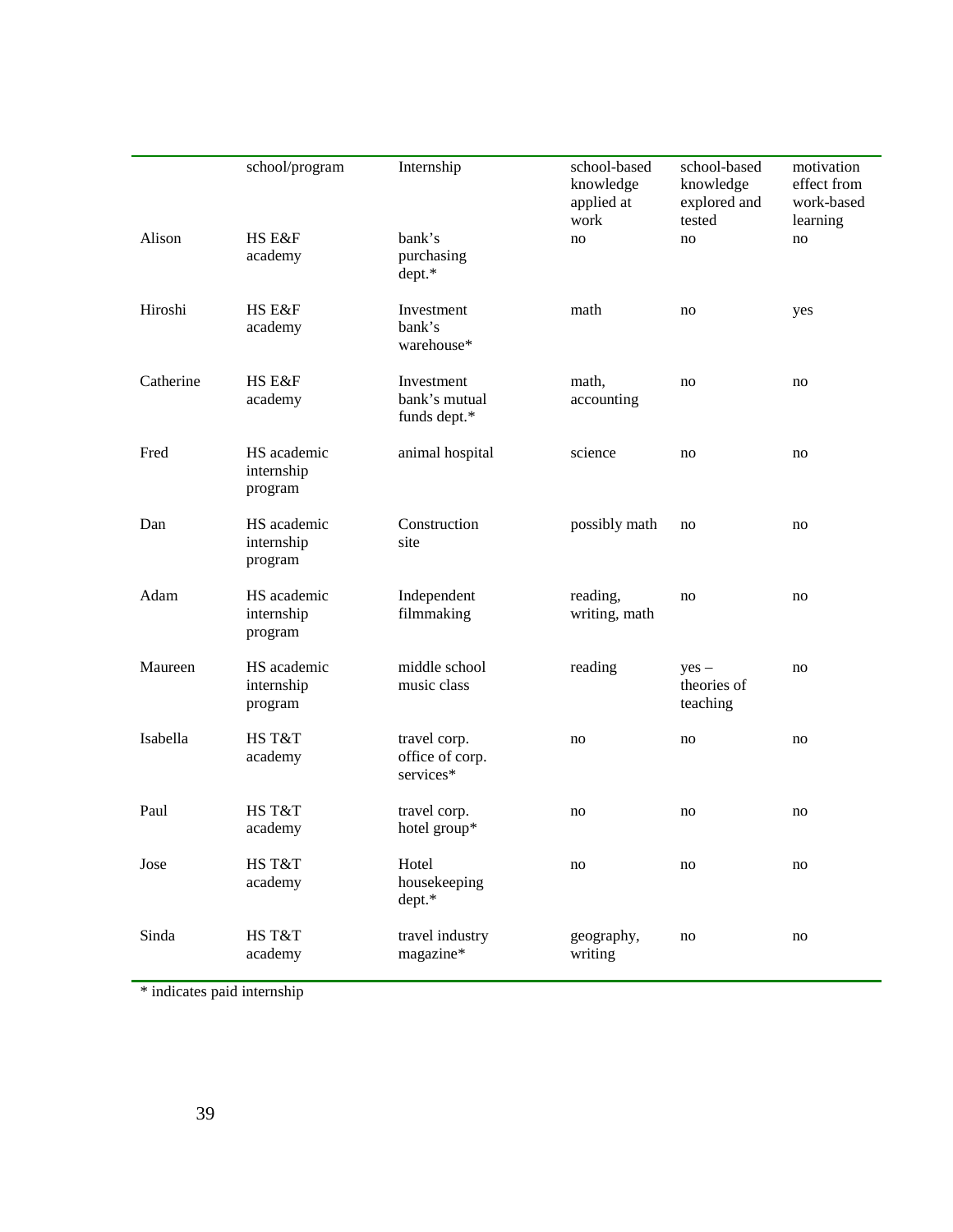# **NOTES**

## **REFERENCES**

Academy for Educational Development. (1995). *Academy of Travel and Tourism: 1993-4*

*evaluation report*. New York: Author.

Bailey, T., Hughes, K., & Barr, T. (1998). *Achieving scale and quality in school-to-work*

*internships: Findings from an employer survey* (MDS-902). Berkeley, CA:

National Center for Research in Vocational Education.

Bailey, T., & Merritt, D. (1997). *School-to-work for the college bound* (MDS-799).

Berkeley, CA: National Center for Research in Vocational Education.

Berryman, S.E. & Bailey, T.R. (1992). *The double helix of education and the economy.* New York, NY: Institute on Education and the Economy, Teachers College.

Bloom, B. (1956). *Taxonomy of educational objectives: The classification of educational goals—Handbook 1: The cognitive domain*. New York, NY: Longman.

<sup>&</sup>lt;sup>i</sup> The first part of the project examined the programs' success with regard to employer recruitment and retention, and employers' motivations for participating. Two telephone surveys were also conducted, one of employers participating in the programs and one of non-participating employers. See Bailey, Hughes, & Barr, 1998; and Hughes, 1998.

<sup>&</sup>lt;sup>ii</sup> In some cases, the worksite was chosen first, based on the willingness of the employer to host researchers. Then it was hoped that the student assigned to that workplace would agree to participate in the study. In only one case did that not happen.

iii And indeed, an earlier evaluation report on the Academy of Travel and Tourism recommended that "more attention be given to infusing academic instruction into the internship experience" (Academy for Educational Development, 1995). The report also stated that more care needed to be taken to ensure quality internship placements, and internship supervisors should receive a formal orientation and structured support.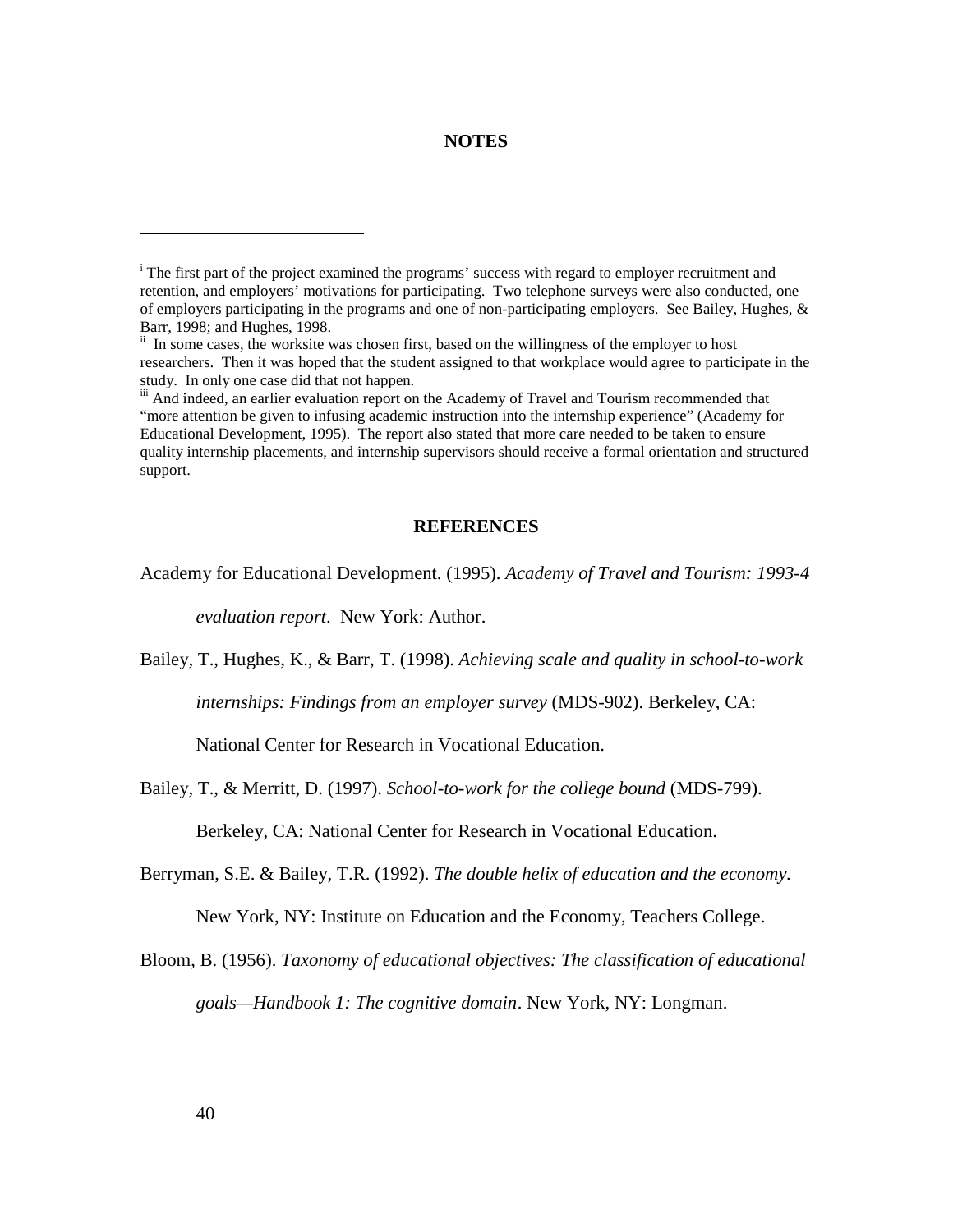- Bottoms, G. & Presson, A. (n.d.) *Work-based learning: Good news, bad news, and hope* (Research Brief No. 7) Atlanta, GA: Southern Regional Education Board.
- Brown, J. S., Collins, A., & Duguid, P. (1989). Situated cognition and the culture of learning. *Educational Researcher,* 18(January-February), 32-42.
- Bruner, J. S. (1966). *Toward a theory of instruction*. New York, NY: W.W. Norton.
- Bruner, J.S. (1977). *The process of education*. Cambridge, MA: Harvard University Press.
- Cole, M., Hood, L., & McDermott, R.P. (1978). *Ecological niche-picking: Ecological invalidity as an axiom of experimental cognitive psychology*. New York, NY: Rockefeller University.

Dewey, J. (1938). *Experience and education*. New York, NY: Collier Books.

- Foothill Associates. (1997, Summer). *California partnership academies: 1995-96 evaluation report.* Nevada City, CA: Author.
- Greenberger, E., & Steinberg, L. (1986). *When teenagers work: The psychological and social costs of adolescent employment*. New York, NY: Basic Books.

Herndon, J. (1971). *How to survive in your native land*. New York: Simon & Schuster.

- Hamilton, M. A. & S. F. Hamilton. (1997). *Learning well at work: Choices for quality*. New York, NY: Cornell University Press.
- Hanser, L., & Stasz, C. (1999). *The effects of enrollment in the transportation career academy program on student outcomes*. Paper prepared for the 1999 meeting of the American Educational Research Association. Santa Monica, CA: RAND Corporation.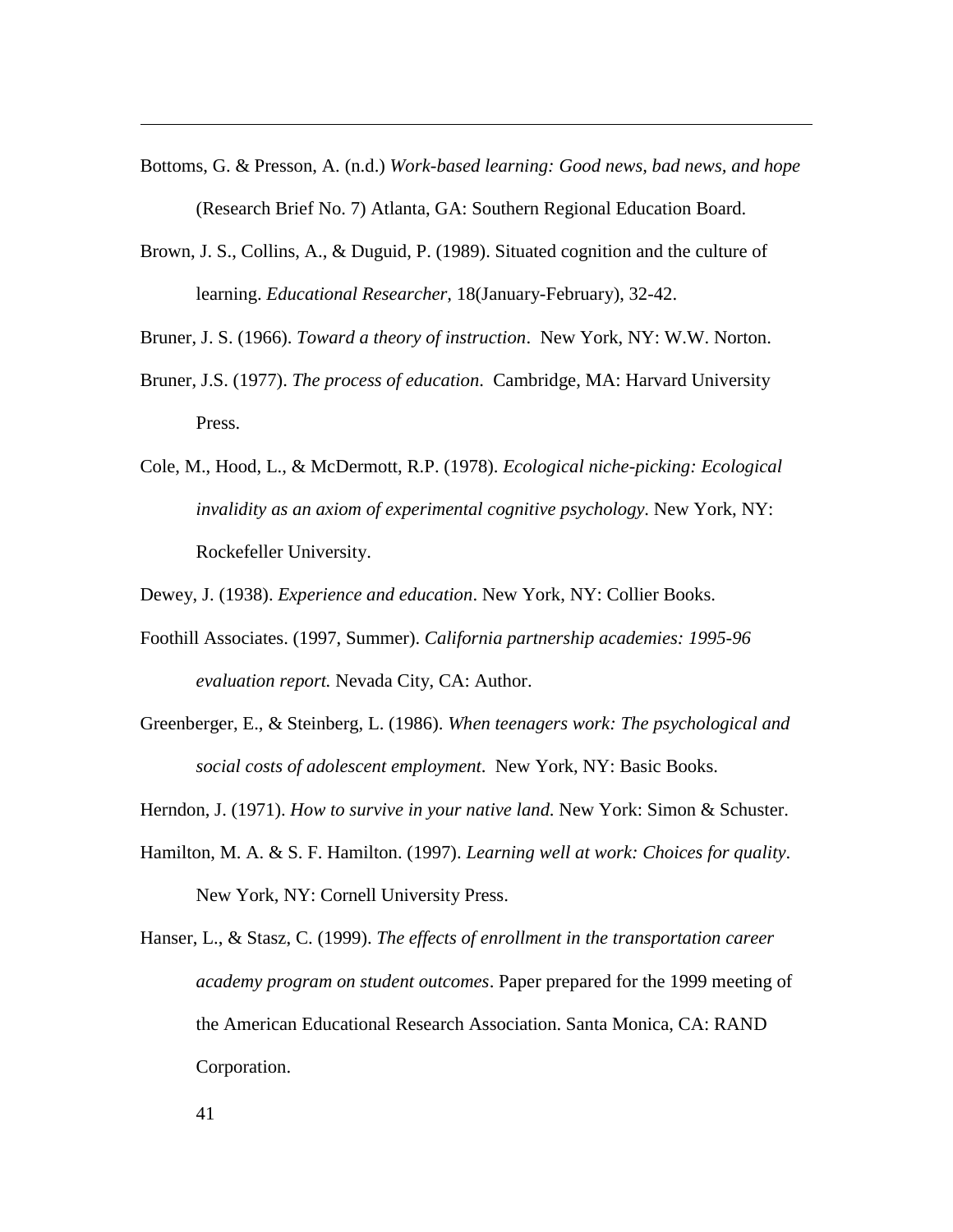Hershey, A. M., Silverberg, M.K., Haimson, J., Hudis, P., & R. Jackson. (1999, February). *Expanding options for students: Report to Congress on the national evaluation of school-to-work implementation*. Princeton, NJ: Mathematica Policy Research, Inc.

- Hollenbeck, K. (1996a, February). *An evaluation of the manufacturing technology partnership (MTP) program*. Upjohn Institute Technical Report No. 96-007. Kalamazoo, MI: The W.E. Upjohn Institute for Employment Research.
- Hollenbeck, K. (1996b). *In their own words: Student perspectives on school-to-work opportunities*. Washington, DC: National Institute for Work and Learning, Academy for Educational Development.
- Hughes, K. L. (1998). *Employer recruitment is not the problem: A study of school-towork transition programs*. (IEE Working Paper No. 5). New York, NY: Institute on Education and the Economy, Teachers College, Columbia University.
- Johnson, J., Farkas, S., & Bers, A. (1997). *Getting by: What American teenagers really think about their schools*. New York, NY: Public Agenda.
- Lave, J. (1988). *Cognition in practice*. New York, NY: Cambridge University Press.
- Linnehan, F. (n.d.) *The effect of work-based mentoring on the academic performance of African-American, urban high school students*. Manuscript.
- Maxwell, N.L. & Rubin, V. (1997). *The relative impact of a career academy on postsecondary work and education skills in urban, public high schools*. Hayward, CA: The Human Investment Research and Education Center.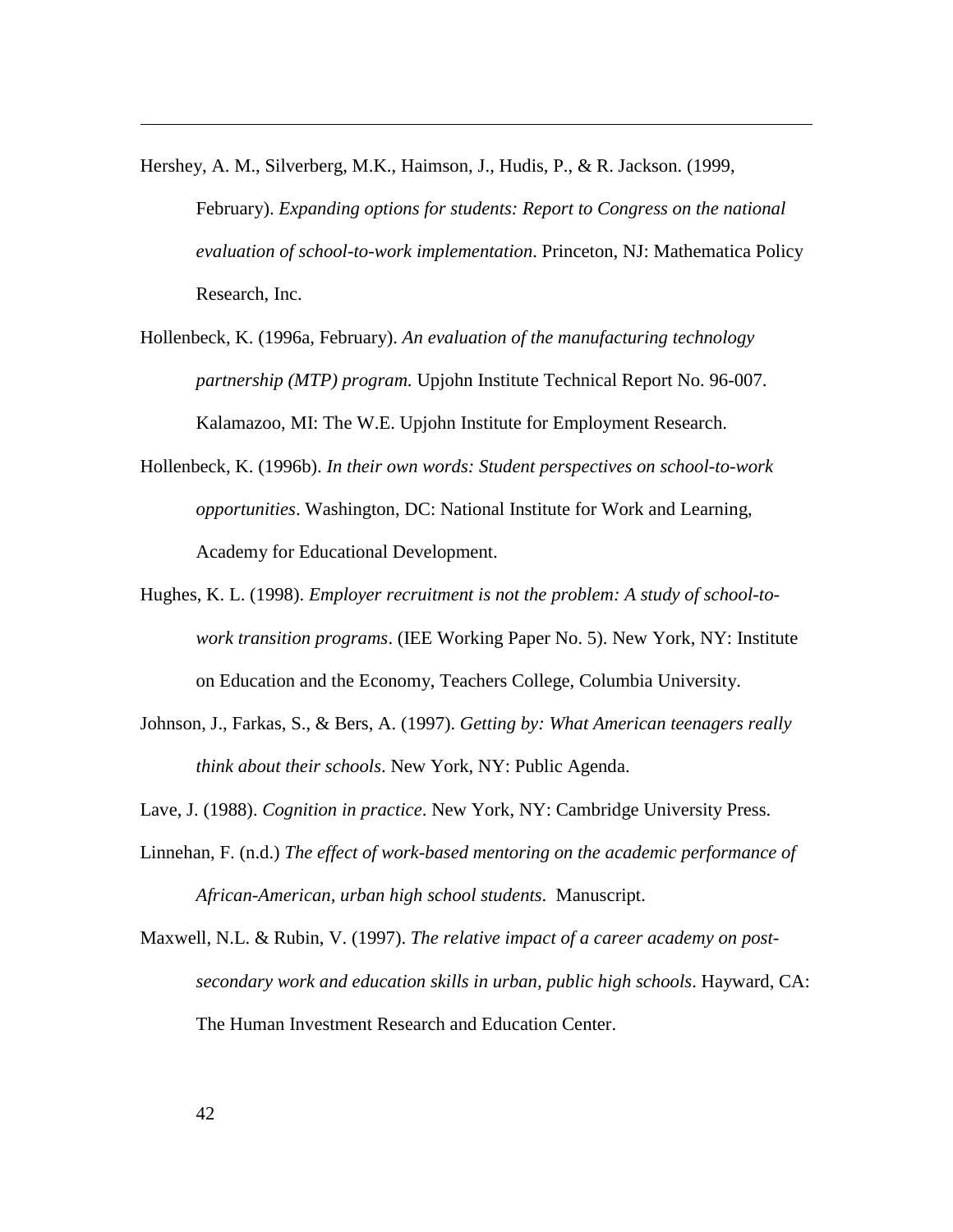- Moore, D. T. (1981a). Discovering the pedagogy of experience. *Harvard Educational Review,* 51(2), 286-300.
- Moore, D. T. (1981b). *The social organization of educational encounters in non- school settings*. Washington DC: National Institute of Education.
- Moore, D. T. (1986). Knowledge at work: An approach to learning by interns. In K. M. Borsman and J. Reisman (Eds.), *Becoming a worker* (pp. 116-139). Norwood, NJ: Ablex Publishing.
- Mortimer, J.T., & Finch, M.D. (1986). The effects of part-time work on adolescent selfconcept and achievement. In K.M. Borman and J. Reisman (Eds.), *Becoming a worker* (pp. 66-89). Norwood, NJ: Ablex Publishing.
- Mortimer, J.T. & Johnson, M.K. (1997). *Adolescent work and the transition to adulthood*. Paper presented at the 1997 Annual Meeting of the American Sociological Association, Toronto, Canada.
- National Center for Education Statistics. (1998). *Digest of education statistics 1997*. Washington, DC: U.S. Department of Education.
- Office of Technology Assessment. (1995). *Learning to work: Making the transition from school to work*. Washington DC: U.S. Congress, Office of Technology Assessment.
- Philadelphia, School District of. (1998). *Learning plans—Rationale*. Philadelphia, PA: Office of Education for Employment.
- Raizen, S. A. (1989). *Reforming education for work: A cognitive science perspective.* Berkeley, CA: National Center for Research in Vocational Education.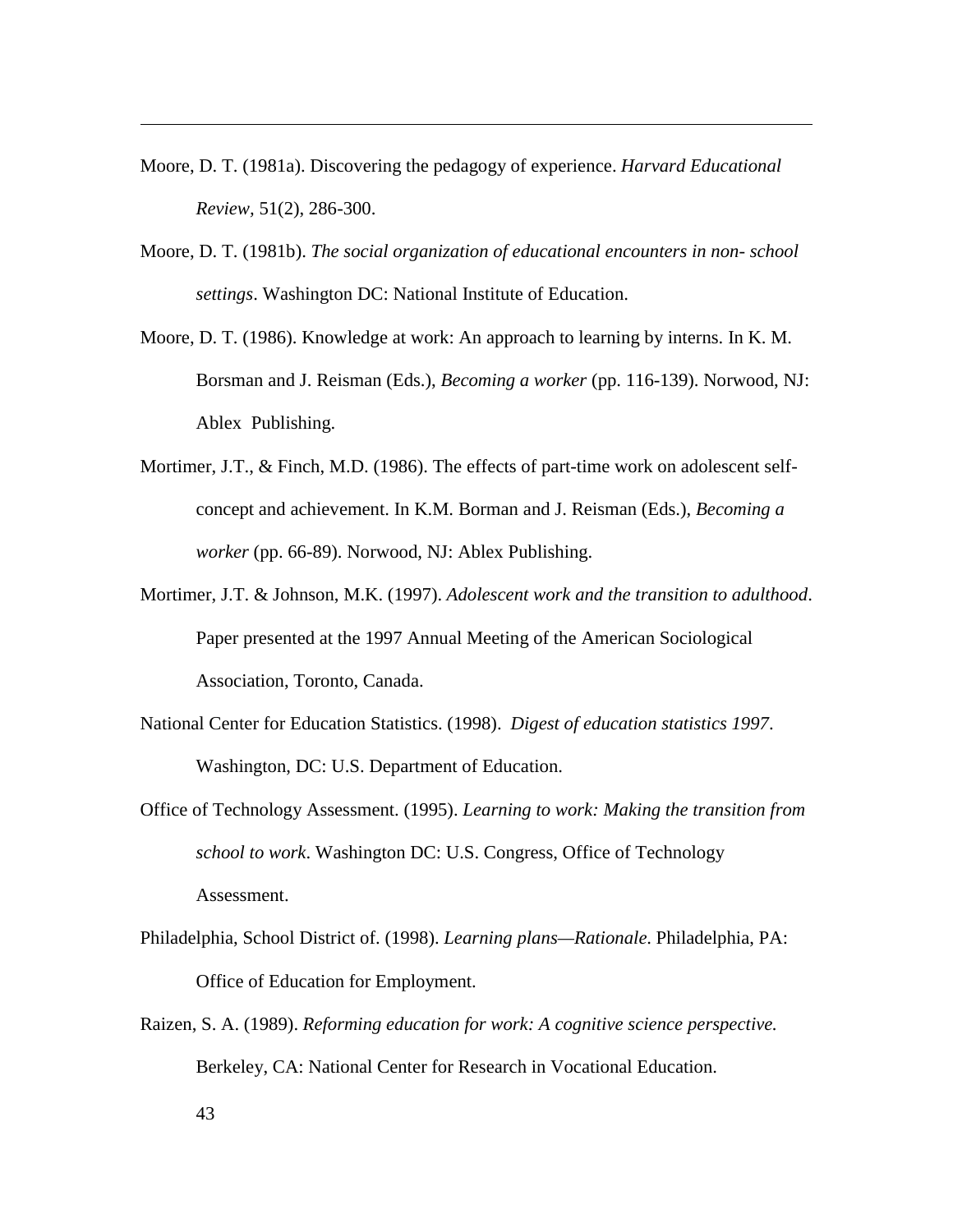Resnick, L. (1987). Learning in school and out. *Educational Researcher,* 16(9), 13-20.

- Schatzman, L., & Strauss, A.L. (1973). *Field research: Strategies for a natural sociology*. Englewood Cliffs, NJ: Prentice-Hall, Inc.
- Schoenhals, M., Tienda, M., & Schneider, B. (1998). The educational and personal consequences of adolescent employment. *Social Forces, 77* (2), 723-762.
- Scribner, S. (1986). Thinking in action: Some characteristics of practical thought. In R.J. Sternberg and R.K. Wagner (Eds.), *Practical intelligence: Nature and origins of competence in the everyday world*. New York, NY: Cambridge University Press.
- Stasz, C., & Brewer, D. J. (1998). Work-based learning: Student perspectives on quality and links to school. *Educational Evaluation and Policy Analysis, 20*(1), 31-46.
- Stasz, C., & Brewer, D. J. (1998a). *Academic skills at work: Two perspectives*. (MDS-1193). Berkeley, CA: National Center for Research in Vocational Education.
- Stasz, C., & Kaganoff, T. (1997). *Learning how to learn at work: Lessons from three high school programs*. (MDS-916). Berkeley, CA: National Center for Research in Vocational Education. (RP-667). Santa Monica: RAND Corporation.
- Stern, D., & Briggs, D. (1999). *Competition or complementarity between work and school: Some insights from high school students*. Paper prepared for the 1999 meeting of the American Educational Research Association. Berkeley, CA: University of California at Berkeley.
- Sternberg, R. J. (1986). Introduction: The nature and scope of practical intelligence. In R.J. Sternberg and R.K. Wagner (Eds.), *Practical intelligence: Nature and origins of competence in the everyday world*. New York: Cambridge University Press.